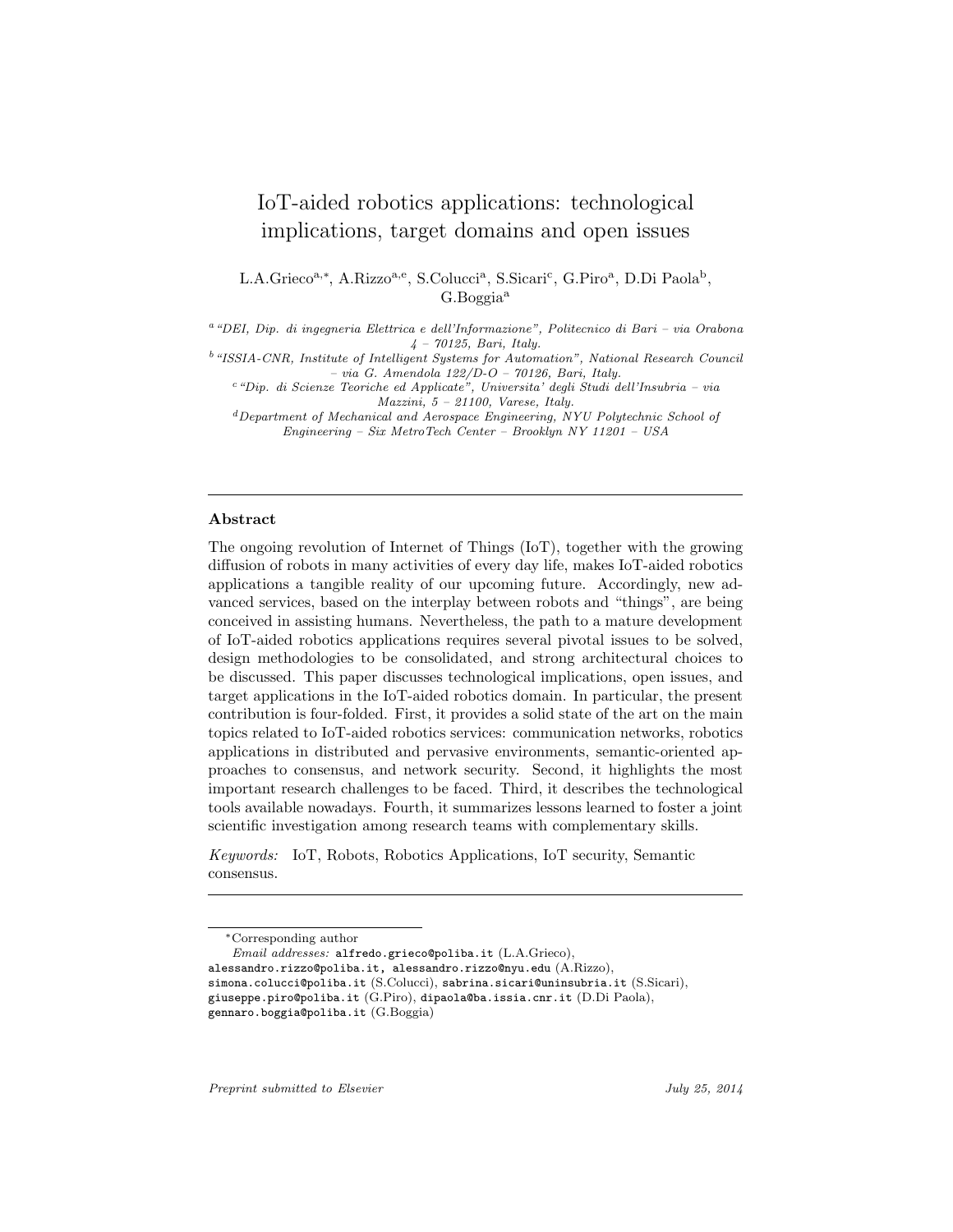## Acronyms

AmI Ambient Intelligent

HRI Human-Robot-Interfaces

IoT Internet of Things

LLN Low-power and Lossy Network

M2M Machine-to-Machine

m-Health mobile Health

MIOT Military-IoT

RFID Radio Frequency Identification

WSN Wireless Sensor Network

WBAN Wireless Body Area Network

UGV Unmanned Ground Vehicle

USV Unmanned Surface Vehicle

UUV Unmanned Underwater Vehicle

UAV Unmanned Aerial Vehicle

MAS Multi-Agent Systems

DAI Distributed Artificial Intelligence

## 1. Introduction

The number of devices involved in Machine-to-Machine (M2M) communications is expected to steadily grow till 2020. At that time, the number of smart objects able to talk to each other and to inter-operate with humans should be around 50 billions, thus inflating the scale of the Internet up to three orders of magnitude [1]-[17] and realizing the envisioned revolution called Internet of Things  $(IoT)$ , in which one of the main proclaimed goal is "to connect everything and everyone everywhere to everything and everyone else"[4][16]. On the other hand, robots will play a major role in tomorrow's society, continuing to help humans in accomplishing many duties, spanning from assistive operations to industrial assembly, from rescue management systems to military support, from health care to automation systems [6],[12]-[18].

Research and application trends are leading to the appearance of the Internet of Robots [19], and to IoT-aided robotics applications. This position paper aims at shading some light on their technological implications, open issues, and entailed target domains.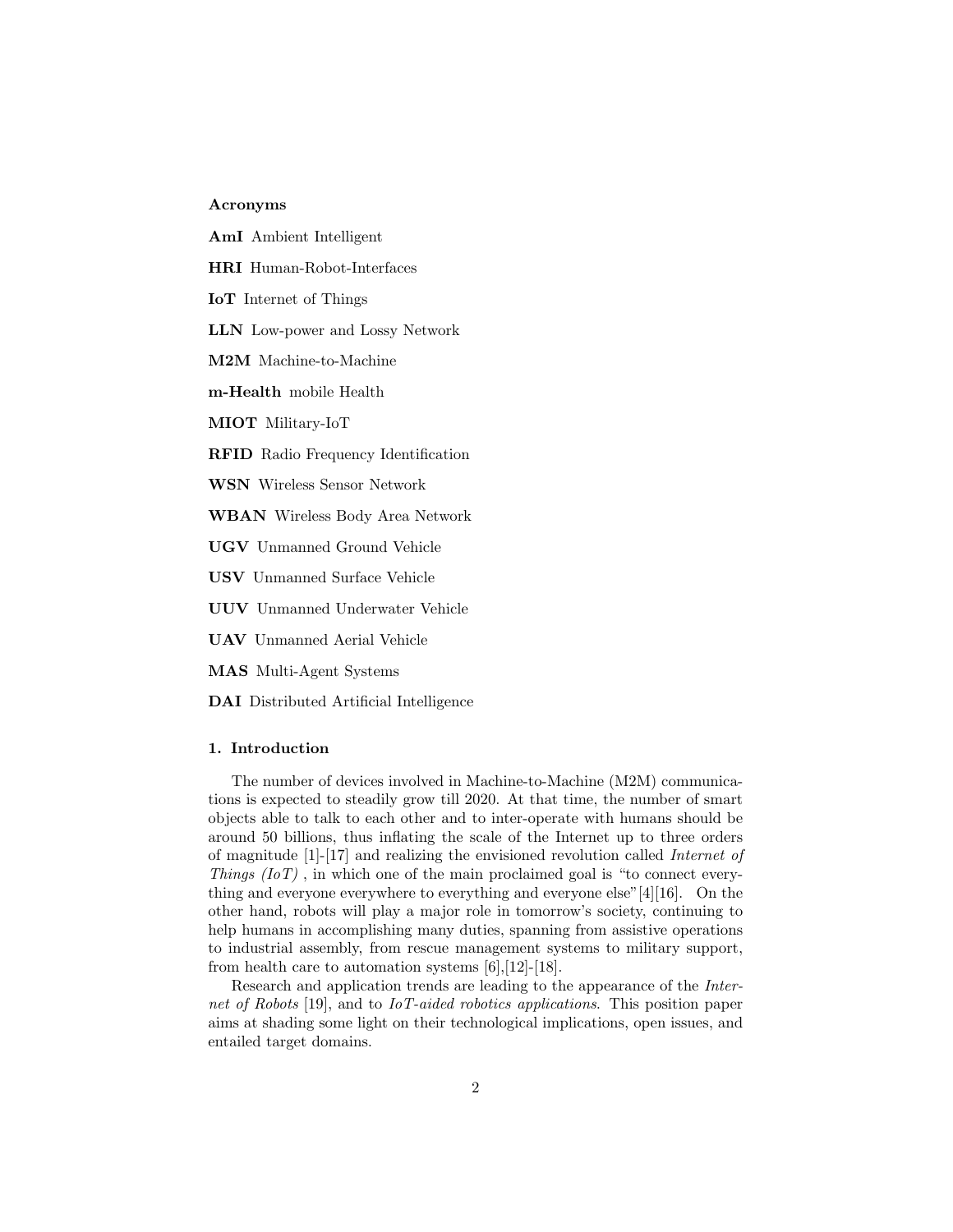In our view, IoT-aided robotics applications will grow upon a digital ecosystem where humans, robots, and IoT nodes interact on a cooperative basis. In this framework, the actors involved should be free to autonomously agree on secure communication principles, based on the meaning of the information they want to exchange and on the services they intend to provide/access. Thus, the research areas related to IoT-aided robotics applications span from short range communication technologies to semantic-oriented services, from consensus theory to protocol design, from application design to information centric networking, from security to whatever is useful to build a smart, pervasive, and secure environment.

Starting from these premises, and with reference to IoT-aided robotics applications, this position paper:

- envisions possible scenarios:
- highlights the need for a (re)definition of the key concepts of security, privacy, and trust;
- describes advantages and drawbacks of currently available IoT communication systems [2], and quest for novel approaches beyond the host-centric vision [7];
- points out that self configuring approaches based on semantic consensus strategies become a pivotal point;
- provides a solid summary of the state of the art, with particular reference to the following topics: communication networks, network security, robotics applications in distributed and pervasive environments, semanticoriented systems design, and semantic-based agreement protocols.

It is our opinion that the lessons learned from this paper may help in complementing the research efforts of many scientific communities, which are currently working on the different facets of IoT-aided robotics applications.

The rest of the paper is organized as follows: in Sec. 2, we give an overview of envisaged applications. In Sec. 3, past research and aimed advances in all involved fields are investigated, through an exhaustive literature review. The feasibility of prospective solutions is discussed in Sec. 4, which sums up main features of commercially available robots. Finally, Sec. 5 wraps up the discussion and illustrates the lessons learned.

## 2. Envisaged IoT-aided robotics applications

Both IoT-based and robotics applications have been successfully applied in several scenarios. Nevertheless, little work has been carried out on the interaction between the two fields, which deserves more in depth investigation.

Most of modern robots, in fact, are equipped with sensing, computing, and communication capabilities, which make them able to execute complex and coordinated operations. Indeed, these features would be significantly magnified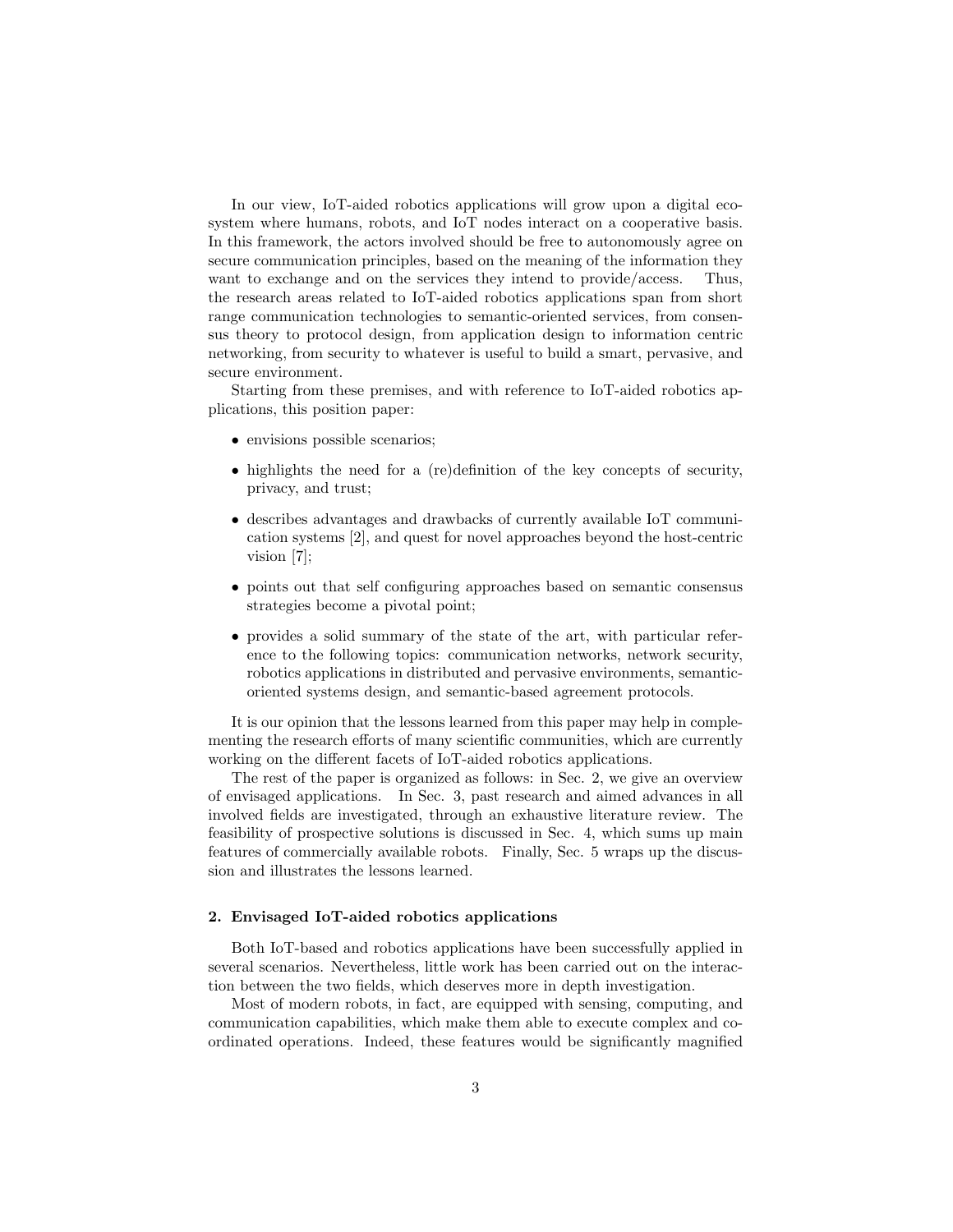

Figure 1: A global reference scenario for IoT-aided robotics applications.

by IoT technology, toward the fulfillment of requirements posed by advanced applications in pervasive and distributed environments, especially those characterized by a high level of criticality. These are the cases, in fact, in which the objective is to capture the largest and broadest information in the operational space, in order to enable information-intensive interaction among its actors. In our vision, several entities should complement the robot works, such as smart objects, field sensors, servers, and network devices of any kind, connected through a complex and heterogeneous network infrastructure. These challenging goals can be achieved by exploiting a dense IoT network, whose devices continuously interact with humans, robots, and the environment.

The application framework inspired by the previous discussion is illustrated in Fig. 1, in which objects and robots are designed to collaborate to reach a common goal.

In the rest of this section, we consider different kinds of applications, classified according to [4] and [20], in the following fields: health-care, industrial and building, military, and rescue management. For each of them, a summary is provided about features and capabilities already supported by either IoT or robotics systems, applied as separate technologies. In addition, joint IoT-aided robotics prospected solutions (relevant for the upcoming future) are described.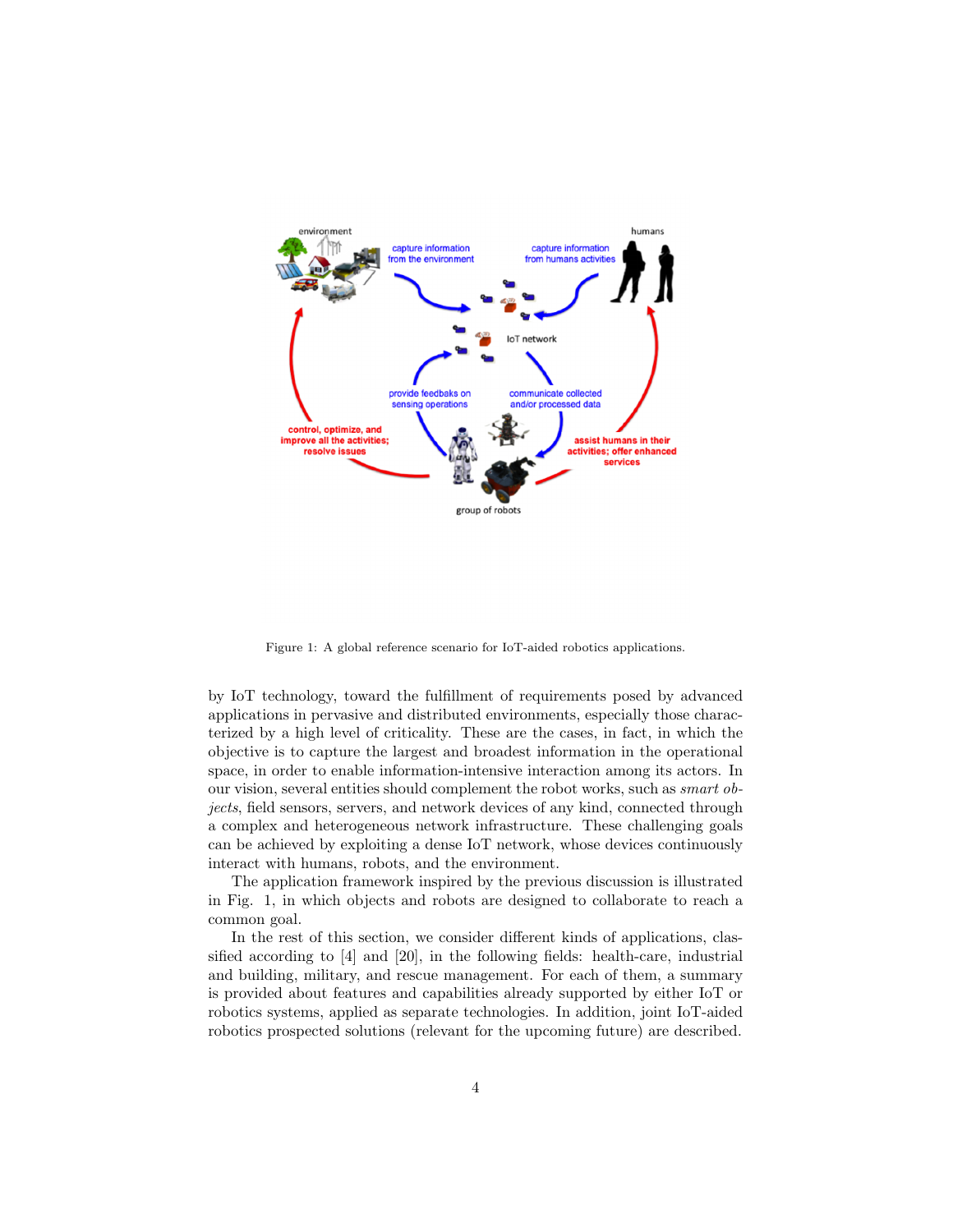## 2.1. Health-care applications

Using IoT technologies in health-care. The IoT paradigm is mostly used in the health-care domain to handle the remote monitoring of patients, the control of drugs, and the tracking of medical staff and equipment [21].

Very often, Wireless Body Area Networks (WBANs) are used in support of patient monitoring operations. A WBAN consists of several nodes equipped with physiological sensors (ECG, oximetry, body temperature, etc.) to collect biological signals from the human body. These measurements are then delivered to an off-body device used for gathering and visualizing data [21].

The possibility to connect patient monitoring devices to the Internet has favored the diffusion of mobile Health (m-Health) applications. Thanks to m-Health systems, nurses and physicians are able to monitor the helath status of patients that stay at home [22][23] and to plan and trigger targeted interventions in emergency situations. These systems can be deployed either using a centralized architecture, with a single collecting server [24, 25, 22], or in a distributed way, making use of the peer-to-peer paradigm [26].

The IoT is also used to perform tracking services in health-care environments. To this aim, the Radio Frequency Identification (RFID) technology is mature enough to enable object and people tracking [27]-[29].

Finally, in the future, it will be possible to use IoT devices to handle the administration of drugs to patients and to monitor of their effect. So far, a preliminary attempt in this direction has been formulated in [30], where the IoT paradigm is applied to a drug administering system to detect adverse drugs reaction, harmful effects of pharmaceutical excipients, allergies, complications and contraindications related with liver and renal defects, harmful side effects during pregnancy or lactation, and so on.

Using robots in health-care. The idea of relying on robots in medical and health-care related fields has been widely considered in literature [31]- [34].

One of the most active research areas in this field is rehabilitation robotics [35], in which robots enhance existing therapeutic systems improving the functional recovery and assessment of patients with impaired motor or cognitive skills.

In the field of enabling technologies for robotic rehabilitation systems, hot research topics range from novel mechanical design [36] to the development of novel Human-Robot-Interfaces (HRI) to improve assisted motion tasks [37]. Moreover, different robotic systems to assist physical rehabilitation have been developed. One relevant example is the ACT<sup>3D</sup> system for therapy and quantitative measurement of abnormal joint torque coupling in chronic stroke survivors [38]. A more recent system is the BioMotionBot, which is used in applications of rehabilitation and dynamic learning and in the performance of natural 3D movement tasks [39].

Another relevant research domain concerns assistive robotics [40], which aims at developing robotic solutions to promote independent living of disabled and elderly people [41]. Assistive robots are devised to be usable in a lifelong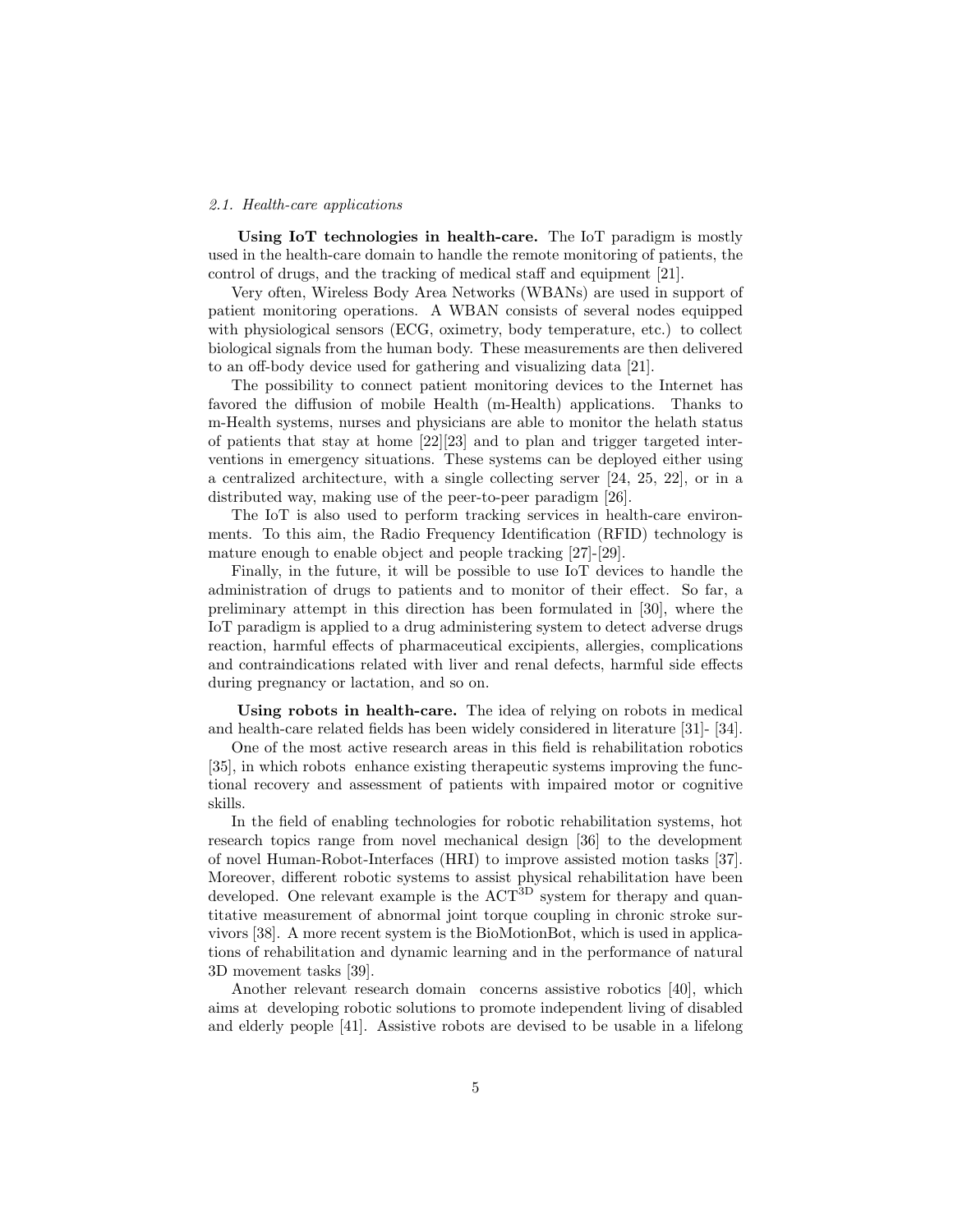perspective in real-life scenarios. Thus, the end-user subjective preferences must be taken into account to maximize their acceptance. Many researchers have focused on the integration of robots within the assistive environment [42], and on the design of specific constraints for HRI in assistive applications [43]. More recently, the design, development, and test of real-world assistive robotic platforms, composed of robots integrated in an Ambient Intelligent (AmI) infrastructure has been presented [44].

Possible IoT-aided robotics applications in health-care. As stated before, in the health-care domain, robots are mainly used for rehabilitation and assistance of patients. However, health-care scenarios are evolving, and in the near future a patient may be part of a Cyber Physical System in which a massive amount of information is generated by heterogeneous equipment (including medical equipment, local and remote monitoring systems, body sensors and *smart objects*). Such a richness of information may broaden the scope of robotics tasks beyond current applications. More in general, the autonomy gained by mobile robots makes them effective tools for logistic and tracking purposes [45]. These features may be effectively exploited in health-care domains for supporting several activities within the medical environment.

Monitoring and tracking operations in a hospital, for example, will lead to the presence of a capillary network able to generate a massive amount of data that, once processed by machine learning systems, can be exploited for checking the status of the medical environment, even in real time. Only in particular cases, sensor data can trigger actuators that are able to autonomously change settings of one or more medical instruments. Very often, instead, they can only generate alerts that have to be necessarily handled by humans. In risky situations, which may include the accumulation of patients in emergency rooms, or the lack of qualified personnel, or the occurrence of unexpected events, just to name a few, it may happen that some alerts raised by the IoT infrastructure cannot be effectively and timely managed by the medical staff.

In our vision, robots will be able to learn and acquire information from smart objects in their surroundings, in order to support the work of the medical staff, thus avoiding its intervention when it is not strictly necessary, or supporting its activities in critical circumstances.

In line with robots and IoT capabilities already discussed in the literature, IoT-aided robotics applications in the health-care field may include:

- automatic assistance of monitored patients;
- help in sit-to-stand and sit-down actions for people with motor disabilities;
- autonomous moving, delivery and discovery of drugs and medical equipment in warehouses, surgery rooms, and in other hospital areas;
- support to the medical staff in several activities;
- people movement monitoring;
- access control in restricted zones;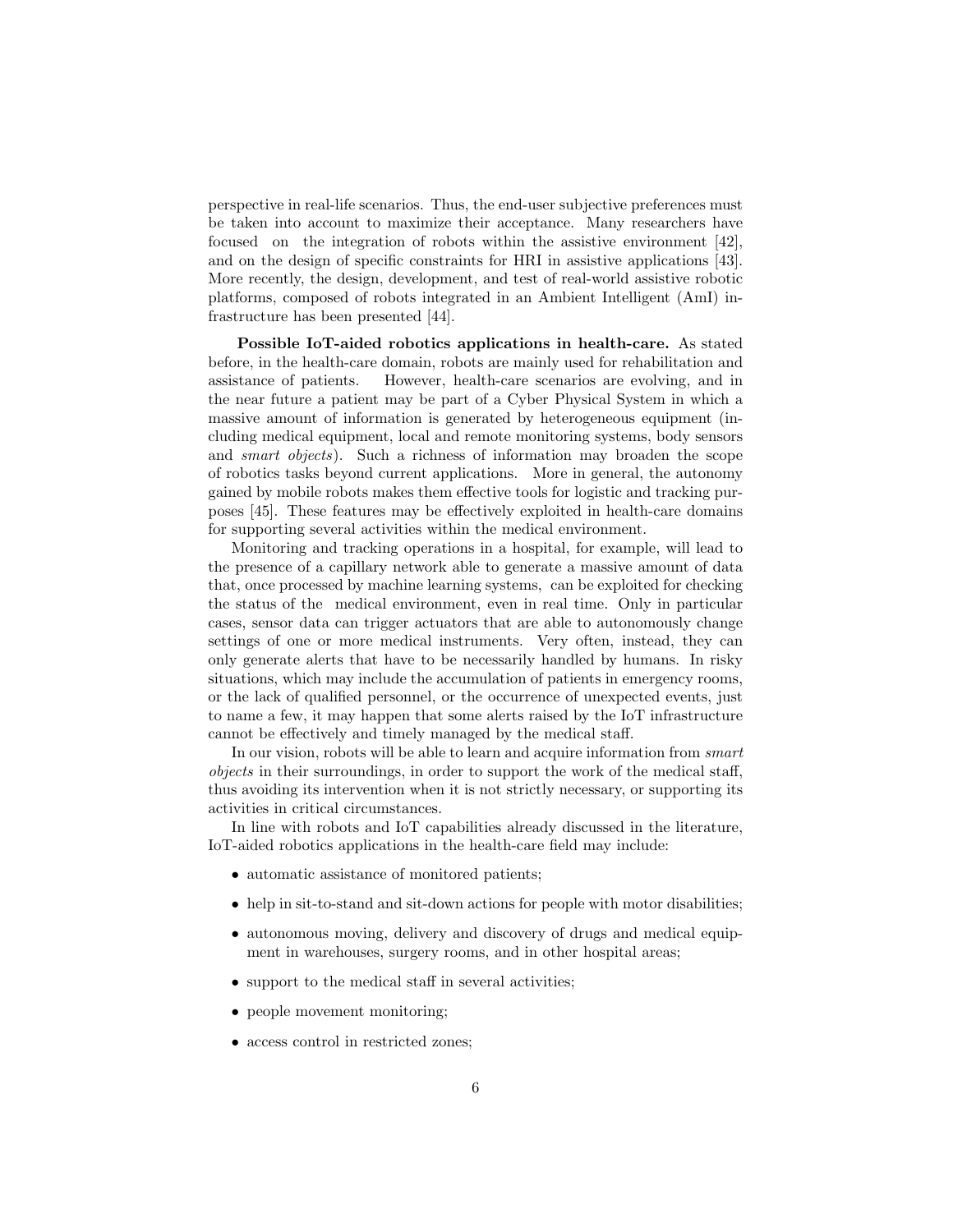• people assistance in panic and danger situations.

## 2.2. Industrial plants and smart areas

Using IoT technologies in industrial plants and smart areas. A typical industrial environment is composed by a set of machines that work together to reach a common goal, that is the realization of one or more products.

In this field, typical IoT target applications embrace: the real-time monitoring and control of critical parts of a machinery (e.g., electrical systems, system vibration, and temperature) [46], the monitoring of power consumption through smart metering [47], the telemetry reading of the status of oil, brakes, and lubricant in machines [47], the monitoring of corrosion state of oil/gas pipelines [47], the real-time control of plant and industrial processes [48], the management of the inventory [47], and the monitoring of water pipeline [49].

Widening the scope beyond the industrial production domain, several IoT applications have been developed on monitoring of agricultural areas [50], energy distribution systems [51], solar and eolic plants [52].

IoT technologies are gaining a growing diffusion also in buildings and public areas (like airports, hotels, parks, and cinemas). For example, the implementation of a perimeter intrusion detection system via a Wireless Sensor Network (WSN), able to monitor an airport area is proposed in [53]. Authors also discuss the easy portability of the proposed architecture to railway stations and ship ports. IoT-based architectures the management of parking lots for cars and bicycle are presented in [54] and [55], respectively. Finally, WSN are widely used in modern buildings (now called smart buildings), where they enable automation, energy control, and surveillance services [56][57][58].

Using robots in industrial plants and smart areas. Technology that makes industrial robots human-friendly and adaptable to different applications is emerging in several application fields [20],[59].

An important research activity aims at improving the control of robotic platforms for different applications, including stiffness map-based path planning, robotic arm link optimization, planning, and scheduling [60].

Robotic perception and artificial intelligence also play a key role in enriching robots with different tools for scenes, objects, and people recognition, toward a safer and effective human-robot interaction [61].

Robot programming is a further hot research topic: the definition of specific design and programming paradigms for these applications comes from the need to cope with the increasing request for innovation, shortened product life cycles, and frequent diversification of the product range [62].

Concerning robots in buildings and in open spaces, we are still far to have a robot in every home; however, a certain degree of automation in offices and houses is already a fact [63]. For instance, cleaning robots are used in domestic environments across the globe [64], and the related research is heading toward more intelligent domestic and service robots [45]. Moreover, researchers are also interested in the use of robots in open public spaces as airports, stations,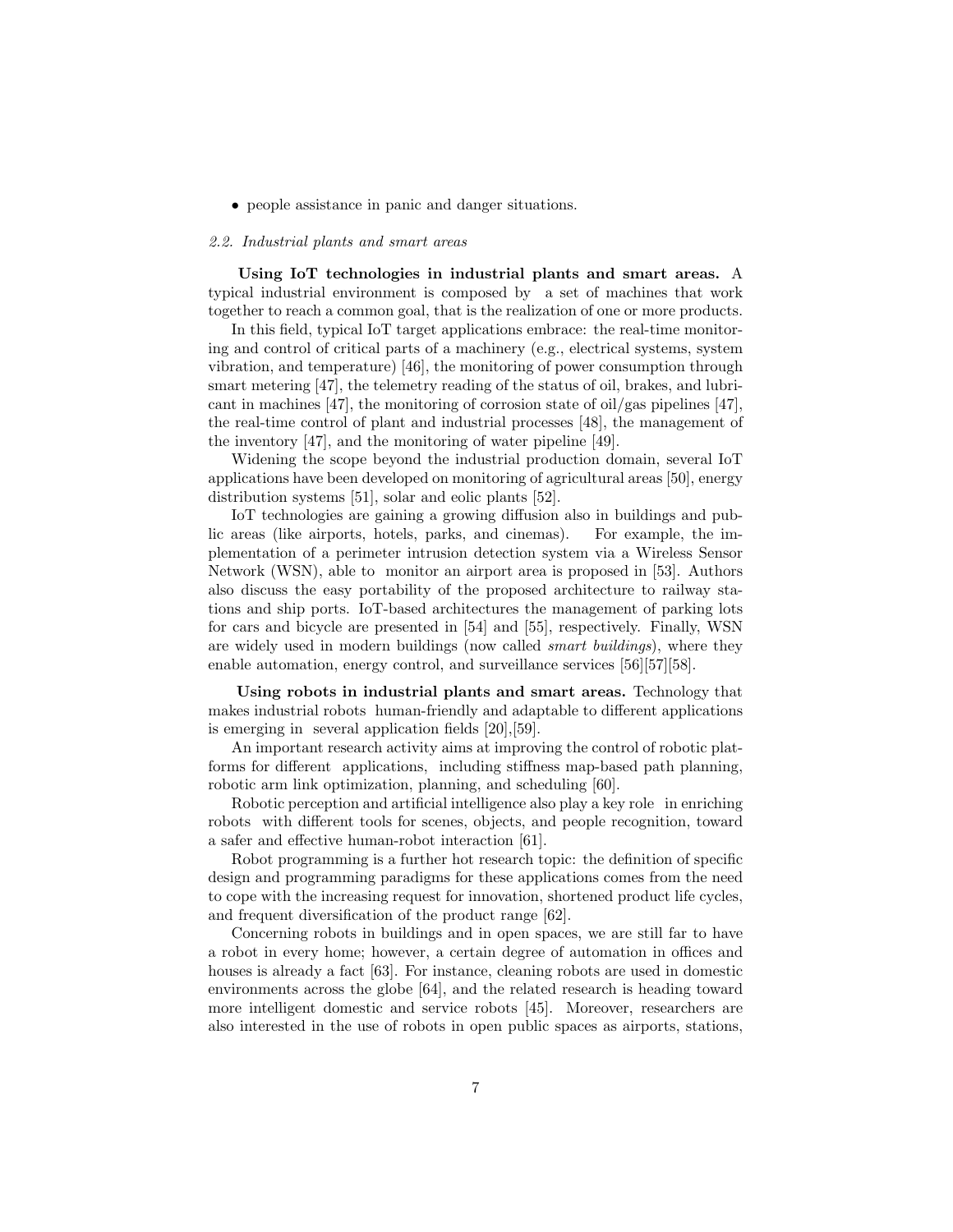shopping malls, etc., to support customer-care operations, surveillance, and monitoring activities [65].

Possible IoT-aided robotics in industrial plants and smart areas. IoT-aided robotics solutions perfectly match the needs of industrial plants and smart areas. We observe that robotics-driven activities are more important as long as tasks must be executed in areas forbidden to people (i.e., as inside a machine, within as furnace, or in a room filled of lethal gas and liquids). Moreover, they can provide a valid support in outdoor scenarios (like smart grids, energy plants, etc.), where humans are unable to work alone.

A pervasive diffusion of smart objects in machinery, grids, and technological plants, would allow a rich set of information to be captured, processed, and delivered, whose level of detail is not comparable to the data retrievable by robots alone. The resulting information may, for example, report on several heterogeneous environmental factors, including the status of systems for automation and domotics, the identification of movements, pressure, temperature, and humidity, the presence of chemical particles in the air, the variation of chemical composition of gases and fluids, the presence of objects in shelves and people in rooms, and so on.

In our vision, IoT technology will enable a global interaction among robots, smart object directly integrated in machinery, electrical and electronic devices installed in buildings, and humans, thus paving the way towards the development of a number of advanced services and applications.

In particular, data collected from the IoT domain will be delivered to robots to perform, for example, the following operations:

- automatic management and coordination of production activities;
- autonomous management of equipments and instruments;
- immediate reaction to the measurement of critical parameters in specific areas (i.e., high temperature in a furnace or emissions of harmful chemicals in the air);
- support for secured, automatized, and more comfortable building environments;
- control and management of electrical and energy plants;
- access control in restricted areas;
- prediction and, if possible, avoidance of danger situations;
- access preclusion to unauthorized persons;
- assistance during panic and danger episodes.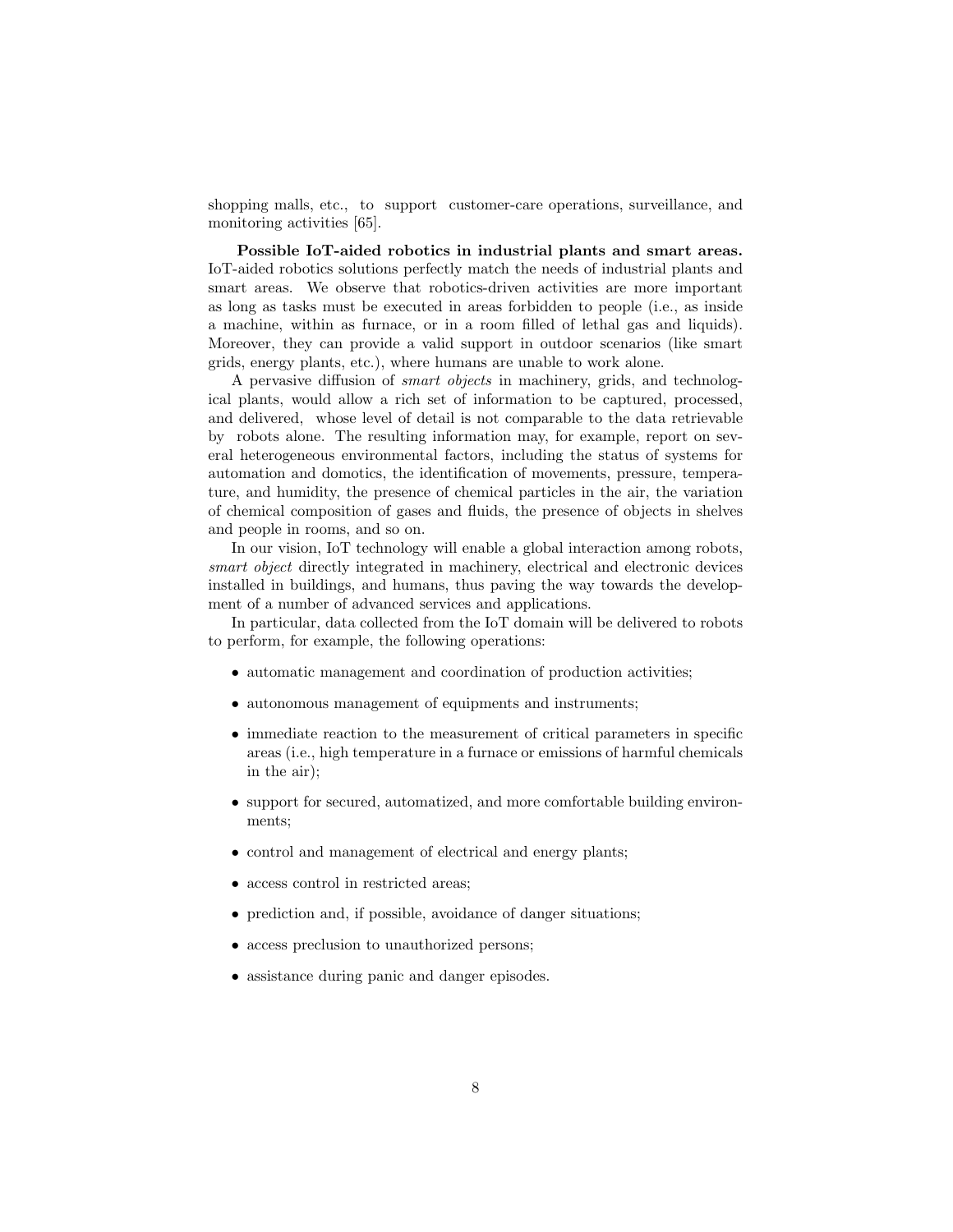## 2.3. Military applications

Using IoT technologies in military applications. In the military domain, IoT architectures are used to detect presences and intrusions, chemical, biological, radiations, explosive materials, and acoustic signals, as well as to provide ranging and imaging estimations, through several smart sensory sources, such as infrared, photoelectric, laser, acoustic, vibration, etc.

These capabilities are effective in the detection of mines in coastal regions, the localization of modern diesel-electric submarines operating littoral waters, the identification and localization of mortars, artillery and small fire arms, the measurement of trace concentrations of explosives, toxic chemicals, and biological agents, the tracking of soldiers, the detection of snipers, and the management of perimetric surveillance in sensitive areas. [66][67].

Recently, a Military-IoT (MIOT) architecture has been theoretically formulated in [68]. It captures information from people, equipment, and materials in military environments by means of sensing devices (i.e., the sensing layer) and shares collected data among military objects, monitoring systems and control centers, through a communication infrastructure (i.e., the information layer). As a consequence, data coming from the sensing layer can be exploited to implement and control intelligent military applications.

Using robots in military applications. Very often, military applications have been "killer apps" in robotics research, that is to say, a large number of projects that have begun in the military sector have had ripple effects beyond their intended use [69]. One of the first uses of robots in military operations was as support units [20]. The main objective was to have team of Unmanned Ground Vehicles (UGVs), robotic vehicles that move over the ground, as means of movement or transportation. Nowadays, the research on UGV is moving from car-like vehicles towards more versatile legged robots as BigDog, a four legged robot with exceptional rough-terrain mobility [70]. More recently, the potential of robotic vehicles in marine and aerial scenarios have been renewed. The possibility to adopt Unmanned Surface Vehicle (USV) and Unmanned Underwater Vehicle (UUV) has opened the way to more intelligent and safe monitoring and surveillance operations in naval settings [71]. Furthermore, recent advancements in technology and research have produced a new generation of intelligent and extremely versatile Unmanned Aerial Vehicle (UAV), which are widely use in a very large set of military contexts, such as border protection, surveillance of key areas, autonomous operations in combat fields, etc. [72].

We remark that one of the main issues in military applications is the coordination and the cooperation of different vehicles (UGV, USV, UUV, and UAV) with teams of humans. These aspects fall in the field of cooperative and distributed multi-robot systems. Thus, recently, a number of systems for the distributed coordination of heterogeneous teams of robots and humans have been developed [73]. These systems provide robustness and flexibility to the network of robots and humans, which are fundamental features for the success of operations in unstructured and very dynamic environments [74].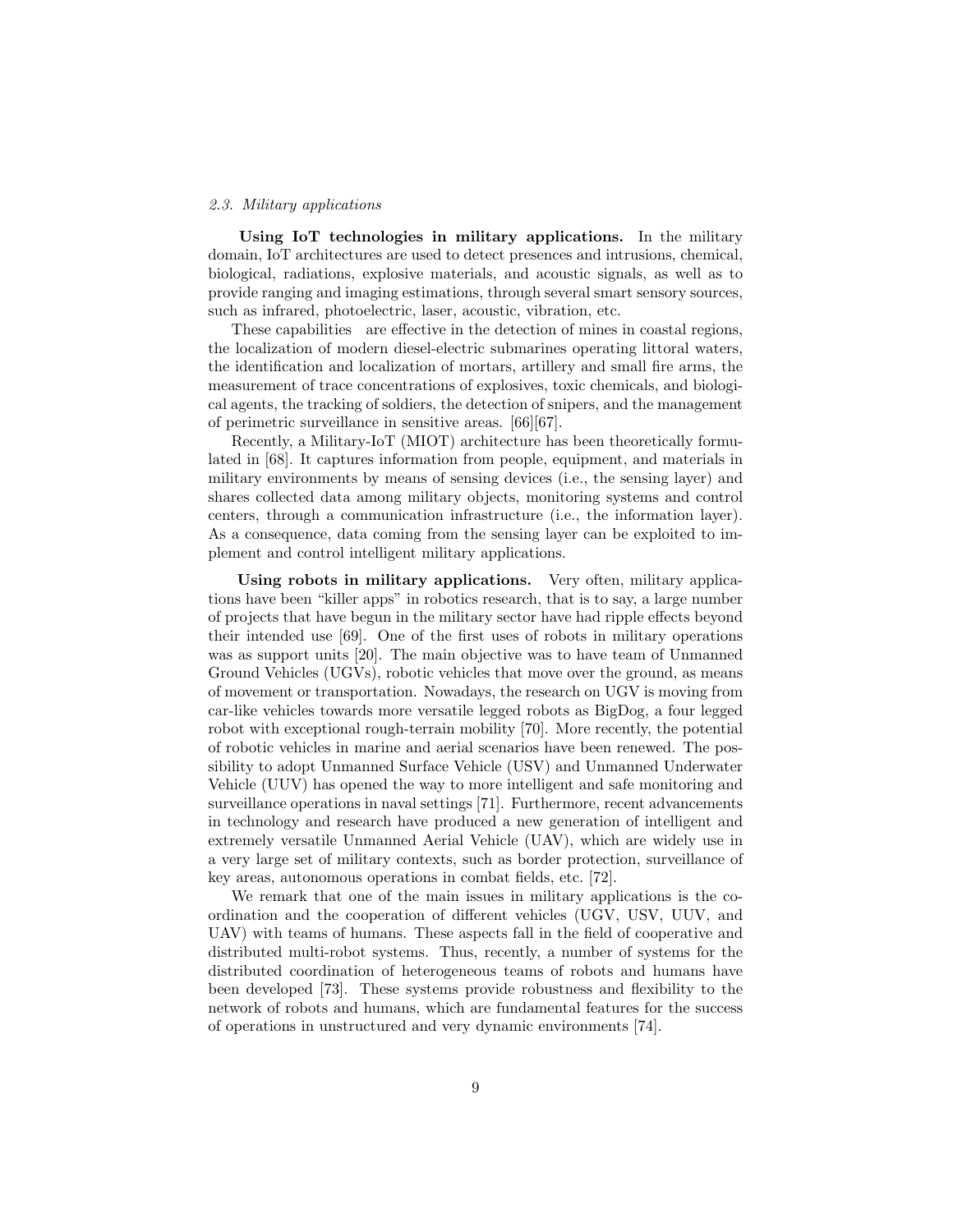Possible IoT-aided robotics applications in military environments. Also in this case, a IoT system can magnify the scope of robot activities. In order to acquire as much information as possible in a broad and unknown environment, smart objects may be deployed in the considered area for detecting the presence of harmful chemicals and nuclear/biological weapons, the presence of humans (both civilians and military adversaries), for learning the geographical structure and the layout of the environment [68], and similarly to industrial applications, for capturing data about chemical and physical phenomena (such as gas composition, temperature, pressure, and so on).

Leveraging the features already offered in both robotics and IoT domains, IoT-aided robotics applications may cover the following activities:

- autonomous and smart detection of harmful chemicals and biological weapons;
- deactivation of nuclear weapons in unsecured environments;
- control of land vehicles and aircrafts, without neither the presence, nor the coordination of humans;
- support civil operations and war actions;
- access control and identification of illegitimate intrusions of people in restricted areas.

#### 2.4. Rescue management systems

Using IoT technologies in rescue operations. The main goal of a rescue operation is to save the lives of people trapped in specific environments after natural or man-made disasters. A typical rescue scenario is composed by dangerous environments and insecure places (e.g., under rubble of a collapsed building, or in an underground station that is on fire).

During rescue operations, it is necessary to collect a huge amount of data captured from the environment. It is widely recognized that WSNs could be exploited to effectively capture and distribute information within the disaster areas with the lowest possible delay. To support such activity, in [75] a WSNbased data collection framework useful to disseminate details about the disaster is presented. The conceived architecture ensures, at the same time, a high system lifetime and short delivering delays. WSNs are also exploited in [76], to build an ubiquitous monitoring system able to manage critical rescue operations. In that system, nodes with sensing capabilities collect data from the disaster area and from the rescue team operators. Then, nodes are able to deliver information to the command control centers for operations management and monitoring of locations and rescue members.

The integration of IoT technologies in earthquake rescue activities has been addressed in [77]. This contribution presents a method to predict the nature of an earthquake and its consequent economical losses . In particular, data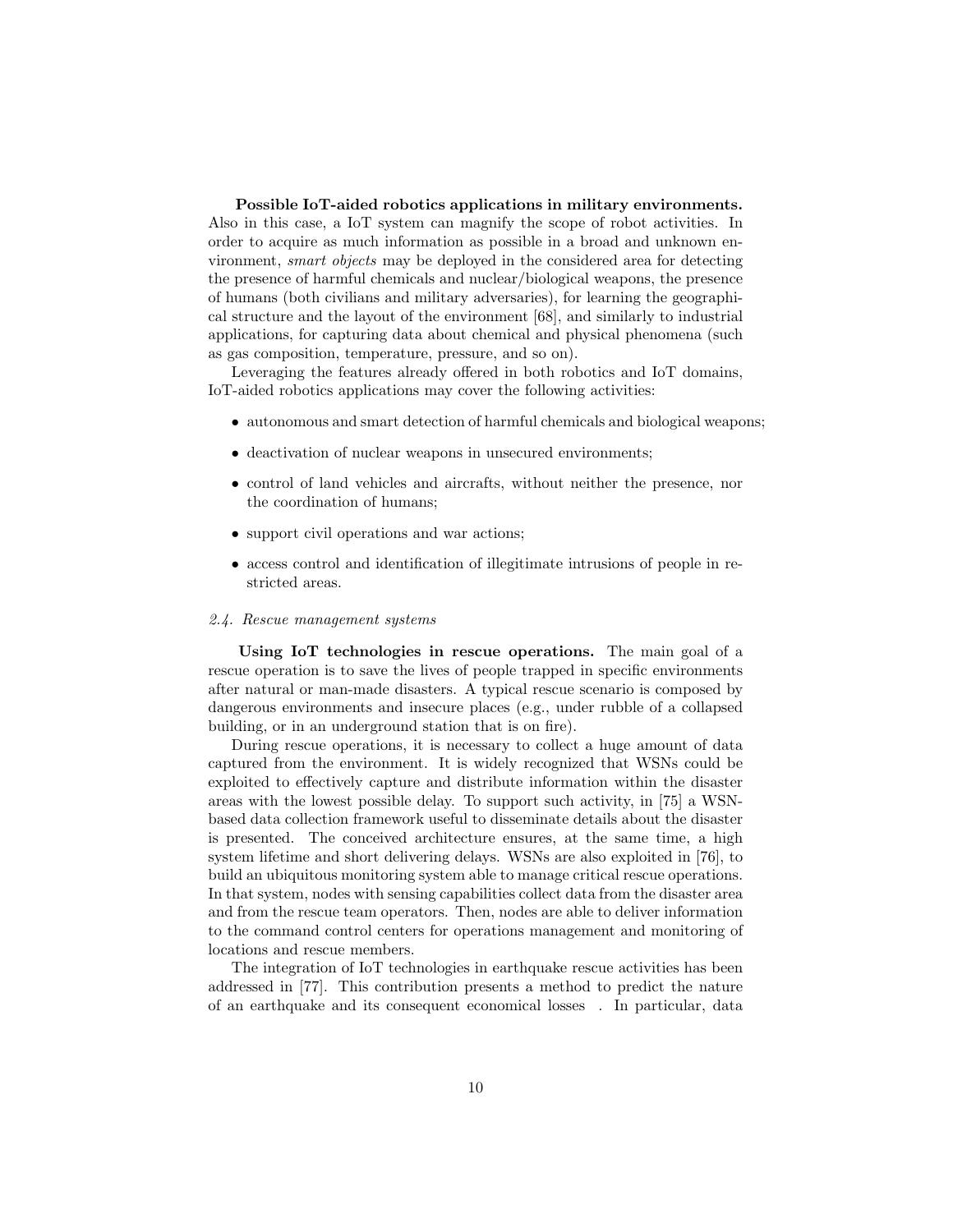coming from the IoT domain are exploited to characterize the earthquake emergence and to perform decision-making activities during the post-earthquake reconstruction.

Using robots in rescue operations. Rescue robotics is a domain in which robots have the potential to make the difference, with their ability of working in environments forbidden to humans. Common situations that employ rescue robots are mining accidents, urban disasters, hostage kidnapping, and explosions [20].

To address the challenges of rescue robotics, a shift from teleoperated robots to fully autonomous robots [78] is needed. One of the key aspect of the autonomous rescue robots is to act in a completely unstructured environment, for example in collapsed buildings to search for survivors [79].

Moreover, the absence of pre-existing sensing or communication systems in rescue scenarios may require the support of ad hoc infrastructures, autonomously created by the smart objects in the environment [80].

Possible IoT-aided robotics applications in rescue management systems. In the rescue application field, the jointly adoption of *smart objects* and robots has been recently investigated in the literature [81]. A number of novel and interesting applications can be defined in view of joining the capability of IoT and robotic systems.

Data coming from the IoT domain may coordinate robots' activities, thus making their operations more efficient (for example by identifying priorities for the required actions). Some possible IoT-aided robotics tasks could be:

- continuous monitoring of areas affected by natural disasters;
- saving people trapped in unsafe and unstable places;
- supporting activities traditionally performed by humans in rescue operations.

## 3. Overview of the state of the art and advances towards novel paradigms

In this section we present an overview of the state of the art on the research fields related to the topics previously discussed, as well as a list of the most significant open challenges.

## 3.1. Networking Architectures for the IoT

A fundamental issue that researchers and practitioners working in the IoT domain are facing is the integration among different M2M small scale islands in a unifying IPv6 network. These islands are built, in general, with technologies that are not 100% compatible [82]. In this direction, several EU FP7 research projects (see Tab. 1), such as CALIPSO, IOT6, and BUTLER, are conceiving possible solutions, mostly grounded on the proposals developed by the Internet Engineering Task Force (IETF). Other projects, on the other hand, are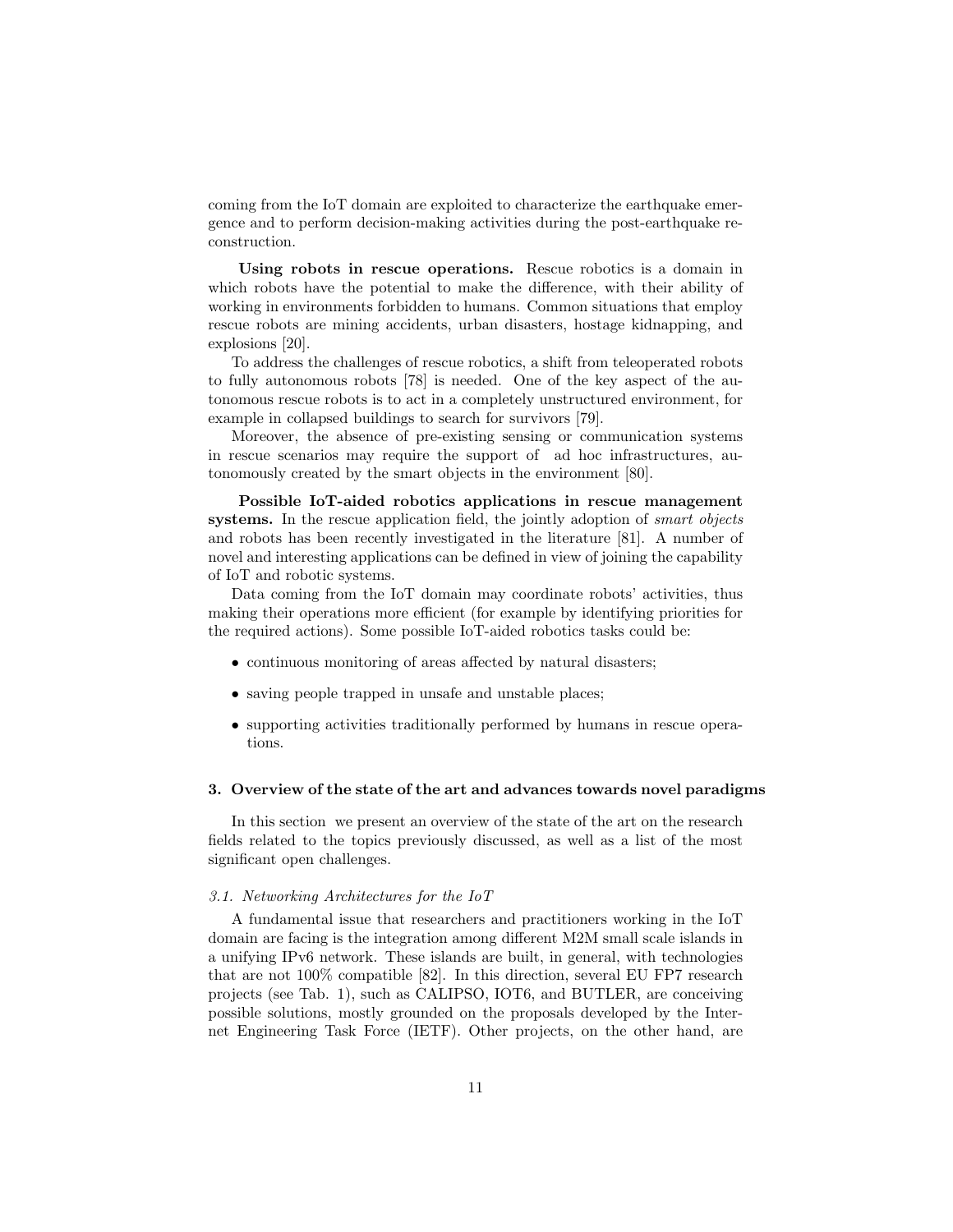focused on cloud computing technologies (e.g., BETAAS and OPENIOT); or on security issues, context aware approaches, and semantic-oriented design (as in RELYONIT, ICORE, IOT.EST, EBBITS, and VITRO).

On the other hand, to face interoperability issues, the European Telecommunication Standard Institute (ETSI) has defined a set of specifications that provide a Restful architecture to standardize the way in which heterogeneous devices can offer services and be accessed seamlessly [83]-[85].

Albeit powerful and viable in a short term perspective, the solutions envisioned through an all IPv6 IoT or an ETSI M2M framework are strongly grounded on a host-centric network design. This means that networking primitives are ruled by host locators (e.g., IP addresses). On the other hand, emerging applications and services (including M2M ones) are inherently information centric: in this perspective, what is more important than where and, as a consequence, a paradigm shift towards Information Centric Networking (ICN) primitives is broadly advocated by the scientific community [86].

We note that, although the general idea of building ICN architectures able to trespass the IP-centric vision has raised strong attention in the scientific community [86], many solutions proposed so far to deal with ICN-based IoT systems [87]-[93] have not been explicitly conceived for supporting the requirements of robotics applications.

With reference to IoT-aided robotics systems, several important, yet unanswered questions should be dealt with:

- 1. to what extent IPv6 can be used to deal with the high mobility of robots?
- 2. Can the semantic of data exchanged by IoT nodes be directly embedded at the MAC layer, with the aims of enforcing security, privacy, and integrity, and limiting the overhead, thus obtaining a networking environment optimized for robotics applications?
- 3. Can a group of nodes dynamically agree on the rules governing communication protocols ?
- 4. Can we save energy, bandwidth, and computational effort by getting rid of the stratification and/or of the adaptation of old protocols, and by starting the design of new protocols from scratch?

In addition, robotic systems are extremely heterogeneous, in what concerns computing and communication capabilities.

As stated above, our ambitious vision is a new communication approach to IoT systems, able to eliminate stratification and overhead, and particularly suitable for robotics applications. To this aim, we remark that the latest developments in ICN research [86] demonstrate that remarkable advantages can be brought by ICN primitives, in terms of seamless mobility support, content level security, native multicast/multipath routing, distributed in-network caching operations, and standardized content sharing. These advantages are essential in robotics applications and thus deserve further research and developments to face the challenges related to optimized routing/congestion control/resource discovery algorithms, name lookup mechanisms, design methodologies and system heterogeneity.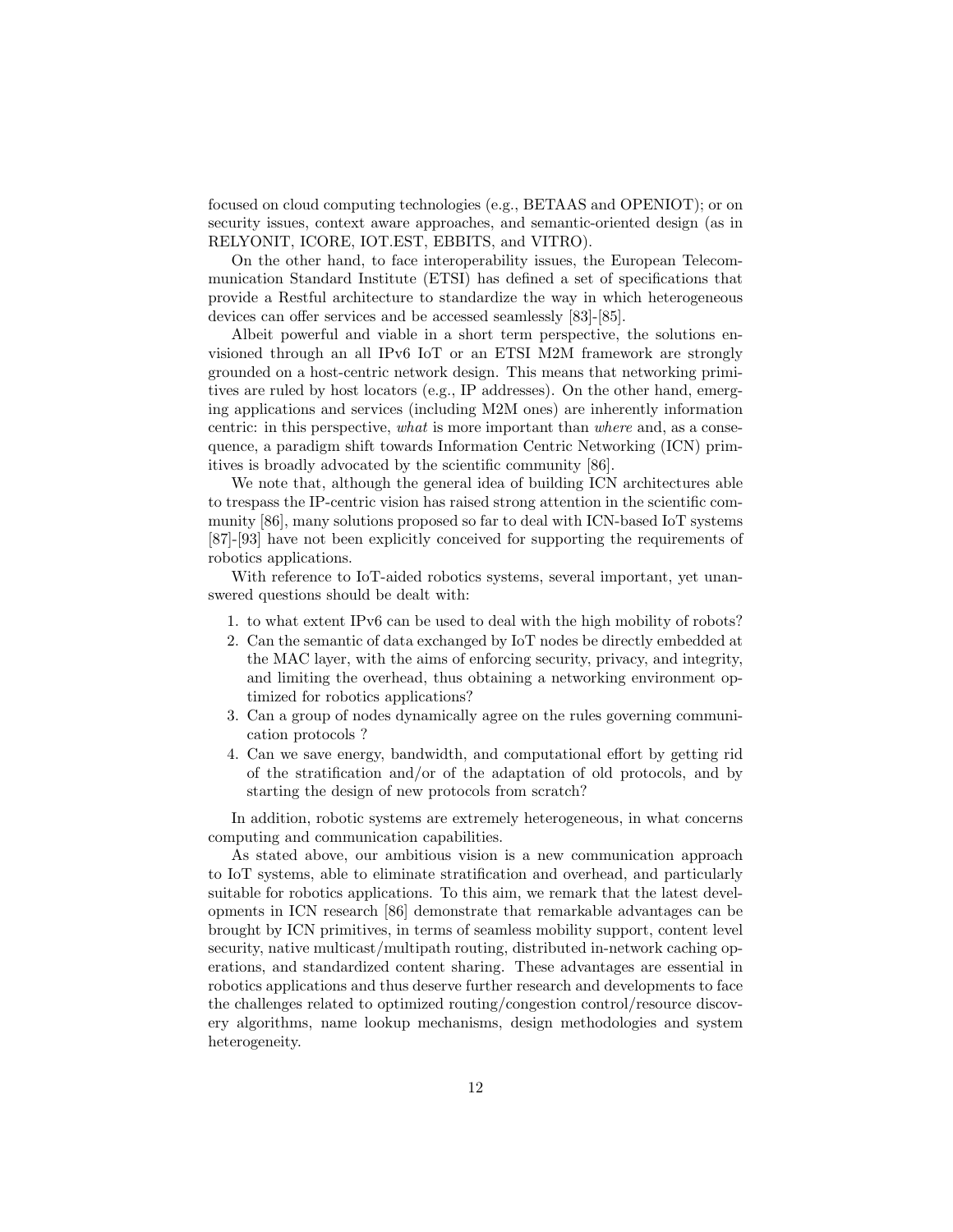|                                                                                                                                                                                                          | Middleware oriented | Cloud       | IPv6 | User Cognitive Model | Service Provisioning | Resource Abstraction | Security and Privacy | Context Awareness | Semantic Representation Models | <b>Buildings</b> | Industry | Future Internet | Information Centric Networking |
|----------------------------------------------------------------------------------------------------------------------------------------------------------------------------------------------------------|---------------------|-------------|------|----------------------|----------------------|----------------------|----------------------|-------------------|--------------------------------|------------------|----------|-----------------|--------------------------------|
| PROBE-IT                                                                                                                                                                                                 |                     |             |      |                      |                      |                      |                      |                   |                                |                  |          |                 |                                |
| $[94] % \includegraphics[width=1\textwidth]{images/Traj_4.pdf} \caption{The figure shows the results of the estimators in the left hand side.} \label{fig:Traj_4.pdf}$<br>$\overline{\text{IoT-I}}$ [95] |                     |             |      |                      | X                    | $\mathbf X$          |                      |                   |                                |                  |          |                 |                                |
| ELLIOT <sup>[96]</sup>                                                                                                                                                                                   |                     |             |      |                      | $\mathbf X$          |                      |                      |                   |                                |                  |          |                 |                                |
| <b>RELYONIT</b>                                                                                                                                                                                          |                     |             |      |                      | X                    |                      |                      | X                 |                                |                  |          |                 |                                |
| $[97] % \includegraphics[width=1\textwidth]{images/Traj_4.pdf} \caption{The 3D (top) and the 4D (bottom) of the estimators in the left and right.} \label{fig:Traj_4}$                                   |                     |             |      |                      |                      |                      |                      |                   |                                |                  |          |                 |                                |
| CALIPSO <sup>[98]</sup>                                                                                                                                                                                  |                     |             | Х    |                      |                      |                      |                      |                   |                                |                  |          |                 | $\mathbf X$                    |
| CONVERGENCE                                                                                                                                                                                              |                     |             |      |                      | $\mathbf X$          | $\mathbf X$          |                      |                   |                                |                  |          |                 | $\mathbf x$                    |
| $[99]$                                                                                                                                                                                                   |                     |             |      |                      |                      |                      |                      |                   |                                |                  |          |                 |                                |
| <b>UTRUSTIT</b>                                                                                                                                                                                          |                     |             |      | X                    |                      |                      | Х                    |                   |                                | $\mathbf X$      |          |                 |                                |
| $[100]$                                                                                                                                                                                                  |                     |             |      |                      |                      |                      |                      |                   |                                |                  |          |                 |                                |
| EBBITS [101]                                                                                                                                                                                             |                     |             |      |                      | X                    | $\mathbf X$          |                      |                   | $\mathbf X$                    |                  |          |                 |                                |
| <b>UBIWARE</b>                                                                                                                                                                                           | X                   |             |      |                      |                      | $\mathbf X$          |                      |                   | X                              |                  | X        |                 |                                |
| $[102]$                                                                                                                                                                                                  |                     |             |      |                      |                      |                      |                      |                   |                                |                  |          |                 |                                |
| S <sub>mart</sub> Santander                                                                                                                                                                              |                     |             |      |                      | X                    |                      |                      |                   |                                |                  |          | X               |                                |
| [103]<br><b>SPITFIRE</b>                                                                                                                                                                                 |                     |             |      |                      |                      |                      |                      |                   |                                |                  |          |                 |                                |
| $[104]$                                                                                                                                                                                                  |                     |             |      |                      | X                    | $\mathbf X$          |                      |                   | X                              |                  |          | X               |                                |
| ICORE [105]                                                                                                                                                                                              |                     |             |      |                      | Х                    | $\mathbf X$          | Х                    | X                 |                                |                  |          |                 |                                |
| <b>IOT@WORK</b>                                                                                                                                                                                          | $\mathbf X$         |             |      |                      | X                    |                      | X                    |                   |                                |                  | Х        |                 |                                |
| $[106]$                                                                                                                                                                                                  |                     |             |      |                      |                      |                      |                      |                   |                                |                  |          |                 |                                |
| <b>IOT-A</b><br>[107]                                                                                                                                                                                    | $\mathbf X$         | $\mathbf X$ |      |                      |                      |                      |                      |                   |                                |                  |          | X               |                                |
| <b>OPENIOT</b>                                                                                                                                                                                           | $\mathbf x$         | $\mathbf x$ |      |                      | $\mathbf x$          |                      | $\mathbf x$          |                   | $\mathbf x$                    |                  |          |                 |                                |
| $[108]$                                                                                                                                                                                                  |                     |             |      |                      |                      |                      |                      |                   |                                |                  |          |                 |                                |
| <b>IOT.EST</b> [109]                                                                                                                                                                                     |                     |             |      |                      | $\mathbf x$          | $\mathbf X$          |                      | $\mathbf x$       | $\mathbf X$                    |                  |          |                 |                                |
| $\overline{IOT6}$ [110]                                                                                                                                                                                  |                     | $\mathbf X$ | X    |                      | X                    |                      |                      |                   |                                |                  |          |                 |                                |
| $VITRO$ [111]                                                                                                                                                                                            | $\mathbf X$         |             |      |                      | X                    | X                    | X                    | $\mathbf X$       |                                | X                | X        |                 |                                |
| BETAAS <sup>[112]</sup>                                                                                                                                                                                  |                     | X           |      |                      | X                    |                      | $\mathbf X$          | X                 |                                | X                |          |                 |                                |
| <b>BUTLER</b> [113]                                                                                                                                                                                      | $\mathbf X$         |             | X    |                      | X                    |                      | X                    | X                 |                                | X                |          |                 |                                |

# Table 1: Internet of Things - Main EU initiatives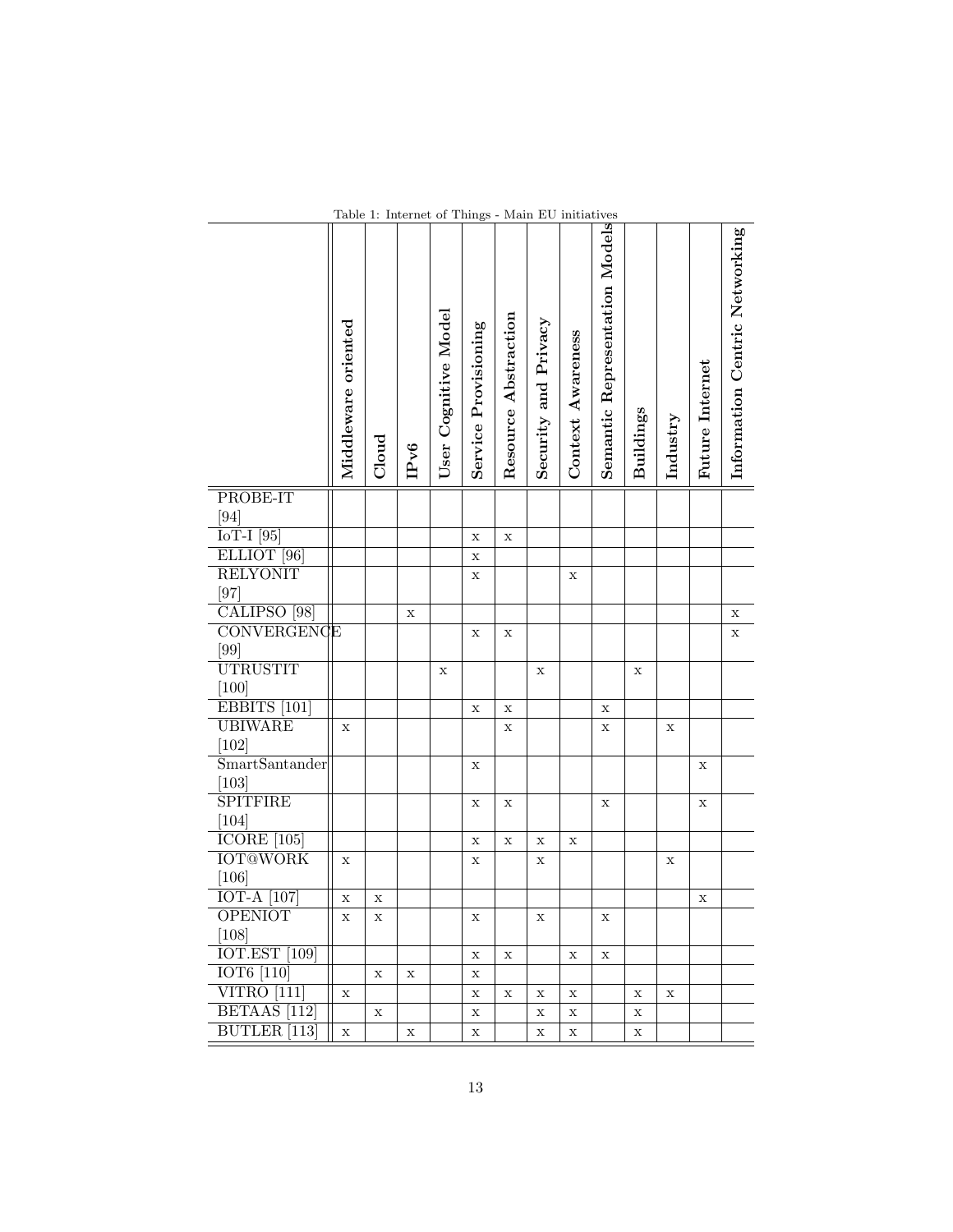## 3.2. Decentralized Decision Systems in IoT-aided robotics

From a control engineering perspective, IoT may constitute a real revolution, which will leverage the full decentralization and spatial distribution of the components of a complex control system: sensors, actuators, control algorithms, monitoring and diagnostic units. Such a distributed system, with an unknown and variable number of participating entities, will mandatorily involve the design of novel computation and control algorithms, where distributed sensing and computation capabilities are fundamental requirements. Distributedness of algorithms and processes is an impelling need in spatially extended systems, where robustness, reconfiguration, heterogeneity, and scalability are key specifications. On the other hand, robots are pervading our world beyond the traditional role of assembly lines and manipulation tools, with a mature research field in distributed coordination of teams of heterogeneous mobile robots and humans, especially for search and rescue and military applications [114]- [116]. As a consequence, in this context, mobile robots may be the longa manus of the control system, with the ability of providing control actions at specific locations, without harms for human beings, and without the need of equipping every location of the system with actuators. Interesting questions have been posed in the framework of mixed-initiative heterogeneous systems composed of humans, ground, and air vehicles [20]:

- 1. Do humans lead all aspects of a task? Can a machine give orders?
- 2. What needs are to be communicated and at what level of abstraction?
- 3. Can initiative shift throughout the task?
- 4. Can team roles shift to reflect changing capabilities?
- 5. When can machines say no to humans or to other machines?

Moreover, the possibility to access the Internet, allows robots to access a huge amount of data, share knowledge and computational resources. In 2010, the term cloud robotics has been introduced [117] as a novel paradigm in robotics, where robots can take advantage of the Internet as a resource for massive parallel computation and real-time sharing of knowledge and big data sets. Recently, a number of cloud robotics research projects are being pursued worldwide [118], [119], giving rise to the definition of new software architectures [120]-[122] and computing frameworks [123]. Among these, the RoboEarth project [19] aims to develop a World Wide Web for robots: a giant network and database repository where robots can share information and learn from each other about their behavior and environment.

This paper pursues an extended vision, where teams of humans, objects, and robots, each with different sensing, processing, and action capabilities, coexist. To enforce this vision, we will refer to any entity that takes part in the process as a (network) node. We assume to deal with an open group in which nodes can join and leave at any time. No hierarchy is mandatorily fixed a-priori, and everyone will contribute to the achievement of tasks. Requests may be potentially made to any node of the network (provided it has input capabilities), and should be processed and assigned to the most suitable node or sub-team of nodes. Here, we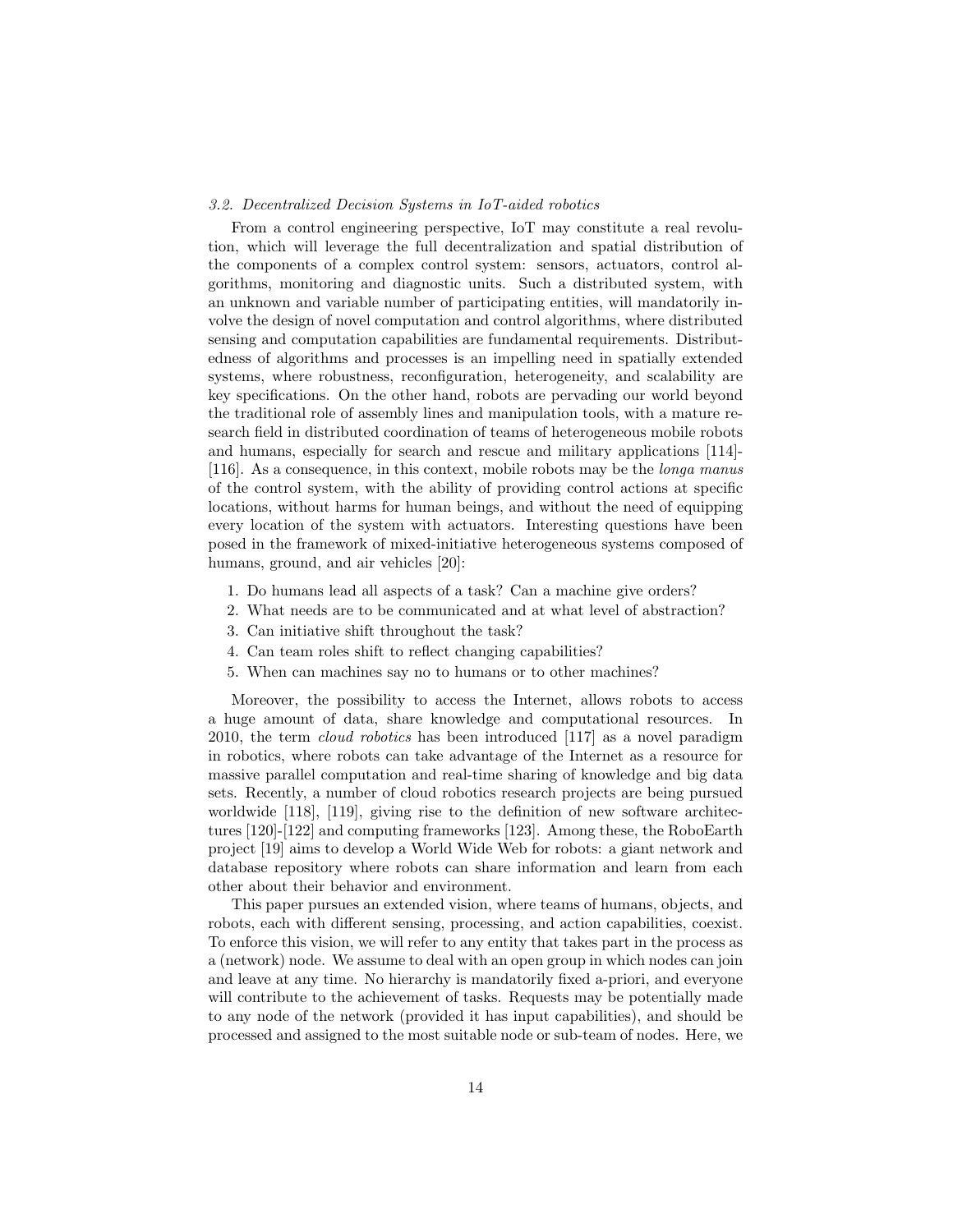would like to promote and foster a vision in which the robotic pool is a complex system of heterogeneous abilities, in which nodes are able to contribute to the execution of tasks, from each according to its ability, to each according to its needs. The envisioned advancements with respect to the state of the art in this domain are:

- The design and implementation of realistic agreement algorithms for collaborative distributed sensing and estimation. State-of-the-art algorithms, in fact, are often based on abstract communication systems [124]-[126]. The wider and wider availability of communication and computational resources embedded in autonomous vehicles is moving the research towards the implementation of consensus strategies for multi-vehicle cooperative control in both civilian and military applications, such as surveillance systems, material handling, and mobile sensor networks. To this aim, consensus and agreement algorithms must be enhanced to cope with the physical and temporal constraints imposed by the specific applications [127, 128]. Constraints on communications are among the key aspects to be taken into account when dealing with robotics applications. Open problems, for example, are the study of the performance of consensus algorithms with respect to the amount of information exchanged by agents [129], or the characterization of the consensus performance in presence of noise and delayed measurements, packet drops, and agent failures [130]-[138].
- The design of distributed task assignment strategies [139], in which the pool of entities agree on the distributed assignment of the tasks to be performed, is one of the key aspects for the integration of IoT technologies and robotic systems. One of the pioneering work on distributed task assignment [139], the Consensus-Based Bundle Algorithm (CBBA), opens the way to the fully distribution of tasks among networks of intelligent agents. With its iterative structure, the CBBA guarantees that a network of agents converges, in finite time, on a multi-task assignment. This result is achieved through a nearest neighbor communication, thus, each agent does not have to know information about other agents in the network. This mechanism can be easily extended from robot networks to IoT-aided robotics applications, in which each device does not have information about the whole network. More recently, different strategies in asynchronous settings, with delays in communication and for heterogenous networks have been proposed [140]-[142], based on the original idea of the CBBA. However, the challenge to design and implement these algorithms in real secure information centric and semantic contexts rather than on ideal networks is open.

## 3.3. Semantic oriented approaches for consensus in IoT-aided robotics applications

In the complex scenario depicted in this paper, where robots, machines, smart sensors and humans interact to achieve a common aim, the definition and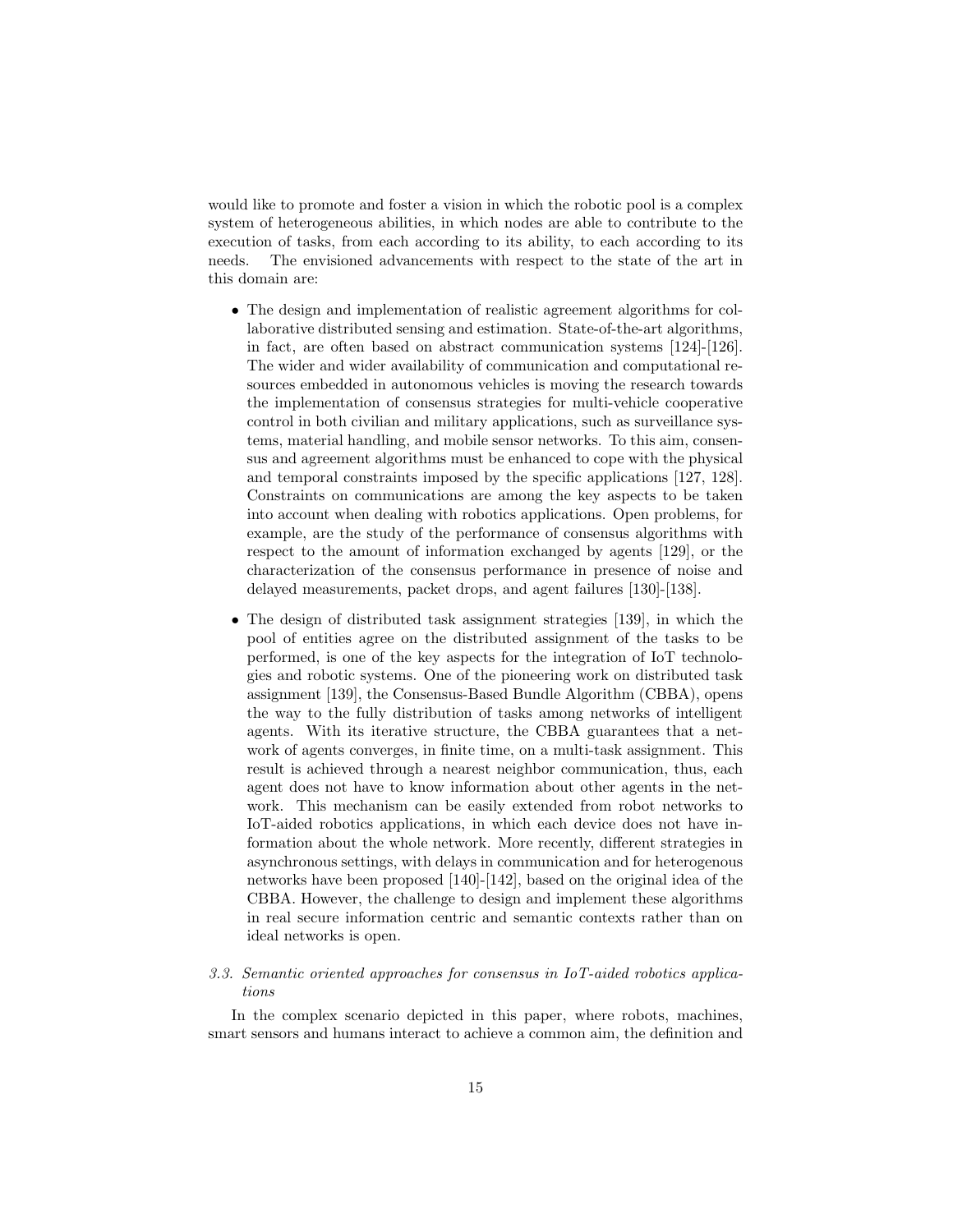design of effective agreement strategies is of utmost importance. Ideally, agreement should be achieved in finite time and in a fully decentralized fashion. The most consolidated agreement protocols are consensus [143] and gossip [144]. The former is deterministic, whereas the latter is stochastic. By hypothesis, these protocols do not take into account semantics underlying data and issues arising from possible disagreement among actors. Conversely, in this paper we highlight the need of exploiting a semantic-based formalization of the context under examination, in order to manage its main distinguishing features: information centric communications, time-varying populations and linking schemes, extremely heterogeneous actors (including humans).

The search for some convergence of heterogeneous entities toward a shared perception of the surrounding world is a task massively addressed in Distributed Artificial Intelligence (DAI), with particular reference to Multi-Agent Systems (MAS). Since the early Nineties, in fact, some research proposals have been devoted to the derivation of consensus among automated agents ([145], [146], [147]). We note that, since such early attempts, research addressed the interdisciplinary adoption of mechanisms from economics and, in particular, from game theory (see for example the adoption of Clark's Tax mechanism [148] in [147]).

The problem of deriving consensus among agents includes issues of traditional planning in artificial intelligence, which fall under the distributed problem solving literature, when applied to multiple agents [149]. As suggested in the introduction, the adoption of an increasing number of entities poses scalability issues to be coped with [150]. Moreover, the heterogeneity in agents often leads to the distinction in cooperative and self-interested (if not competitive) ones, making agreement protocols more complex [151].

The scenario depicted in this paper is more referrable to MAS cooperative scenarios, which have been thoroughly addressed in several review papers and books over the last years (among the others, see [152], [151]). In particular, a huge interest has been given to the application of machine-learning methods to cooperative MAS (see [153] for a comprehensive review), which continues to be investigated in artificial intelligence [154], still in synergy with game theory [155].

Since 1999 ([152]), tasks somehow related to our scenario, such as distributed situation assessment, distributed resources scheduling and planning and distributed expert systems, have been addressed as application field for MAS. Moreover, the same work poses semantic interoperability among agents as a key research challenge, encouraging our choice of adopting a semantic-based representation of heterogeneous actors.

A semantic-oriented vision of IoT has been recently promoted in the literature [4], thus envisioning a transition from The Internet of Things to the Semantic Web of Things [156]. Semantic paradigms offer, in fact, several services to support typical IoT implementation problems that affect IoT-aided robotics applications. In particular, a machine-understandable representation of Things (and of the information they carry with them) in IoT paradigms offers several advantages, including interoperability, heterogeneous data integration, data abstraction and access, resource search and discovery, reasoning. All such informa-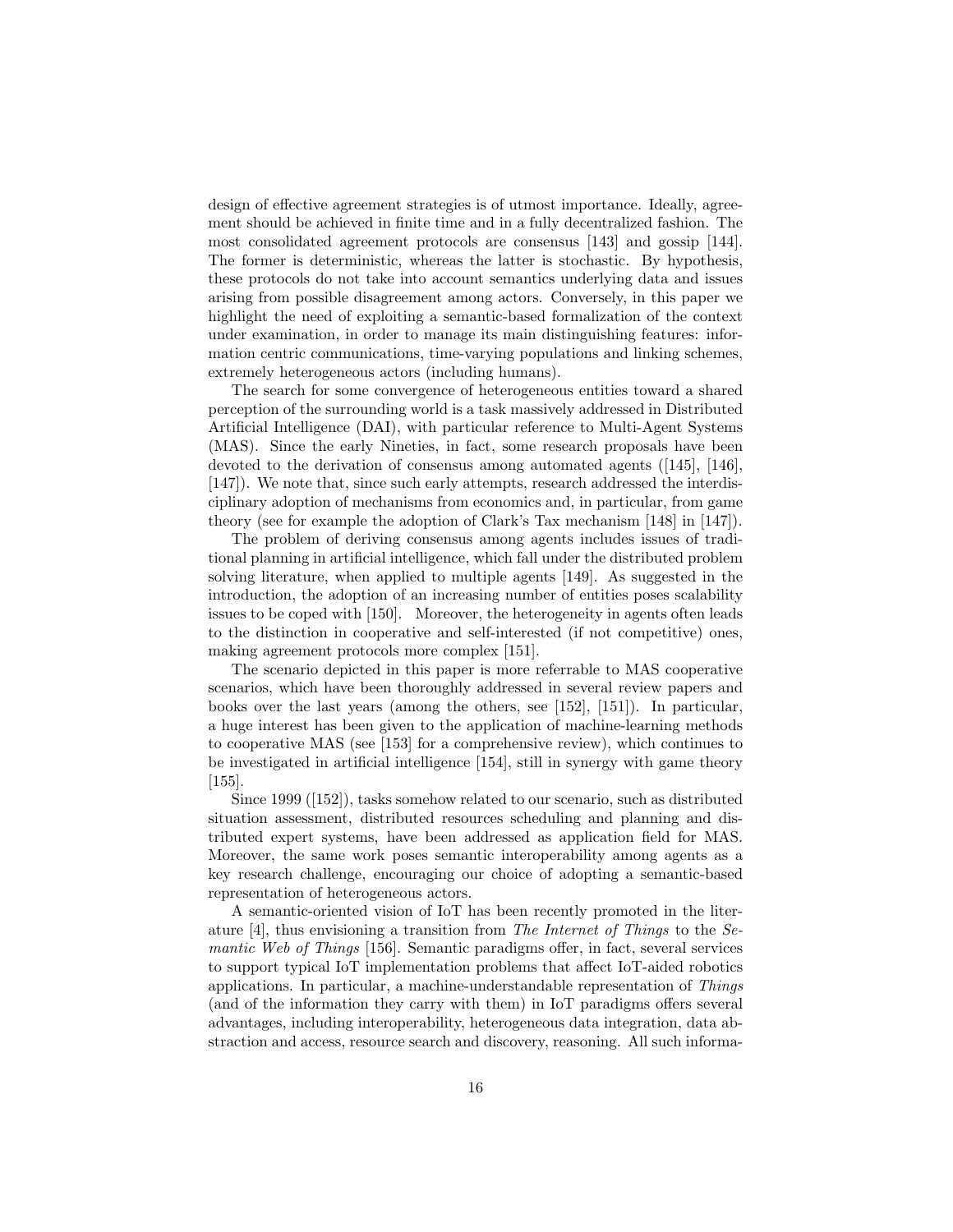tion processing opportunities need to rely on a shared knowledge representation model that requires efforts in the definition of standard ontologies. Very recently, the W3C Semantic Sensor Networks Incubator Group has developed the SSN (Semantic Sensor Networks) ontology [157], which models high-level features of sensory devices and their related operations. Entities of interest in IoT do not include only sensors, but also heterogeneous resources (including robots) involved in several scenario-dependent business processes. Some representation effort has consequently been made to formally describe IoT entities, resources and services [158], and their related business processes [159].

When actors share a common interpretation and representation language, they can collect information and describe scenario settings according to such a uniform vision. Nevertheless, on the one hand it is far from being easy for actors to agree on a common representation model for domain features. On the other hand, the description of collected information with respect to such a model may lead to contradictory interpretations of the representation of scenario settings. In both situations, reasoning mechanisms need to be implemented supporting the search for the so-called semantic consensus.

It has recently been shown that a global semantic consensus can emerge from the self-organization of a population of distributed actors connected through a communication network [160, 161]. This has been achieved in a recently proposed class of self-organizing Semantic Overlay Networks (SON), inspired by the mechanics of the Ising spin model [162]. The fundamental assumption underlying the approaches developed so far is the mean field condition, in which each agent can exchange information all the others in finite time. This can be achieved either through effective, failure-free routing policies, the presence of centralizing units, or a uniform representative sampling of the network nodes [162][163][164]. In our context, coping with realistic communication protocols and fully distributed approaches, the hypothesis of mean field condition should be relaxed, or at least be questioned. Another important research topic in this domain is related to the insertion of human operators in a mixed teamwork. Some research effort has been devoted to provide human communities with automated support for discussion, agreement, and deliberation, such as for example the eDialogos Consensus Building platform [9], an initial implementation of the outlined Open Innovation structured deliberation process. In other words, the objective is to define a Semantic Web Collaborative Space with the ultimate goal of promoting collective decision making [5]. The techniques coming from collective deliberation tools could be considered as valuable tools to improve the performance of decentralized agreement protocols involving heterogeneous actors.

Semantic consensus has been investigated also in the Semantic Web field [165][166], characterized by a level of heterogeneity comparable to our context. In [167], an approach for reaching agreement through a fuzzy voting model in case of contradictory interpretation of web data is proposed to solve open issues in ontology mapping [168][169]. In [170], the concept of Semantic Gossiping has been introduced as a promising way to reconcile semantically heterogeneous domains in an evolutionary and decentralized manner. Much work, promoting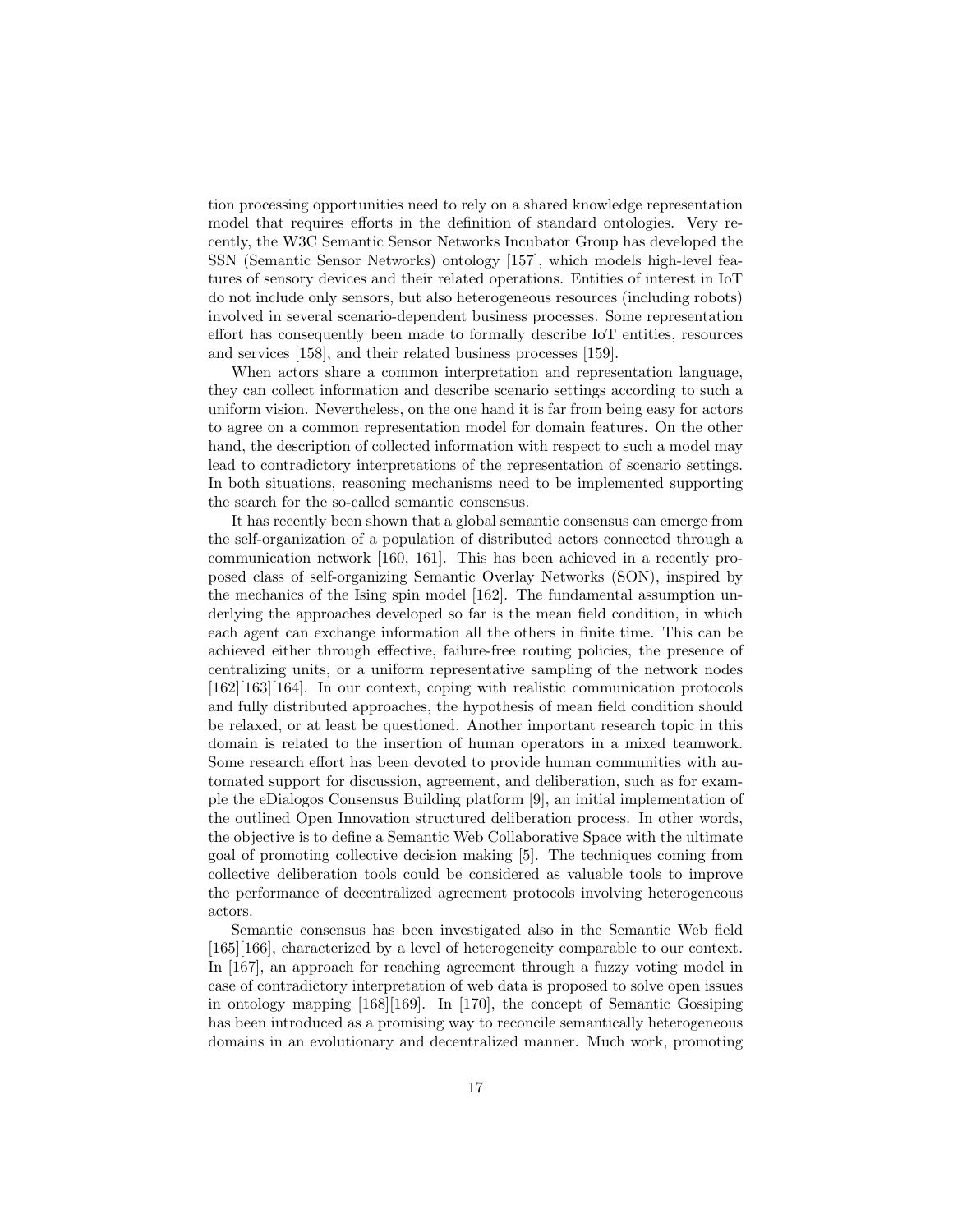global interoperability from local mappings (see for example [171],[167],[172]) has also proven to be successful. Even though much effort has recently been devoted to the creation of sophisticated stategies to relate pairs of schemas or ontologies (see [10] for a survey), it is still far from being clear how semantic systems integration can evolve or be characterized.

For this reason, we propose to search for semantic consensus both on data representation and on scenario settings interpretation, through specifically developed inferences over collected information. Main inferences to be implemented should answer the following questions:

- 1. How can heterogeneous items agree on a unique model for data representation?
- 2. How to support the identification of consolidated settings for the envisioned scenario and help the definition of an effective model for business processes?
- 3. How to infer scenario settings from collected data?
- 4. How to identify significant misalignments between inferred and consolidated scenario settings?

Reasoning over IoT data is an open challenge [173], which motivates the effort of adopting a knowledge-based formalization. Most approaches to reasoning over IoT data recognize the crucial role of middleware, acting as a glue for interoperability [174][175]. Nevertheless, the main features of the envisioned scenario call, instead, to get rid of the middleware working as a semantic layer for data integration and inference. Therefore, specific approaches to IoT-aided robotics applications have to be conceived.

## 3.4. IoT Security

Security is a critical issue that prevents the widespread adoption of IoT technologies and applications, as widely discussed in [16]. For this reason, this paper remarks that a full re-discussion about the major security challenges is required, to make IoT a viable paradigm, especially in robotics applications. In particular, the following questions urge for prompt answers:

- 1. How to guarantee data confidentiality in an environment where even (mobile) objects are authorized to access data?
- 2. How to model all IoT fundamental entities and their relationships to cope with privacy issues?
- 3. How to manage trust in a dynamic and flexible environment without established relationships among actors?

For example, the real diffusion of IoT-aided robotics health care applications (see Sec. 2) requires the design and the adoption of a well defined security framework able to enforce access control and robot identification in order to avoid malicious behavior, which would be really dangerous for human health. Furthermore, to effectively handle sensitive health data the patients' privacy should be strongly protected. Another remarkable example refers to military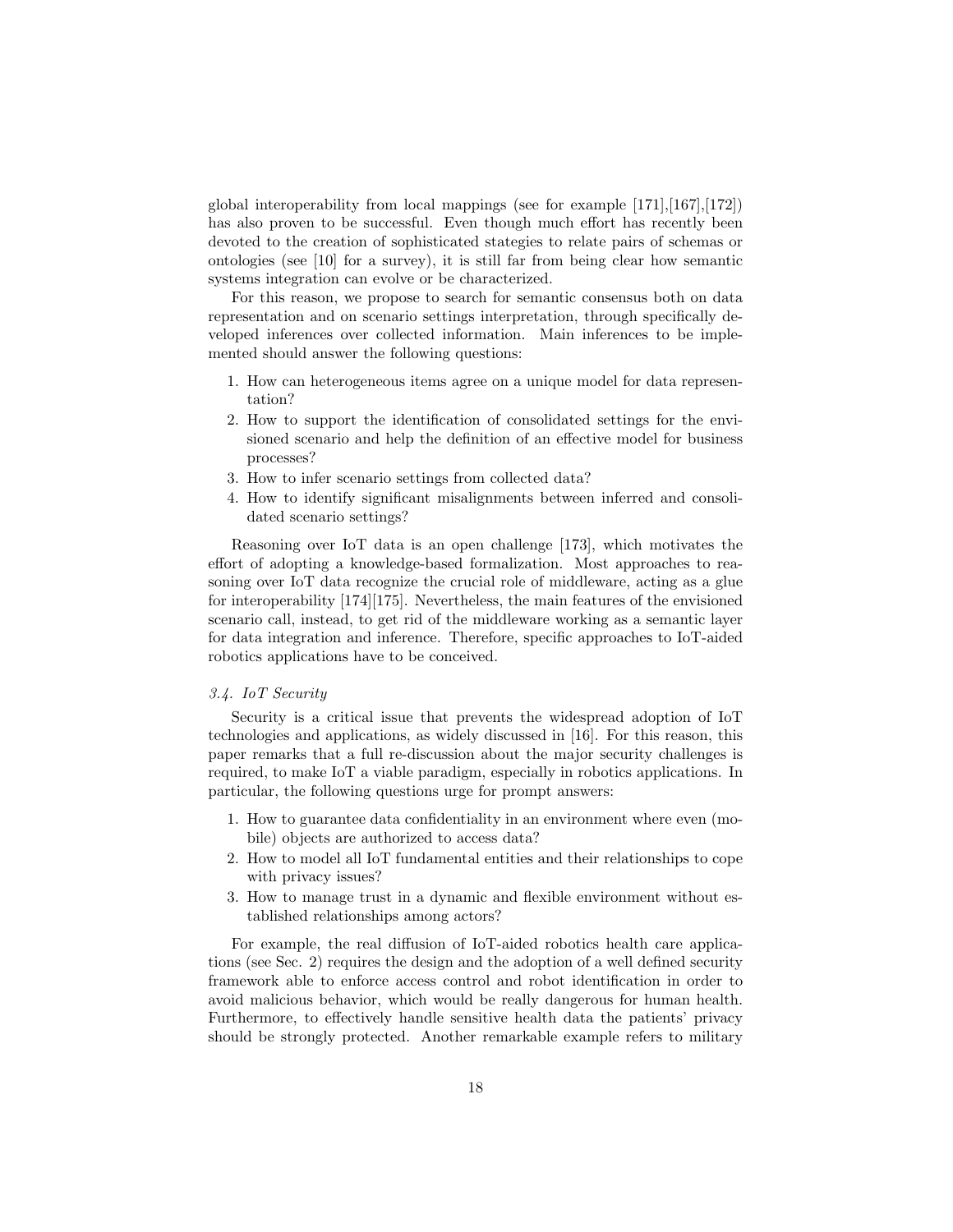scenarios in which the need of well defined security and privacy solutions is a priority, due to the crucial role played by integrity and confidentiality of information: if an unauthorized user accessed confidential information, the safety of entire nations could be compromised.

Concerning data confidentiality, Role-Based Access Control (RBAC) is a consolidated approach, which suitably matches the features of IoT-aided robotic environments [176]. The main advantage of RBAC, in an IoT perspective, is the fact that access rights can be dynamically modified by changing the role assignments. The IoT context requires the introduction of new forms of RBAC-style solutions, in particular considering that IoT data will likely represent streams to be accessed in real-time, rather than being stored in static databases [177]. The literature offers few proposals, which are classified into two main categories: those aiming at ensuring authenticity, confidentiality, and integrity of data streams during transmission [178][179], and those related to access control [180][181]. As far as data stream access control is considered, mechanisms to guard against unauthorized access to streaming data have been recently investigated. The work in [180] proposes a model for extending RBAC to protect data streams from unauthorized access, but there many issues are still to be solved. The main point is to find solutions for handling the identity of robots and their related authorization processes in a secure manner. Although management of user identity is a topic deeply investigated in the literature, the management of robot identities raises a number of novel issues to be dealt with. Looking at the state-of-the art, a starting point could be represented by the concept of federation [182], thanks to which one can distinguish between different identity attributes assigned to robots or users. In our framework, in fact, not only users, but also authorized objects/robot may access data. This requires to address two important aspects: first, the definition of an access control mechanism, and second, the definition of an object authentication process (with a corresponding identity management system) [183]. Another fundamental IoT research challenge is represented by privacy issues [184]. The main reason that makes privacy a fundamental IoT requirement lies in the envisioned IoT-aided robotic application domains and in the adopted wireless technologies. A number of frameworks have been proposed in order to account for privacy issues in the system design phase, such as Kaos [185], NFR [186][187], GBRAM [188], PRIS [189]. The development of implementations in our context would benefit from the definition of a general model, able to represent all IoT fundamental entities and their relationships, and to take into account the requirements of scalability, dynamic environment, and data stream access control. Finally, the ability to meet trust requirements is indeed strictly related to identity management and access control issues, as discussed above. At present, a limited number of solutions are available [190][191], even though their computational requirements are rather high. Many open issues have to be addressed in order to develop effective IoT trust services [192]. First, the definition of globally accepted certification authorities should be addressed, together with a number of requirements that an IoT-compliant certification authority should respect. Furthermore, it is necessary to devise an effective, complete, and flexible trust negotiation language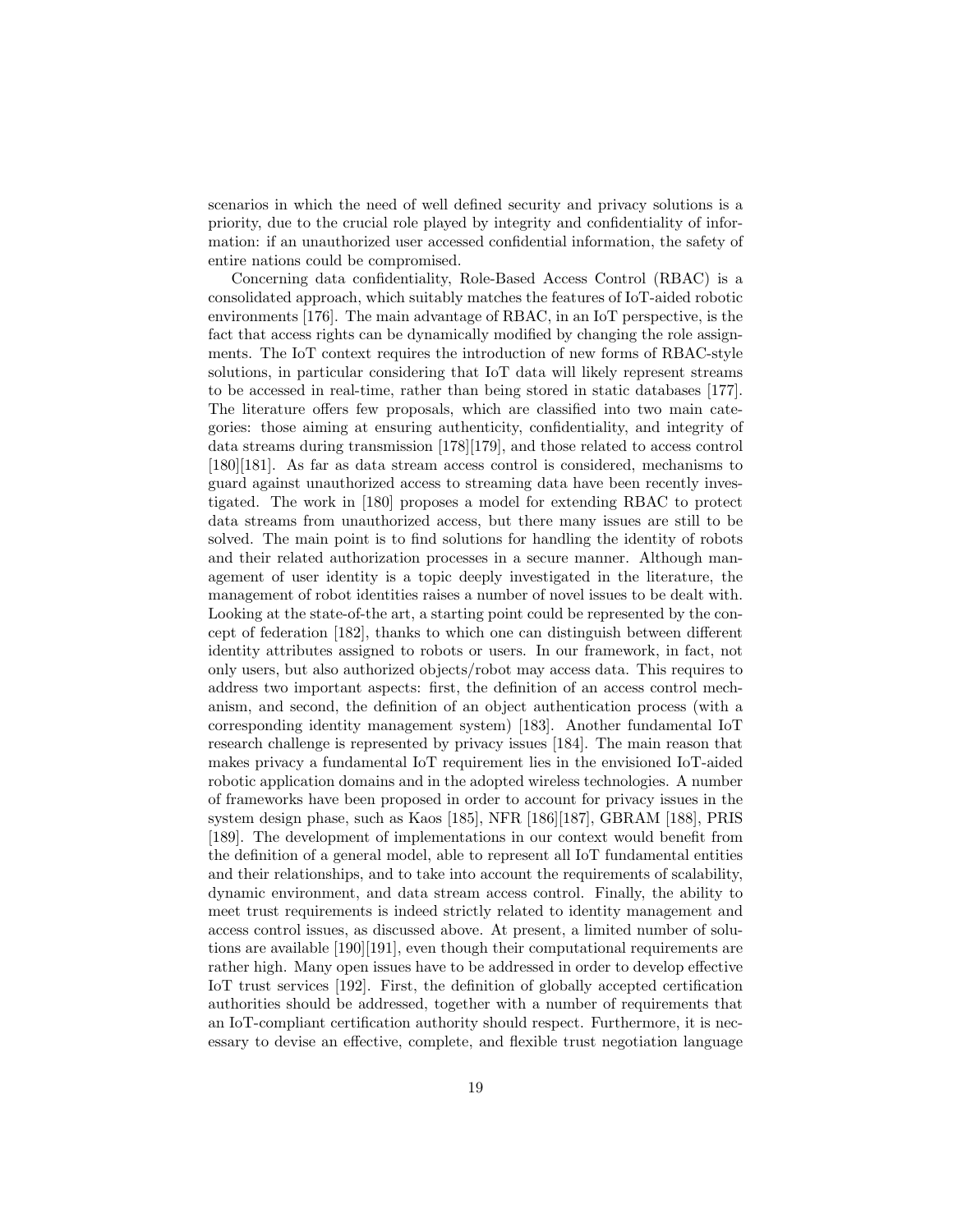able to meet the requirements. In other words, we need to move away from classic centralized and static approaches underpinning the most widely adopted trust management solutions, to proceed towards fully distributed and dynamic approaches that assume no a priori trust relationships among the actors in the system. Moreover, a new flexible framework for trust management should be introduced in order to meet the scalability requirements that arise at different levels, including naming and addressing information knowledge management and service provisioning.

### 4. Feasibility of the proposed architecture

We cannot conclude this position paper without answering this important question: are current technologies mature enough to let IoT-aided robotics applications born ?

Taking into account the features of the most diffused robots (see Sec. 4.1) and IoT devices (see Sec. 4.2), in what follows we will try to answer this question with reference to the scenarios depicted in Sec. 2. Furthermore, to provide a practical example, a reference use-case is presented, in which IoT and robots are jointly adopted to manage enhanced services in an airport.

## 4.1. Available robots

At the time of this writing, there are several available robots, designed for a wide spectrum of applications.

According to [20], robots are classified into two main categories: Service Robotics and Field Robotics. The former category identifies Humanoid and Domestic robots that execute supportive tasks for humans (e.g., domestic, personal mobility assistants, cleaning, and delivery).

On the other hand, the latter category groups all the robots conceived to work in unconstrained and unstructured environments (typically outdoors), in a wide range of operational and environmental conditions. Field robots are further classified as Ground robots, Aerial robots, and Marine robots. Typical examples are robots for agriculture and forestry, for industrial and military activities, and for search and rescue operations.

Tab. 2 proposes an immediate outlook on the most important commercialized products belonging to both the Service Robotics and the Field Robotics categories. Starting from the description of their principal features, which can be explicitly revealed from the data sheets provided by the reference factory (and freely downloaded from each corresponding web site), we have identified the scenarios in which they may be mainly used.

The humanoid category consists of devices whose shape has been built to resemble the human body, such as PR2 [193], and REEM [194]. he most important products in the area of domestic robots are Peoplebot [195], Care-O-bot [196], as well as all the devices developed by Robosoft [197]. They use mechanical feet or mobile bases to autonomously move inside a specific zone. In addition, arms, grips, cameras, touchscreen monitors, and sensors are exploited to better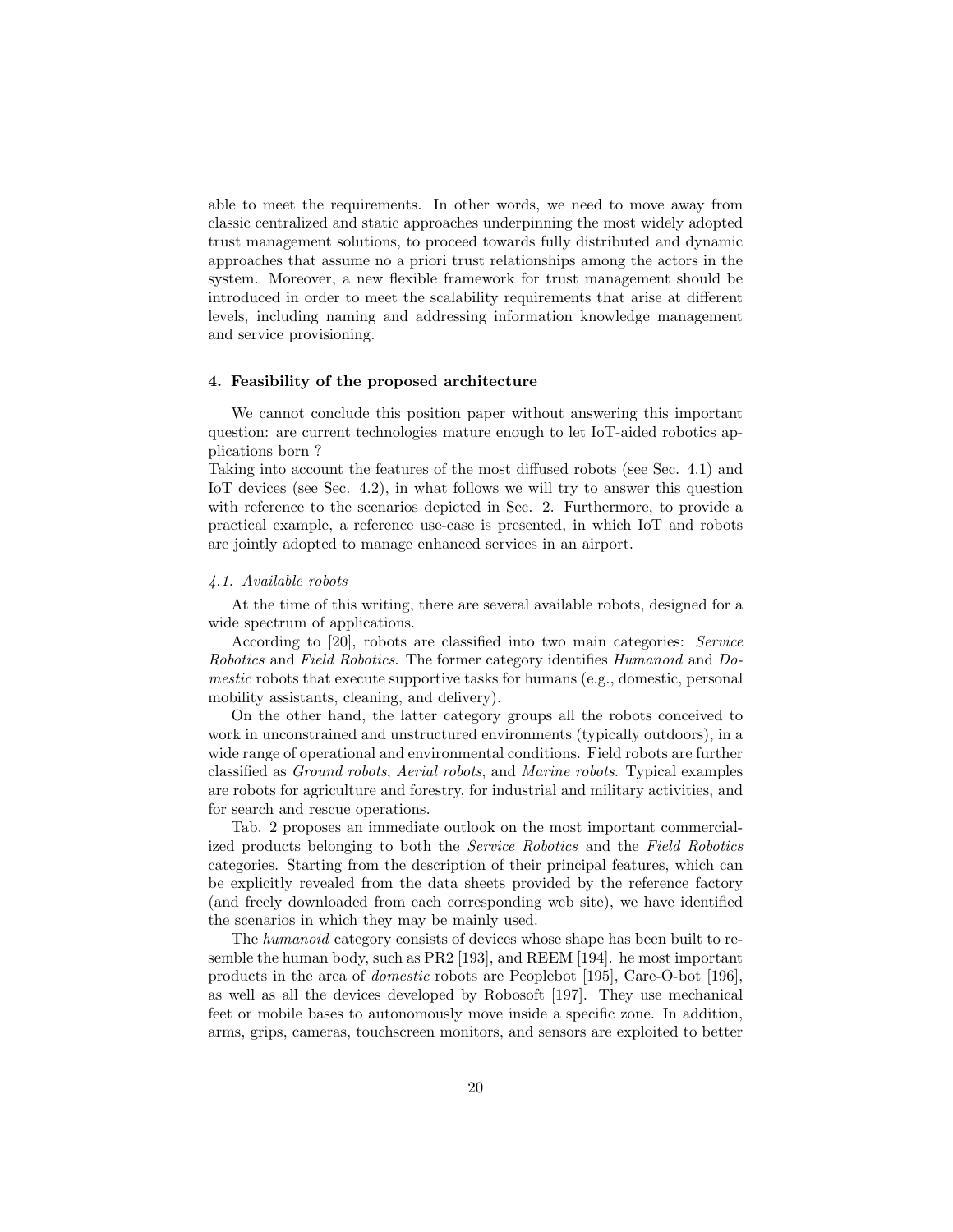| Technologies                 |                                                                                                                                                            |                                                                                                                                                                                                                           |             |                         |             | Applications      |  |  |  |
|------------------------------|------------------------------------------------------------------------------------------------------------------------------------------------------------|---------------------------------------------------------------------------------------------------------------------------------------------------------------------------------------------------------------------------|-------------|-------------------------|-------------|-------------------|--|--|--|
| <b>Type</b>                  | Model                                                                                                                                                      | Description                                                                                                                                                                                                               | health-care | industrial and building | military    | systems<br>rescue |  |  |  |
|                              | Humanoid Adept MobileRobots Peo-                                                                                                                           | Support for human-robot interaction ac-                                                                                                                                                                                   | $\mathbf x$ | X                       |             |                   |  |  |  |
| &<br>Do-<br>mestic<br>robots | plebot                                                                                                                                                     | tivities and other tasks concerning telep-<br>resence, robot vision, tourism, monitoring<br>and control, and education.                                                                                                   |             |                         |             |                   |  |  |  |
|                              | Fraunhofer IPA Care-O-<br>bot 3                                                                                                                            | Assistance of humans in their daily life.                                                                                                                                                                                 | X           | X                       |             |                   |  |  |  |
|                              | Willow Garage PR2                                                                                                                                          | Support of human activities at work and<br>home (including the assistance of disabled<br>and elderly people).                                                                                                             | $\mathbf x$ | $\mathbf X$             |             |                   |  |  |  |
|                              | PAL Robotics REEM                                                                                                                                          | Support of human activities in a wide<br>range of indoor environments (i.e., hotels,<br>museums, industry, shopping malls, air-<br>ports, hospitals, care centers).                                                       | $\mathbf X$ | $\mathbf X$             |             |                   |  |  |  |
|                              | Robosoft Robulab familiy                                                                                                                                   | Control of home infrastructure, recognition<br>of surroundings, communication with med-<br>ical and public facilities, supervision of vi-<br>tal signs, generation of emergency calls,<br>lifting and carrying of humans. | X           | X                       |             |                   |  |  |  |
| Ground<br>mobile<br>robots   | Turtlebot                                                                                                                                                  | Multi-purpose mobile structure for indoor<br>applications.                                                                                                                                                                | X           | Х                       |             |                   |  |  |  |
|                              | Neobotix mpo family                                                                                                                                        | Autonomous transportation systems in in-<br>dustrial environments.                                                                                                                                                        |             | X                       |             |                   |  |  |  |
|                              | Robotics<br>Clearpath<br>Husky,<br>Robotnik<br>Au-<br>tomation<br>Guardian,<br>Adept<br>MobileRobots<br>Pioneer<br>$3-AT,$<br>Adept<br>MobileRobots Seekur | General purpose robots. They can move on<br>a wide spectrum of surfaces and bear high<br>payloads. Each device can be customized<br>with sensors, grippers, and GPS interfaces.                                           |             |                         | X           | X                 |  |  |  |
| Flying<br>robots             | AscTec Quadrotor                                                                                                                                           | Environment control and monitoring.                                                                                                                                                                                       |             |                         | $\mathbf X$ | X                 |  |  |  |
| Marine<br>robots             | Clearpath Robotics King-<br>fisher                                                                                                                         | Control of marine areas and transportation<br>of objects and humans.                                                                                                                                                      |             |                         | $\mathbf X$ | X                 |  |  |  |

## Table 2: Robots enabling the envisaged IoT-aided robotics applications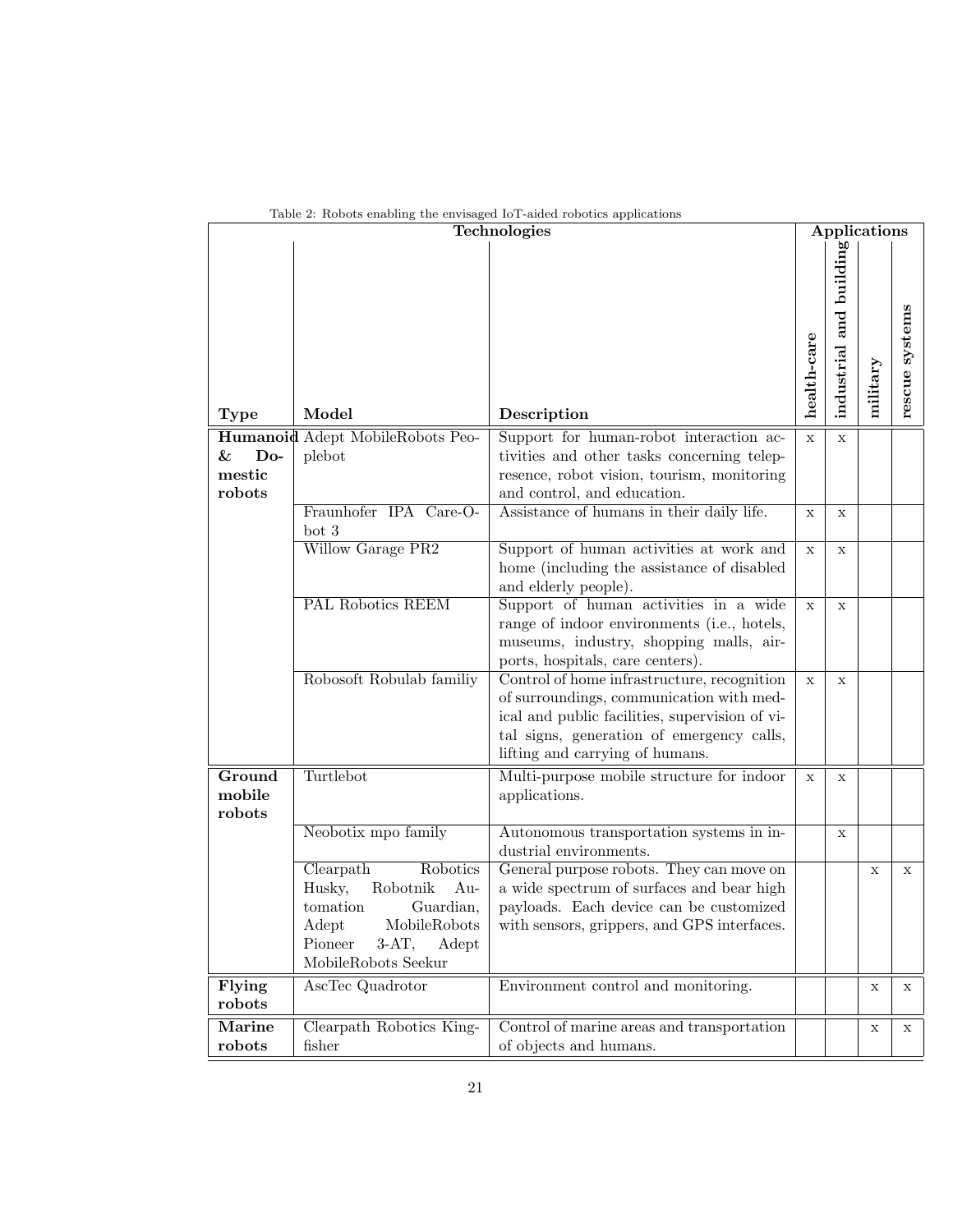interact with anything (or anyone) in the surroundings. These robots offer a big support for all the applications that require human-robot interactions and are mainly devoted to activities in indoor environments, thus covering the most of health-care, industrial, and in-building applications. Nevertheless, when the transportation of objects is required, it is necessary to adopt more specialized indoor mobile robots, such as TurtleBot [193] and other products similar to those developed by Neobotix [198].

On the other hand, military applications, rescue management systems, and other kinds of crucial activities in open spaces (such as, for example, the management of energy grids and plants), different robots are needed to handle activities on the ground (Husky [199], Pioneer 3-AT and Seekur [195], Guardian [200], in the air (Quadrotor [201], or in water (Kingfisher [199]).

For all of the aforementioned robots, additional equipment (sensors and cameras) could be adopted to gather further information from the environment, such as position, the presence of obstacles, humans, and objects, and so on (see Tab. 3).

We remark that robot operations, as well as data processing algorithms and methods, have to be defined and customized according to the target application. This is possible thanks to the high level of programmability of the hardware. In this regards, the most diffused software frameworks, useful for programming robot's behaviors, are the Robot Operative System (ROS) [202] and the Microsoft Robotics Developer Studio [203]. These software frameworks, similar to the ROS predecessor Player/Stage [204], are modular environments able to integrate several devices and loosely-coupled code modules, providing a flexible and reusable architecture. These systems are quite flexible and robust in the case of a single robot, where the communication among sensors, actuators and different processing units are usually wired and robust. However, one of the limits of these frameworks is that they are not designed explicitly for multi-agent and networked systems. On the other hand, there exists a number of software frameworks suitably designed for multi-agent systems [205, 206]. However, while these system are powerful tools for realizing simulation environments, they may not be the best choice for real-world robotics applications. The integration of real multi-robot systems with IoT hardware is still an open challenge.

## 4.2. Available IoT technologies

Several devices may act as smart objects in the IoT domain. RFID devices constitute now a solid technology for the automatic identification of tags attached to objects [207]. They can be widely used in all the applications fields discussed in Sec. 2, to support tracking operations.

Due to the widespread diffusion of mobile technologies in our every day life [208], mobile phones and tablets are, without any doubt, valid tools through which humans can actively interact with everything and everyone around them.

Nevertheless, to build a complete IoT architecture, it is necessary to introduce more complex platforms able to create low-power mesh networks. By distributing low-power motes in a pervasive environment, in fact, it will be pos-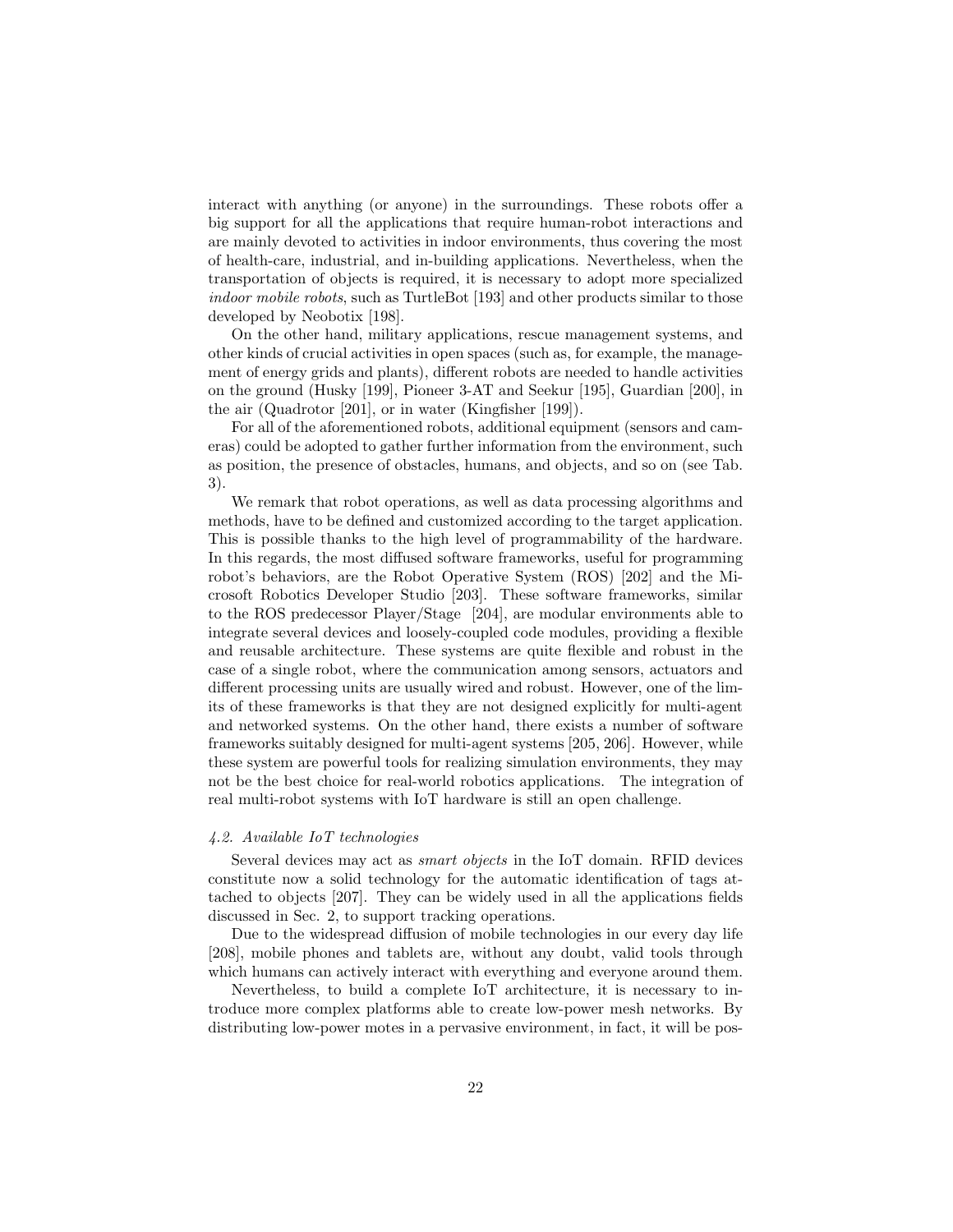| Type                   | Model                             | Description                                                  |
|------------------------|-----------------------------------|--------------------------------------------------------------|
| 2D Laser Range         | Hokuyo                            | Environment recognition, detection of human body size and    |
| Finder                 | Scanning                          | position, identification of invaders and obstacles           |
|                        | range finder                      |                                                              |
|                        | SICK Laser                        | Area monitoring, identification, classification, and control |
|                        | $LMS-2xx$                         | of size, nature and position of objects                      |
| 3D sensors             | $\overline{\text{Mesa}}$ Imag-    | Real-time generation of high quality 3D images through the   |
|                        | Swiss-<br>ing                     | time-of-flight distance measurement principle                |
|                        | Ranger                            |                                                              |
|                        | Microsoft                         | Identification of people motion                              |
|                        | Kinect                            |                                                              |
|                        | Forecast<br>3D                    | Detection and avoidance of obstacles during navigation       |
|                        | Laser                             |                                                              |
| Cameras                | <b>IEEE</b><br>1394               | Capture and processing of stereoscopic images                |
|                        | digital<br>cam-                   |                                                              |
|                        | eras                              |                                                              |
|                        | PointGrey<br>stereo<br>cam-       | Capture and processing of stereoscopic images                |
|                        | eras                              |                                                              |
|                        | Videre stereo                     | Capture and processing of stereoscopic images                |
|                        | camera                            |                                                              |
| <b>RFID</b>            | <b>RFID</b><br>UHF                | Identification of objects and people                         |
|                        | Reader                            |                                                              |
| Meteorological         | $\overline{\text{Gill}}$<br>Wind- | Identification of wind speed and direction                   |
| sensor                 | wind<br>sonic                     |                                                              |
|                        | sensor                            |                                                              |
| <b>Pose Estimation</b> | Applanix                          | Measurement of position and pose, even under the most        |
|                        | POS-LV                            | difficult GPS conditions                                     |
|                        | imu/GPS                           |                                                              |
|                        | interface                         |                                                              |

Table 3: Additional robot equipment enabling the envisaged IoT-aided robotics applications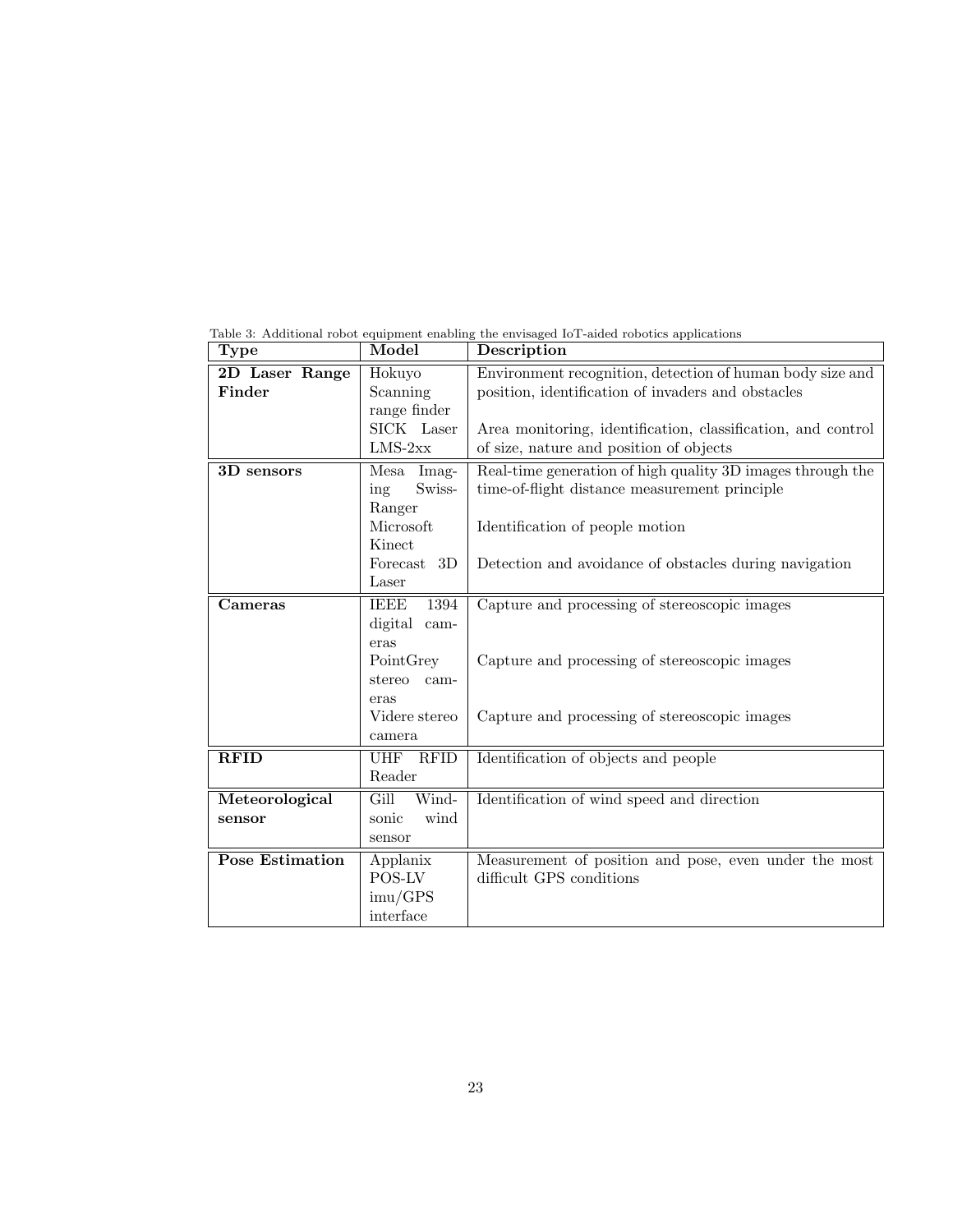| Hardware      |               | Manufacturer Architecture Max |                   | Flash              | ${\bf RAM}$        | Radio               |
|---------------|---------------|-------------------------------|-------------------|--------------------|--------------------|---------------------|
| Platform      |               |                               | <b>Speed</b>      |                    |                    | Module              |
| TelosB        | Texas Instru- | $16$ -bit                     | $8\,\mathrm{MHz}$ | $48$ kB            | 10kB               | CC2420              |
|               | ments         |                               |                   |                    |                    |                     |
| <b>GINA</b>   | Texas Instru- | $16$ -bit                     | 16                | 116                | $8$ kB             | AT86RF231           |
|               | ments         |                               | MHz               | kB                 |                    |                     |
| <b>WSN430</b> | SensLab       | $16$ -bit                     | $8\,\rm{MHz}$     | $48$ $\mathrm{kB}$ | 10 kB              | $\overline{CC1101}$ |
|               |               |                               |                   |                    |                    | <sub>or</sub>       |
|               |               |                               |                   |                    |                    | CC2420              |
| Z1            | Zolertia      | $16$ -bit                     | $\overline{16}$   | $92$ kB            | $10 \text{ kB}$    | CC2420              |
|               |               |                               | MHz               |                    |                    |                     |
| OpenMote      | Texas Instru- | $32\;$ bit                    | 72                | $256$ or           | up to              | AT86RF231           |
| STM           | ments         |                               | MHz               | 512                | $64$ kB            |                     |
|               |               |                               |                   | kВ                 |                    |                     |
| OpenMote      | Texas Instru- | $16$ -bit                     | 32                | up to              | up to              | CC2538              |
| CC2538        | ments         |                               | MHz               | 512                | $32$ $\mathrm{kB}$ |                     |
|               |               |                               |                   | kB                 |                    |                     |
| <b>STM</b>    | ST<br>Micro-  | $32$ -bit                     | $\overline{72}$   | 512                | $64$ kB            | AT86RF231           |
| 32F103RE      | electronics   |                               | MHz               | kB                 |                    |                     |
| K20           | FreeScale     | $32$ -bit                     | 72                | 256                | $64$ kB            | AT86RF231           |
|               |               |                               | MHz               | kB                 |                    |                     |
| MC1321x       | FreeScale     | $8-bit$                       | $8\,\rm{MHz}$     | up<br>to           | up to              | 689S08A             |
|               |               |                               |                   | $60$ kB            | $4 \text{ kB}$     |                     |
| EZ430-        | Texas Instru- | $16$ -bit                     | $\overline{16}$   | up to              | $2$ kB             | CC <sub>2500</sub>  |
| RF2500        | ments         |                               | MHz               | $32$ kB            |                    |                     |

Table 4: Main technical specifications of commonplace motes.

sible to guarantee a global communication among objects, machines, robots, humans, and so on.

Main features of commonplace motes are summarized in Tab. 4 [209]. We remark that each of them could be potentially adopted in all the IoT-aided robotics scenarios envisaged in Sec. 2, even though a sensible selection in terms of computational load with regards to the target application is highly desirable.

## 4.3. A reference use-case: IoT-robotics services in the airport

To provide real examples for the ideas and concepts discussed in this paper, we focus on an airport facility, which can be considered as a general-purpose scenario where several IoT-aided robotics applications can be implemented.

Fig. 2 shows the relevant environment, where we suppose to manage checkin, emergency, security control, boarding operations, and lost luggage services. These are just key examples of macro categories of the IoT-aided robotics applications already listed in Sec. 2.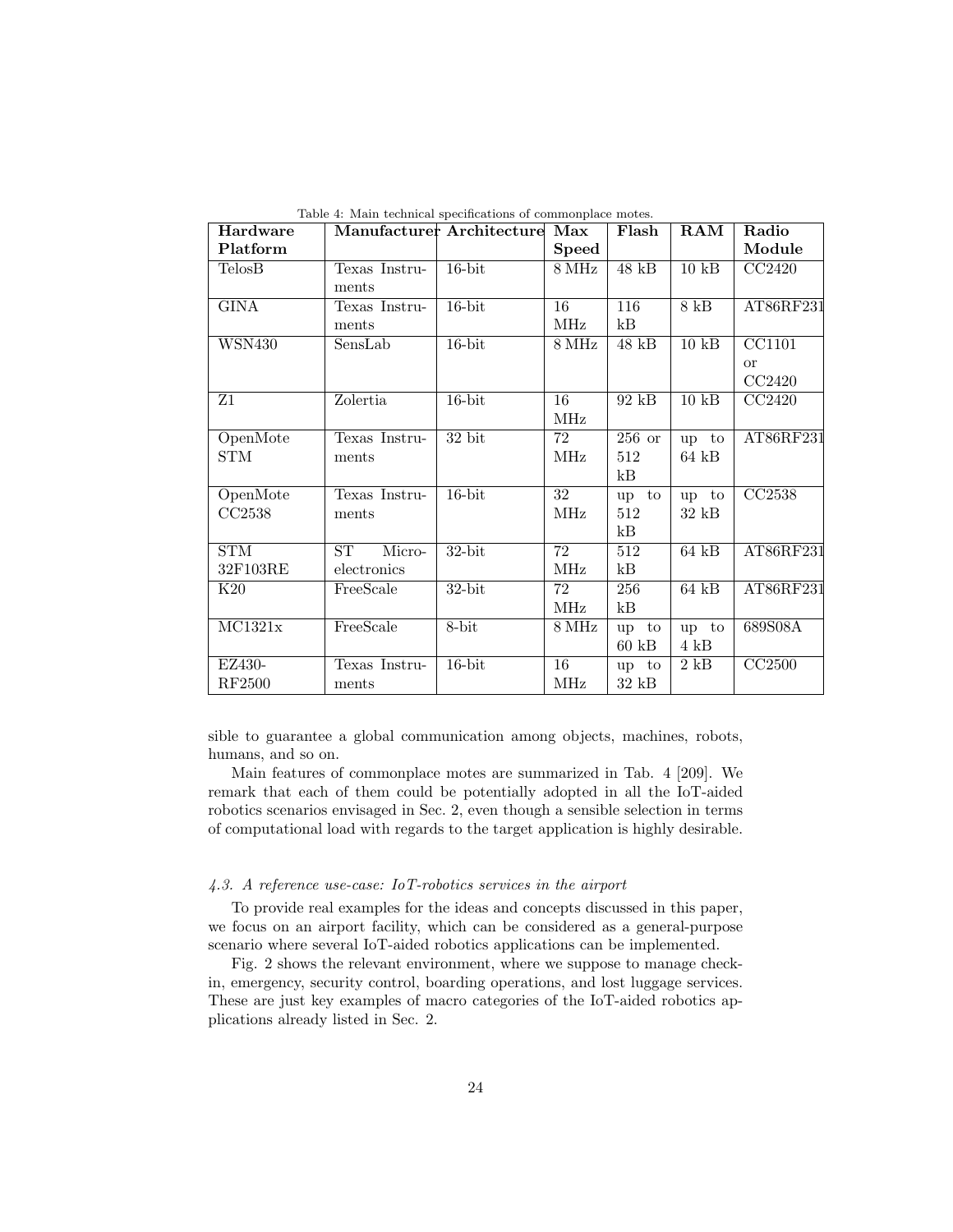

Figure 2: The airport use-case.

In what follows, details of the considered use-case will be presented in terms of actors, processes and emerging challenges.

Actors involved in the airport use-case. The scenario shown in Fig. 2 results from the interaction of the following actors:

- Motes. Motes are distributed over the airport spaces (i.e., near chairs and benches, plants, lights, stairs and elevators, on the luggage pieces, etc.), constituting a pervasive IoT network infrastructure. Some of them generate data, command, information, and alert messages. Others, instead, just handle the routing of messages that are exchanged among objects and robots in the airport. Different services are able to manage, in general, different kinds of data. For example: (i) applications for emergency (fires, water and gas leaks) detection and management need to sense data about temperature, pressure and humidity, among others; (ii) boarding operations adopting smart objects must manage data about the number of people in a given area of the airport or in the aircraft; and (iii) luggage claim applications have to adopt motes installed on luggage to deliver details about their owner and reference flight. Without loss of generality, we choose devices endowed with the best storage and computational capabilities, namely OpenMote STM (see Tab. 4), and note that, due to their power and computational constraints, these motes may communicate among each other through a wireless technology specifically conceived for Low-power and Lossy Network (LLN), such as IEEE 802.15.4e.
- Passengers and operators. They are connected to the overall sys-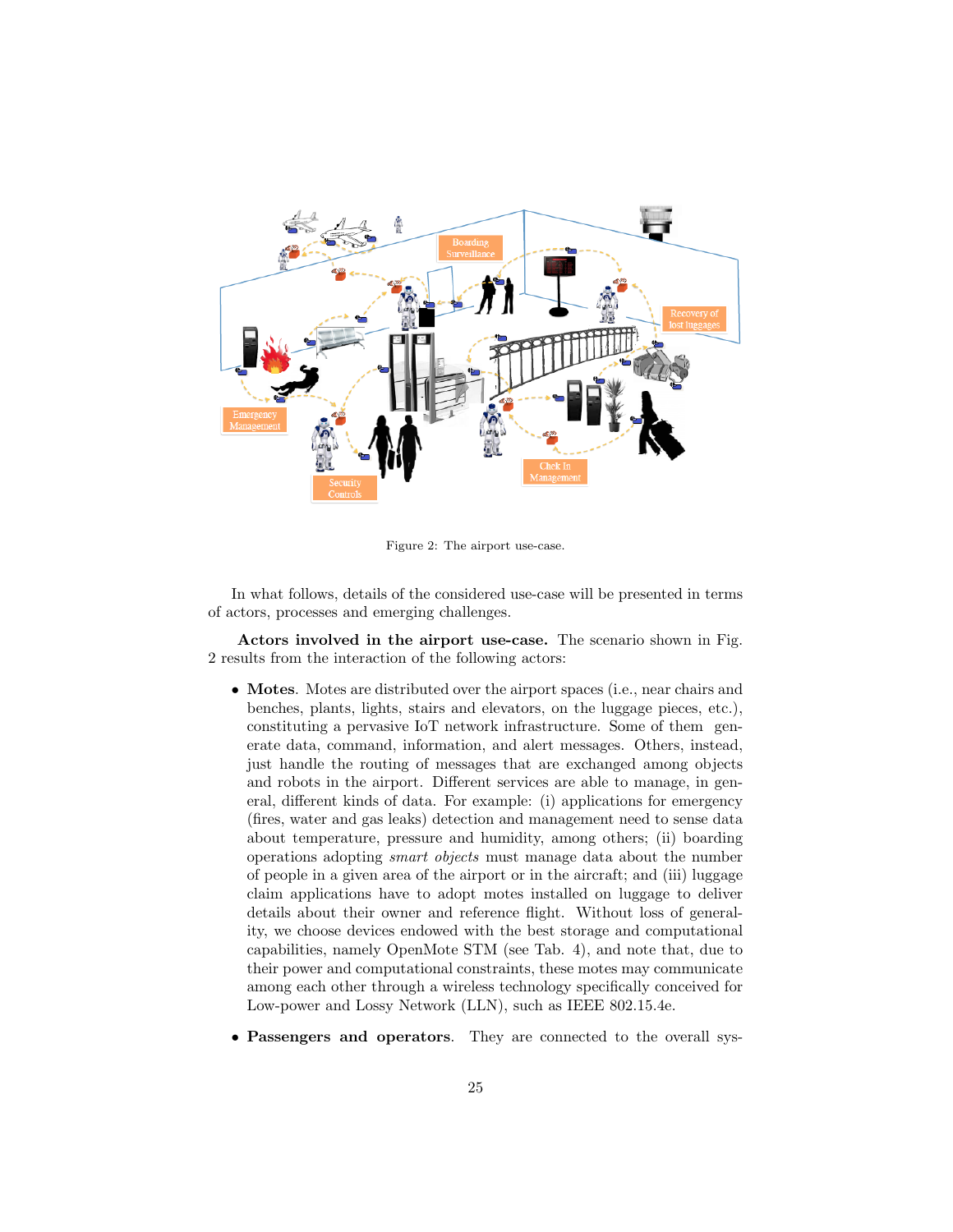tem and participate to service execution by means of their mobile terminals (which are integral parts of the IoT domain). Differently from the aforementioned motes, these devices may communicate with the system through more powerful wireless technologies, such as WiFi, WiMAX, and LTE.

- Generic equipments and network devices. A number of heterogeneous pieces of equipment and network devices –including check-in machines, displays, computers, servers– may be connected to the environment through a myriad of wired and wireless technologies, and belong to the IoT domain too.
- Robots. A number of robots is distributed in the environment to perform management, control, surveillance, inspection, and rescue tasks. Humanoid robots (like PAL Robotics REEM robots described in Tab. 2) may be selected to handle easy tasks supporting humans, such as the assistance of passengers during check-in and boarding operations. A team composed by humanoid and flying robots could enable surveillance and security control services. The tasks could be assigned to each member as described in the following: (i) humanoid robots are in charge for monitoring human activities in their reference area from the floor (in this case Adept MobileRobots Peoplebot robots presented in Tab. 2 may be used); (ii) flying robots (i.e., the AscTec quadrotor in Tab. 2) capture information from the ceiling, thus being able to provide the big picture of what is happening beneath. A team of ground robots may be used to move loads (luggage, chairs, displays, and so on) within the airport. Such tasks can be addressed by general purpose robots with arms and nippers, like the Adept MobileRobots Seekure model reported in Tab. 2. Moreover, with reference to the design choices detailed so far, we need to use all the additional pieces of equipment described in Tab. 3, in order to ensure some important abilities in each robot. In particular, all robots should be able to recognize the presence of people and their movements, to identify objects with specific characteristics, to capture and process any kind of image and to obtain information about the position of objects and peoples.

Processes enabling the envisaged applications. In the considered heterogeneous system, robots, IoT nodes, and any kinds of devices present in the airport have to communicate with each other to provide specific applications.

Without loss of generality, we exemplify only one process enabling IoTenabled robotics paradigm in the airport use case: the one related to boarding operations. When a passenger arrives at the airport it becomes immediately an element of the system. He starts using his mobile terminal for acquiring a wide range of useful information (i.e., boarding time, available restaurants, shopping offers, and so on) and for completing check-in operations. At the same time, his luggage pieces, equipped with specific motes, communicate their presence to the system by using low-rate communication links (i.e., the typical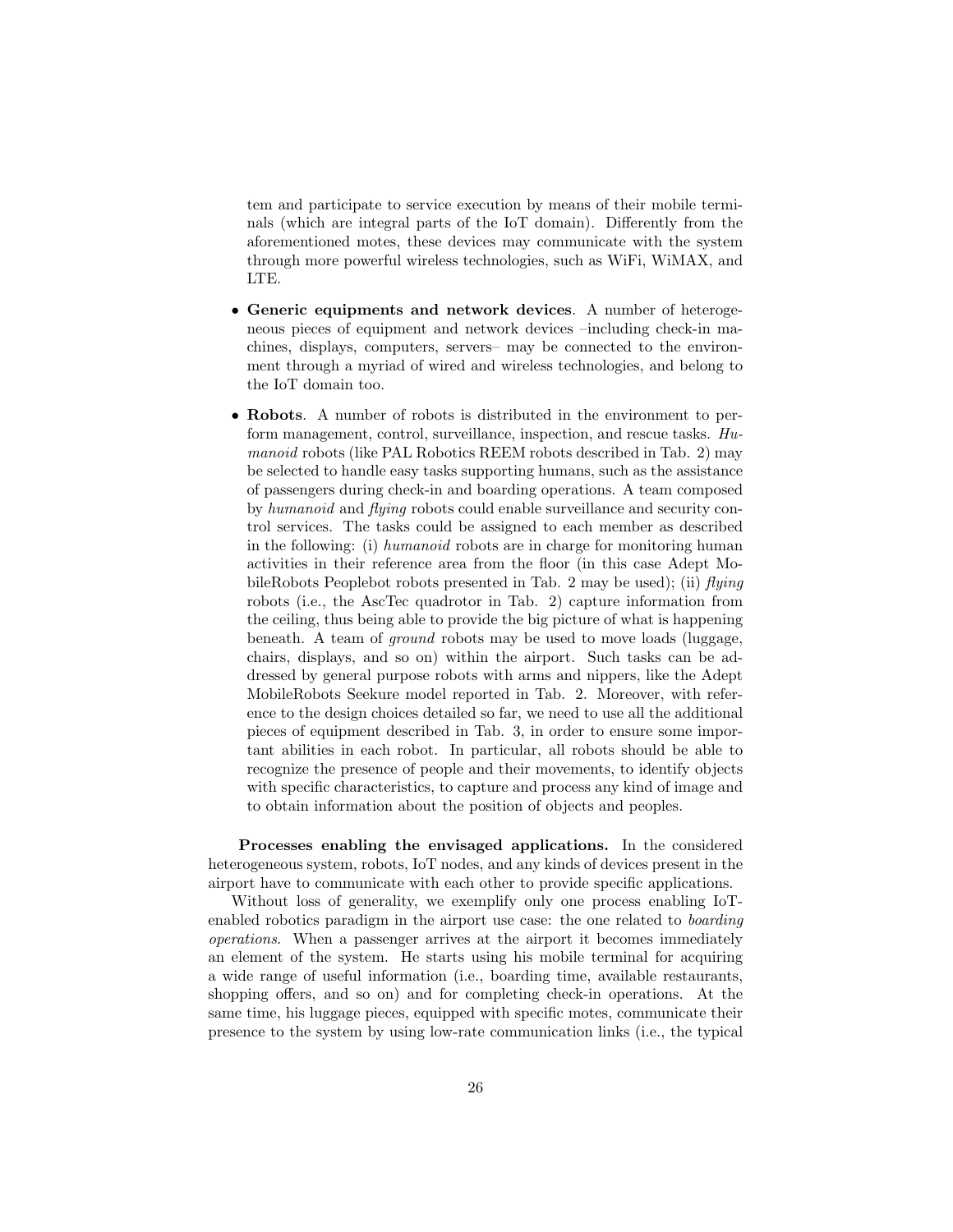communication scheme in a LLN). After the execution of security checks, the system authenticates both passenger and luggage, identifies their position, and disseminate such information to robots moving in the airport and *smart objects* spread in the surroundings. Such robots may, for example, take the passenger's luggage to be stowed, or guide the passenger towards specific points of interest. To this end, robots are always in communication with the rest of the objects in the airport and the passenger will only perceive the results (in terms of provided services) of such an intensive interaction among objects.

Identified challenges. When *smart objects* and robots are put together within the scenario described before, the issues investigated in Section 3, related to short-range communication technologies, semantic-based services and consensus theory, information centric networking, and security, arise.

First, the design of a protocol stack able to deliver messages in a secure manner within the IoT network and among *smart objects* and robots, while guaranteeing a high communication efficiency from bandwidth, energy, and computational points of view, is needed. Intuitively, the more load traffic conditions are extreme, the more such requirements are difficult to be accomplished.

The interaction among devices opens two more important challenges. The former concerns the selection of the communication paradigm to be adopted to enable the interaction between any kinds of objects and robots. As a matter of fact, many different MAC/PHY protocols could be adopted depending on the power and computing capabilities of networked devices. In particular, on the one hand, WiFi is nowadays available in most of airport areas and it is a viable solution to provide Internet connectivity to smart phones, tablet, notebook, handheld devices to a broad extent. On the other hand, it is well known [2, 4, 16] that motes embedded within smart objects could be subjected to strong constraints on power consumption, which are not compatible with power-hungry WiFi systems. In the short term, the interoperability among such different technologies can be tackled in a host centric way (as also remarked in Section 3.1) at the network layer (i.e., through IPv6) or at the application layer (i.e., through standardized middlewares as ETSI M2M). In a long term perspective, the limitations of host centric approaches (e.g., a weak support to mobility and security) would be overcome by exploiting the new opportunities of the emerging information centric networking paradigm [210].

The latter challenge is the definition of a unique way to represent data, thus ensuring the full cooperation among actors of the network in all the possible conditions they will be forced to deal with.

Robots are in charge of specific reasoning tasks, exploiting the informative content of messages exchanged within the network. It is necessary to coordinate their activities and to optimize their capabilities. Considering, for example, the lost luggage management service, it must be avoided that more than one robot moves towards a given luggage for implementing moving operations. Thus, strategies for distributed assignment of complex tasks (like surveillance services) among robots need to be designed.

Finally, we need to ensure a good level of security in the communication. In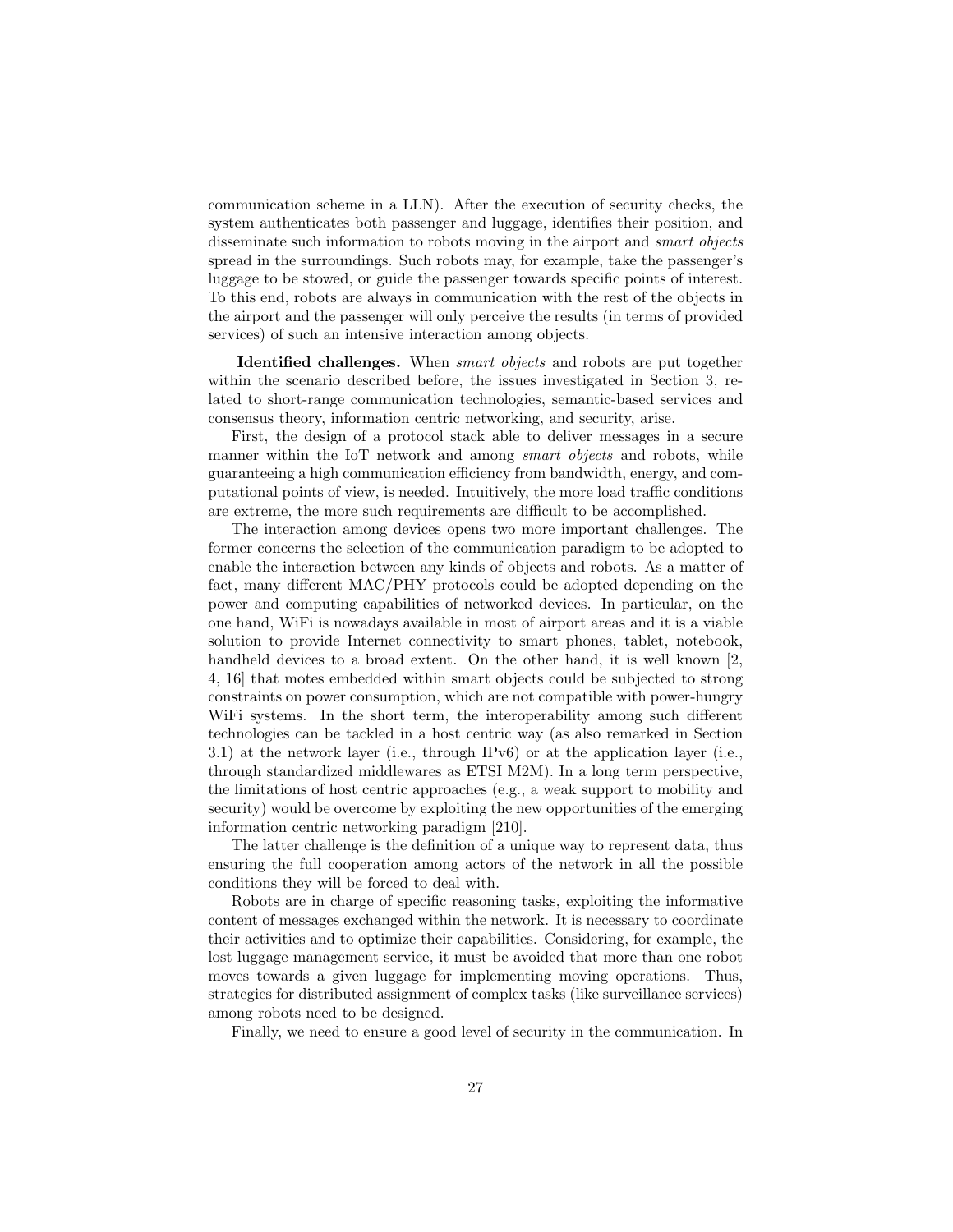order to achieve such a goal, we need to investigate a new access control mechanism, coupled to a robot authentication one, strictly dependent on the definition and management of robot identity. Also, the introduction of specific algorithms enabling data confidentiality and message integrity is required, together with more sophisticated approaches that could identify untrusted devices and robots and inhibit their role within the whole system.

Summing up, the detailed use-case shows that, despite the technology already offers the support for the implementation of IoT-aided robotics applications, a number of issues should be carefully investigated before transforming the envisaged architecture in a reality.

## 5. Conclusion

### 5.1. Closing remarks

In this position paper, we have investigated the main issues of IoT-aided robotics applications, with particular reference to their scientific and technological implications and to the target domains they can support. A thorough literature review on the main involved research fields has been provided, showing how multidisciplinary and heterogeneous is the knowledge required to cope with this new and challenging topic. We have also discussed the feasibility of such an ambitious research work, providing evidence that technology is already mature to support the development and diffusion of IoT-aided robotics applications. Nevertheless, to fully exploit the potential of advanced technology in the next years, a solid effort in both protocols and applications design is required in order to take into account issues related to short-range communication technology, semantic-based services and consensus theory, information centric networking, and security. Researchers are therefore called to provide enhanced and efficient solutions to all the challenges discussed in this position paper to make the envisioned IoT-aided robotics world a reality in the next future.

## 5.2. Lesson learned

The lesson learned from this paper mainly pertain to the following research domains: communication networks, robotics applications in distributed and pervasive environments, semantic-oriented approaches to consensus, and network security. For each of them, this contribution has highlighted the most challenging topics. With reference to communication networks, information centric IoT architectures together with self-configuring protocols appear very worth of investigation. Moreover, the conception of agreement schemas in heterogeneous teams, including robots and humans, is the crucial issue to face for enabling robotics applications in distributed and pervasive environments. The design of semantic-based models for information collected by different kinds of feeders can greatly help in building distributed consensus strategies, thus, it becomes another pivotal research challenge to afford. Last but not the least, the redefinition of security primitives represents the cornerstone of the entire IoT-aided robotics world, since their under-evaluation could severely impair the chances to actually deploy this new technology to the market.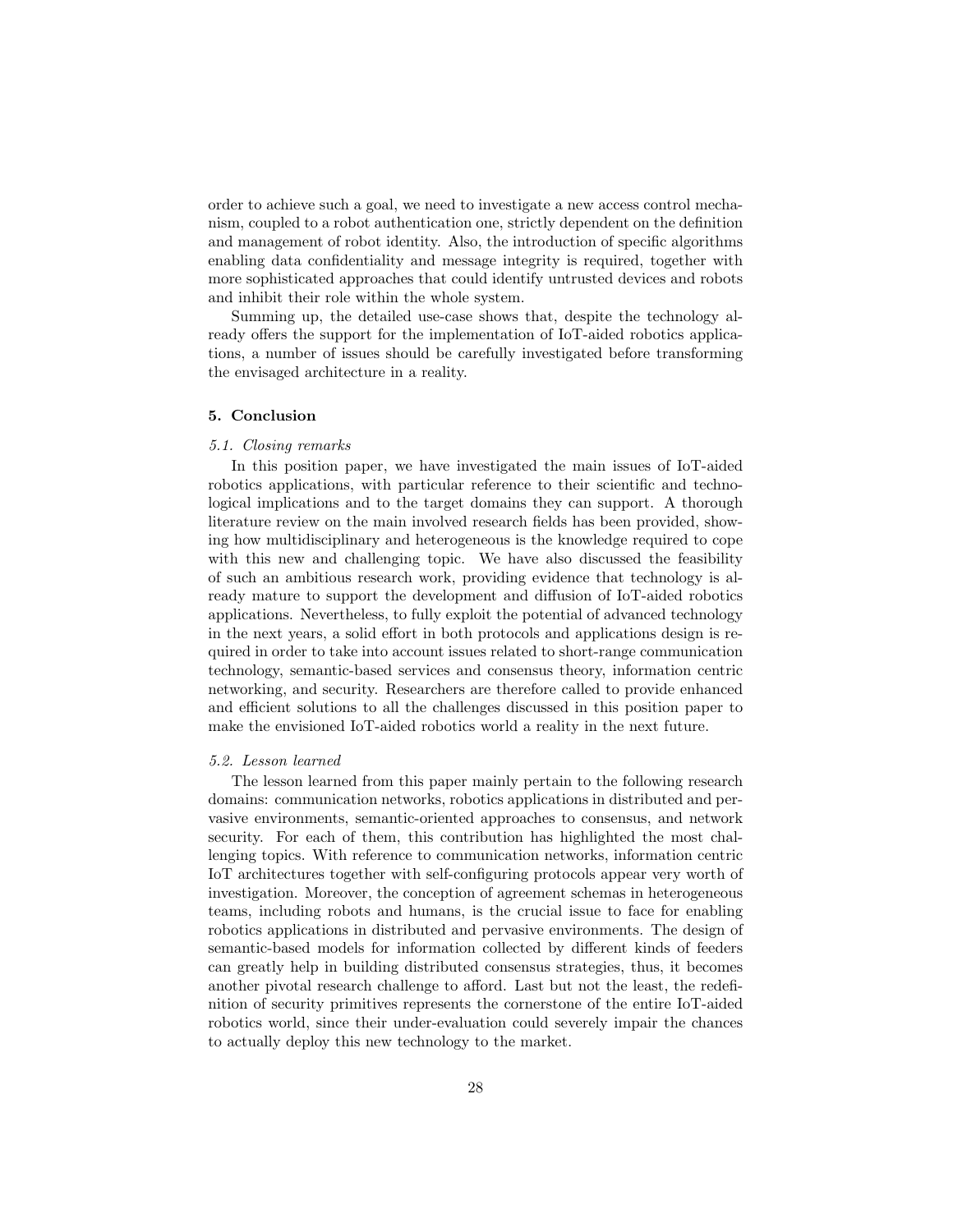## References

- [1] B. Emmerson, M2M: the Internet of 50 billion devices, Huawei Win-Win Magazine Journal (4) (2010) 19–22.
- [2] M. R. Palattella, N. Accettura, X. Vilajosana, T. Watteyne, L. A. Grieco, G. Boggia, M. Dohler, Standardized protocol stack for the internet of (important) things, IEEE Communications Surveys & TutorialsTo be published.
- [3] A. Ghodsi, S. Shenker, T. Koponen, A. Singla, B. Raghavan, J. Wilcox, Information-centric networking: seeing the forest for the trees, in: 10th ACM Workshop on Hot Topics in Networks, HotNets-X, 2011, pp. 1–6.
- [4] L. Atzori, A. Iera, G. Morabito, The internet of things: A survey, Comput. Netw. 54 (15) (2010) 2787–2805.
- [5] O. Scheuer, F. Loll, N. Pinkwart, B. M. McLaren, Computer-supported argumentation: A review of the state of the art, International Journal of Computer-Supported Collaborative Learning 5 (1) (2010) 43–102.
- [6] E. Guizzo, E. Ackerman, The rise of the robot worker, IEEE Spectrum 49 (10) (2012) 34 –41.
- [7] V. Jacobson, D. K. Smetters, J. D. Thornton, M. F. Plass, N. H. Briggs, R. L. Braynard, Networking named content, in: Proceedings of the 5th international conference on Emerging networking experiments and technologies, 2009, pp. 1–12.
- [8] S. T. D. Lagutin, K. Visala, Publish/subscribe for internet: Psirp perspective, Towards the Future Internet, IOS Press (2010) 75–84.
- [9] G. Anadiotis, K. Kafentzis, I. Pavlopoulos, A. Westerski, Building consensus via a semantic web collaborative space, in: 21st international conference companion on World Wide Web, 2012, pp. 1097–1106.
- [10] E. Rahm, P. A. Bernstein, A survey of approaches to automatic schema matching, The VLDB Journal 10 (4) (2001) 334–350.
- [11] Y. Huang, Y. Hua, On energy for progressive and consensus estimation in multihop sensor networks, IEEE Transactions on Signal Processing 59 (8) (2011) 3863 –3875.
- [12] J. H. Jung, S. Park, S.-L. Kim, Multi-robot path finding with wireless multihop communications, IEEE Communications Magazine 48 (7) (2010) 126 –132.
- [13] H. Chung, S. Oh, D. Shim, S. Sastry, Toward robotic sensor webs: Algorithms, systems, and experiments, Proceedings of the IEEE 99 (9) (2011) 1562 –1586.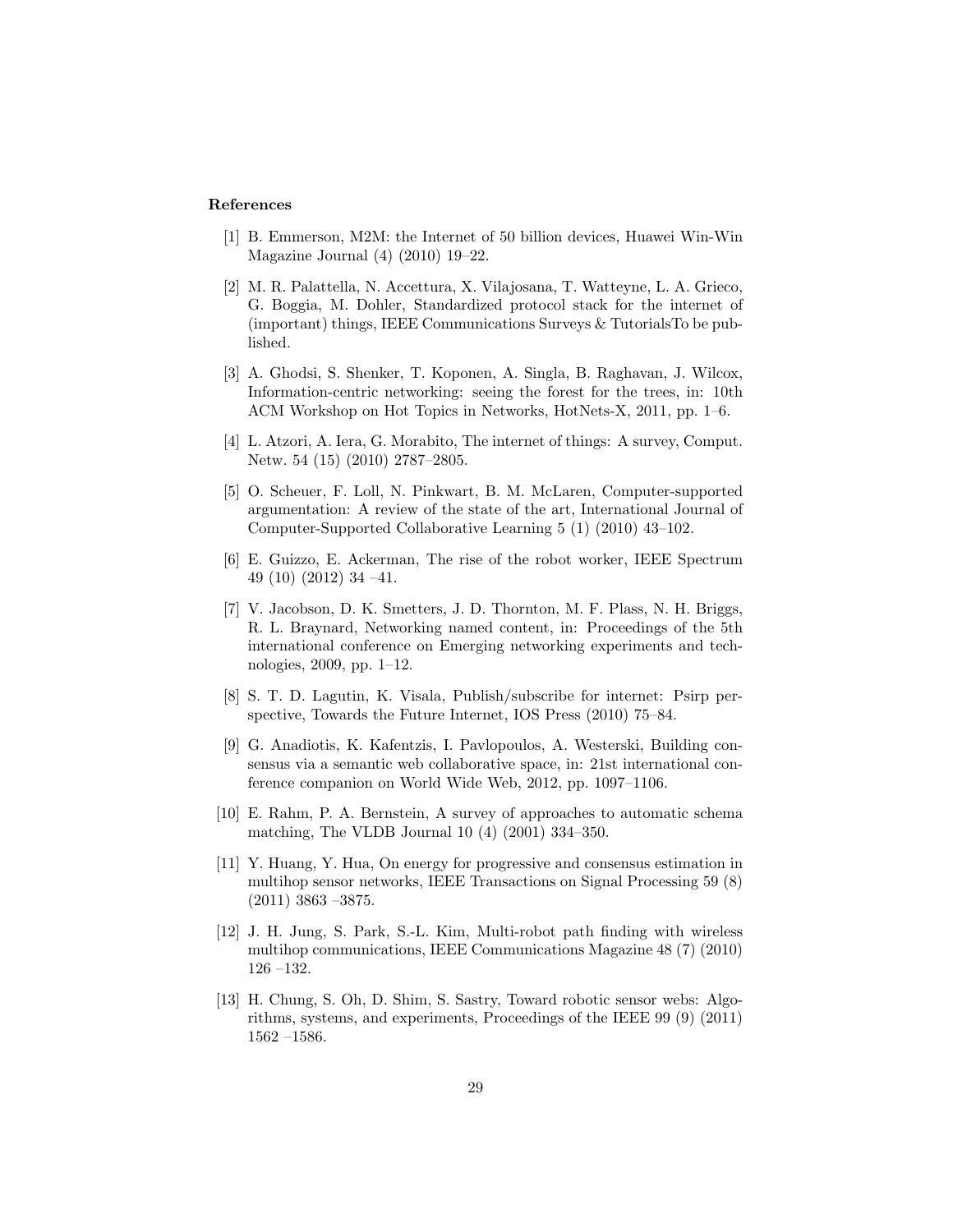- [14] L. Dunbabin, M.; Marques, Robotics for environmental monitoring, IEEE Robotics & Automation Magazine 19 (1) (2012) 20–23.
- [15] X. Li, R. Falcon, A. Nayak, I. Stojmenovic, Servicing wireless sensor networks by mobile robots, IEEE Communications Magazine 50 (7) (2012) 147 –154.
- [16] D. Miorandi, S. Sicari, F. De Pellegrini, I. Chlamtac, Survey internet of things: Vision, applications and research challenges, Ad Hoc Netw. 10 (7) (2012) 1497–1516.
- [17] D. Evans, The internet of things, how the next evolution of the internet is changing everything (Apr. 2011).
- [18] R. v. K. F. Michahelles, M. Waibel, Enlisting robots. once robots are integrated into the internet of things, they can perform tasks automatically, http://www.rfidjournal.com/article/view/9773/.
- [19] M. Waibel, M. Beetz, J. Civera, R. D'Andrea, J. Elfring, D. Galvez-Lopez, K. Haussermann, R. Janssen, J. Montiel, A. Perzylo, B. Schiele, M. Tenorth, O. Zweigle, R. D. Molengraft, Roboearth, IEEE Robotics & Automation Magazine 18 (2) (2011) 69–82.
- [20] O. Siciliano, B.; Khatib, Springer Handbook of Robotics, Springer, 2008.
- [21] H. Furtado, R. Trobec, Applications of wireless sensors in medicine, in: International Convention MIPRO, 2011, pp. 257–261.
- [22] R. S. H. Istepanian, A. Sungoor, A. Faisal, N. Philip, Internet of m-health things "m-iot", in: IET Seminar on Assisted Living, 2011, pp. 1–3.
- [23] A. J. Jara, M. A. Zamora-Izquierdo, A. F. Skarmeta, Interconnection Framework for mHealth and Remote Monitoring Based on the Internet of Things, IEEE Journal on Selected Areas in Communications 31 (9) (2013) 47–65.
- [24] M. Ruta, F. Scioscia, E. Di Sciascio, C. Scioscia, A knowledge-based framework enabling decision support in rfid solutions for healthcare, in: IEEE International Symposium on Industrial Electronics (ISIE), 2010, pp. 1983–1988.
- [25] J. Sidén, V. Skerved, J. Gao, S. Forsström, H.-E. Nilsson, T. Kanter, M. Gulliksson, Home care with nfc sensors and a smart phone, in: 4th International ACM Symposium on Applied Sciences in Biomedical and Communication Technologies (ISABEL), 2011, pp. 150:1–150:5.
- [26] S. Forsstrom, T. Kanter, O. Johansson, Real-Time Distributed Sensor-Assisted mHealth Applications on the Internet-of-Things, in: IEEE Int. Conf. on Trust, Security and Privacy in Computing and Communications, TrustCom, 2012, pp. 1844–1849.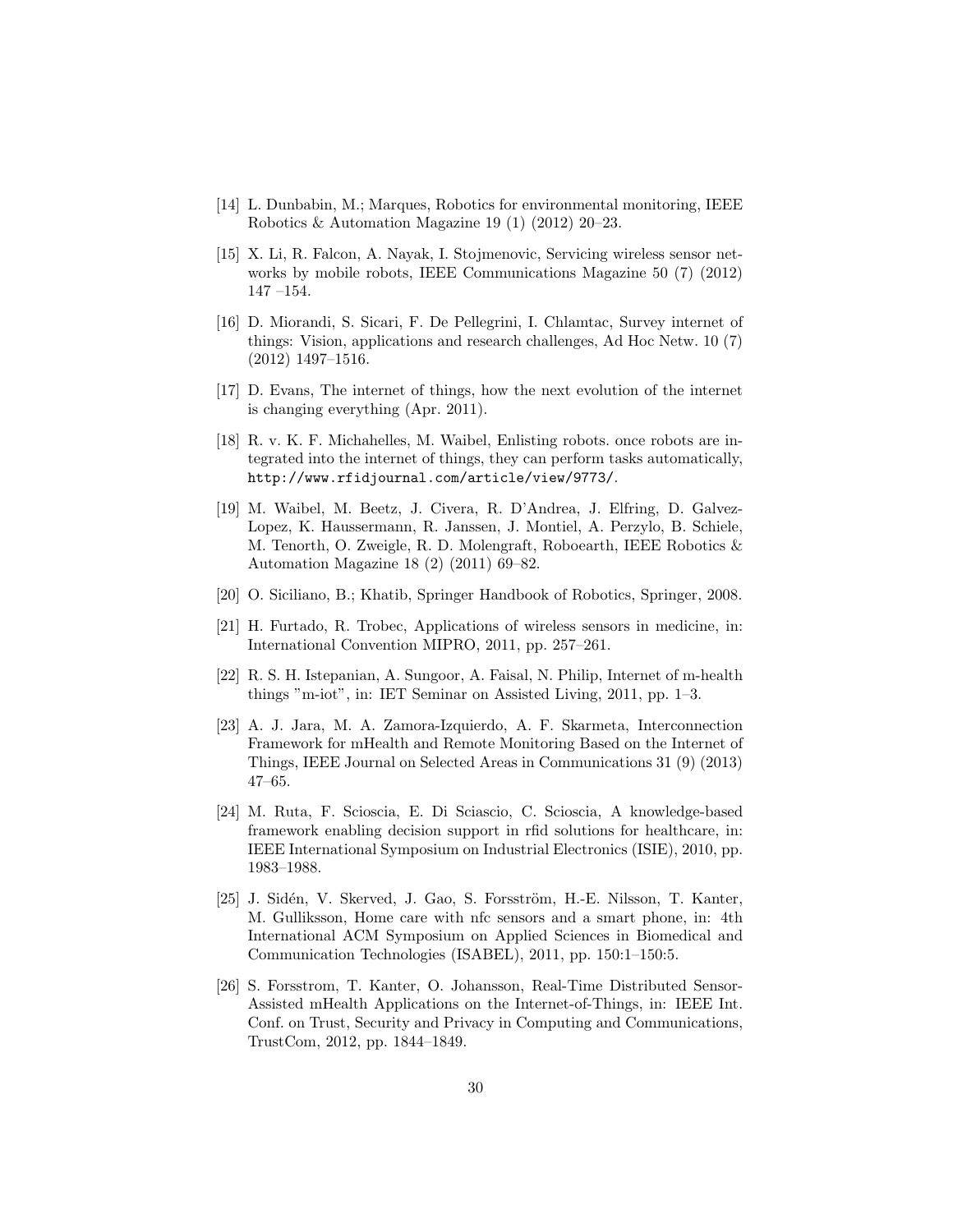- [27] A. Dohr, R. Modre-Opsrian, M. Drobics, D. Hayn, G. Schreier, The Internet of Things for Ambient Assisted Living, in: IEEE Int. Conf. on Information Technology: New Generations, ITNG, 2010, pp. 804–809.
- [28] A. Vilamovska, E. Hattziandreu, R. Schindler, C. V. Oranje, H. D. Vries, J. Krapelse, in: RAND Europe, 2009.
- [29] A. Shirehjini, A. Yassine, S. Shirmohammadi, Equipment location in hospitals using rfid-based positioning system, IEEE Transactions on Information Technology in Biomedicine 16 (6) (2012) 1058–1069.
- [30] A. Jara, A. Alcolea, M. Zamora, A. Skarmeta, M. Alsaedy, Drugs interaction checker based on iot, in: Internet of Things (IOT), 2010, pp. 1–8.
- [31] M. Kudo, Robot-assisted healthcare support for an aging society, in: Annual SRII Global Conference (SRII), 2012, pp. 258–266.
- [32] A. Okamura, M. Mataric, H. Christensen, Medical and health-care robotics, IEEE Robotics Automation Magazine 17 (3) (2010) 26–37.
- [33] C. Datta, H. Y. Yang, P. Tiwari, B. MacDonald, A healthcare robot for monitoring adverse drug reactions in older people, in: 9th International Conference on Ubiquitous Robots and Ambient Intelligence (URAI), 2012, pp. 10–11.
- [34] M. Swangnetr, D. Kaber, Emotional state classification in patien-robot interaction using wavelet analysis and statistics-based feature selection, IEEE Transactions on Human-Machine Systems 43 (1) (2013) 63–75.
- [35] E. Guglielmelli, M. Johnson, T. Shibata, Guest editorial special issue on rehabilitation robotics, IEEE Transactions on Robotics 25 (3) (2009) 477– 480.
- [36] D. Campolo, D. Accoto, D. Formica, E. Guglielmelli, Intrinsic constraints of neural origin: Assessment and application to rehabilitation robotics, IEEE Transactions on Robotics 25 (3) (2009) 492–501.
- [37] N. Bu, M. Okamoto, T. Tsuji, A hybrid motion classification approach for emg-based human; robot interfaces using bayesian and neural networks, IEEE Transactions on Robotics 25 (3) (2009) 502–511.
- [38] M. Ellis, T. Sukal-Moulton, J. P. A. Dewald, Impairment-based 3-d robotic intervention improves upper extremity work area in chronic stroke: Targeting abnormal joint torque coupling with progressive shoulder abduction loading, IEEE Transactions on Robotics 25 (3) (2009) 549–555.
- [39] V. Bartenbach, C. Sander, M. Pschl, K. Wilging, T. Nelius, F. Doll, W. Burger, C. Stockinger, A. Focke, T. Stein, The biomotionbot: A robotic device for applications in human motor learning and rehabilitation, Journal of Neuroscience Methods 213 (2) (2013) 282 – 297.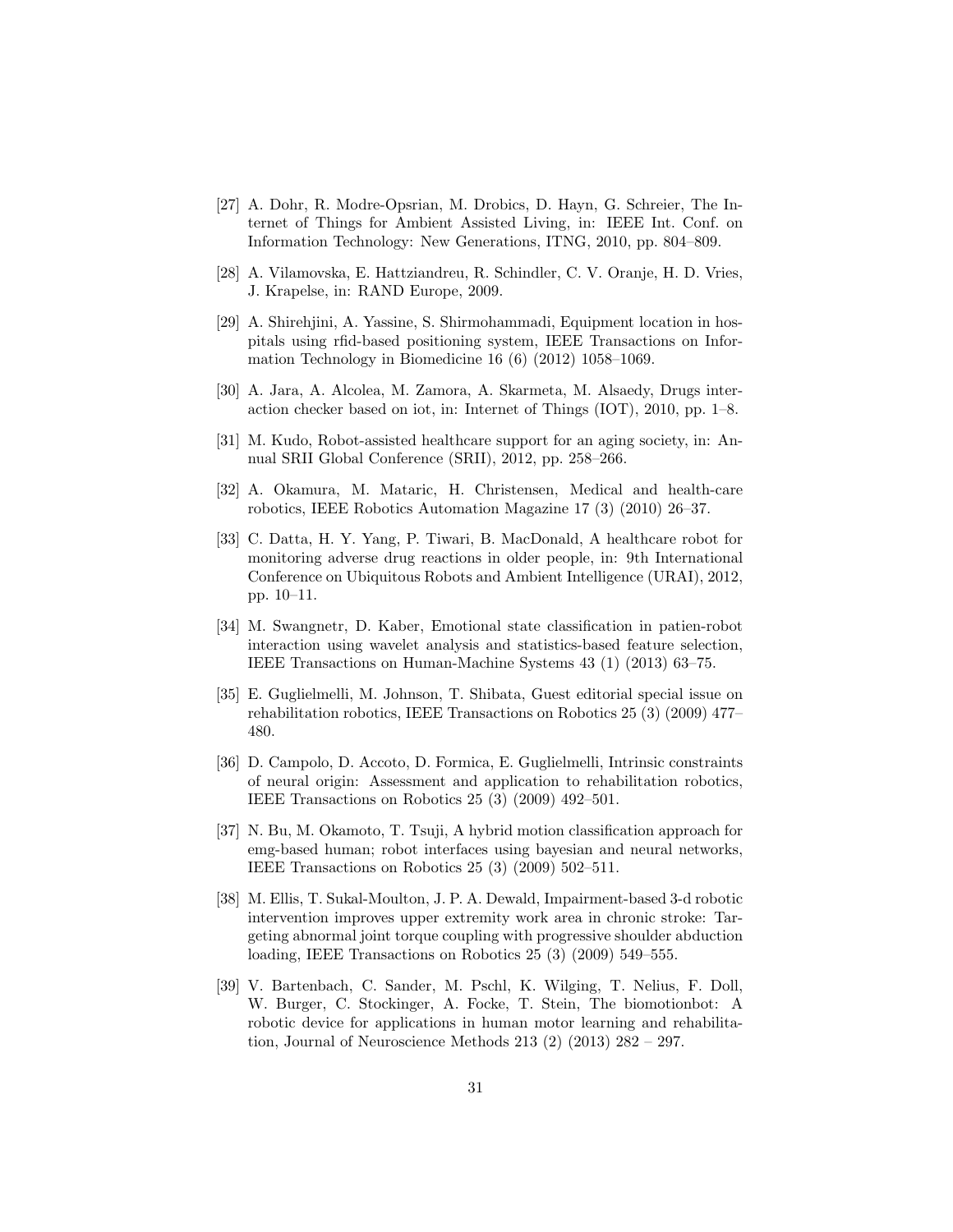- [40] L. Zollo, K. Wada, H. Van der Loos, Special issue on assistive robotics [from the guest editors], IEEE Robotics Automation Magazine 20 (1) (2013) 16–19.
- [41] A. Tapus, M. Mataric, B. Scasselati, Socially assistive robotics [grand challenges of robotics], IEEE Robotics Automation Magazine 14 (1) (2007) 35–42.
- [42] G. Cicirelli, A. Milella, D. Di Paola, Rfid tag localization by using adaptive neuro-fuzzy inference for mobile robot applications, Industrial Robot: An International Journal 39 (4) (2012) 340–348.
- [43] Hri evaluation of a healthcare service robot, in: S. Ge, O. Khatib, J.- J. Cabibihan, R. Simmons, M.-A. Williams (Eds.), Social Robotics, Vol. 7621 of Lecture Notes in Computer Science, Springer Berlin Heidelberg, 2012, pp. 178–187.
- [44] F. Cavallo, M. Aquilano, M. Bonaccorsi, R. Limosani, A. Manzi, M. Carrozza, P. Dario, On the design, development and experimentation of the astro assistive robot integrated in smart environments, in: 2013 IEEE International Conference on Robotics and Automation (ICRA), 2013, pp. 4310–4315.
- [45] H. Moradi, K. Kawamura, E. Prassler, G. Muscato, P. Fiorini, T. Sato, R. Rusu, Service robotics (the rise and bloom of service robots) [tc spotlight], IEEE Robotics Automation Magazine 20 (3) (2013) 22–24.
- [46] M. Palattella, N. Accettura, L. Grieco, G. Boggia, M. Dohler, T. Engel, On optimal scheduling in duty-cycled industrial iot applications using IEEE 802.15.4e TSCH, Sensors Journal, IEEE 13 (10) (2013) 3655–3666.
- [47] C. Potter, G. Hancke, B. Silva, Machine-to-machine: Possible applications in industrial networks, in: 2013 IEEE International Conference on Industrial Technology (ICIT), 2013, pp. 1321–1326.
- [48] M. Kannamma, B. Chanthini, D. Manivannan, Controlling and monitoring process in industrial automation using zigbee, in: 2013 International Conference on Advances in Computing, Communications and Informatics (ICACCI), 2013, pp. 806–810.
- [49] M. BenSaleh, S. Qasim, A. Obeid, A. Garcia-Ortiz, A review on wireless sensor network for water pipeline monitoring applications, in: 2013 International Conference on Collaboration Technologies and Systems (CTS), 2013, pp. 128–131.
- [50] J.-C. Zhao, J.-F. Zhang, Y. Feng, J.-X. Guo, The study and application of the iot technology in agriculture, in: 3rd IEEE International Conference on Computer Science and Information Technology (ICCSIT), Vol. 2, 2010, pp. 462–465.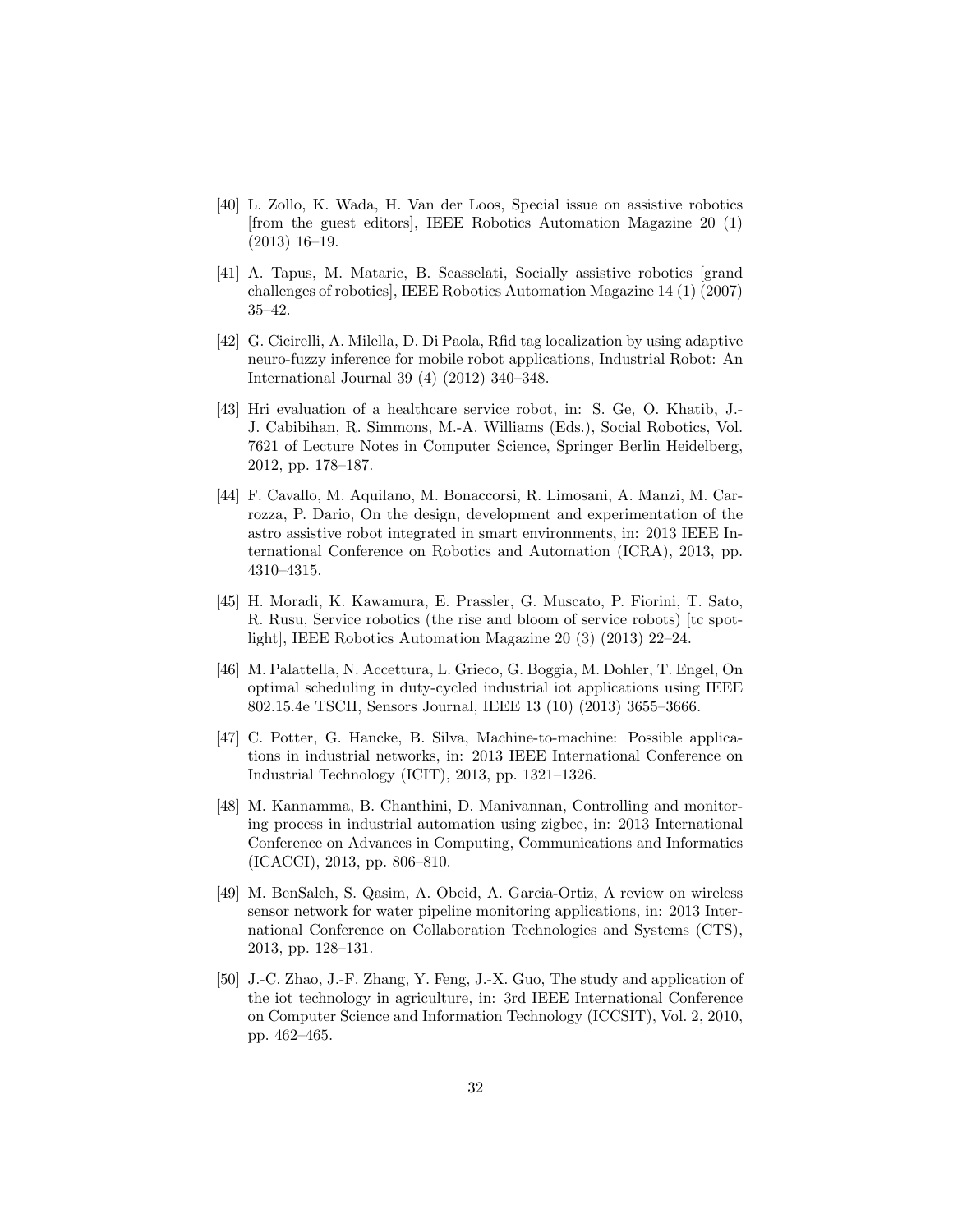- [51] X. Chen, J. Liu, X. Li, L. Sun, Y. Zhen, Integration of IoT with smart grid, in: IET International Conference on Communication Technology and Application (ICCTA), 2011, pp. 723–726.
- [52] H. Yujie, Z. Xihuang, Research and application of pv monitoring system based on zigbee and gprs, in: 10th International Symposium on Distributed Computing and Applications to Business, Engineering and Science (DCABES), 2011, pp. 338–342.
- [53] A. Davis, H. Chang, Airport protection using wireless sensor networks, in: 2012 IEEE Conference on Technologies for Homeland Security (HST), 2012, pp. 36–42.
- [54] J. Rico, J. Sancho, B. Cendon, M. Camus, Parking easier by using context information of a smart city: Enabling fast search and management of parking resources, in: 27th International Conference on Advanced Information Networking and Applications Workshops (WAINA), 2013, pp. 1380–1385.
- [55] Y. Huang, Z. Yang, S. Xiong, The research on the control algorithm of iot based bicycle parking system, in: IEEE 2nd International Conference on Cloud Computing and Intelligent Systems (CCIS), 2012, pp. 1221–1225.
- [56] D.-M. Han, J.-H. Lim, Smart home energy management system using ieee 802.15.4 and zigbee, IEEE Transactions on Consumer Electronics 56 (3) (2010) 1403–1410.
- [57] B. Castano, M. Rodriguez-Moreno, A zigbee and rfid hybrid system for people monitoring and helping inside large buildings, in: IEEE Symposium on Industrial Electronics Applications (ISIEA), 2010, pp. 16–21.
- [58] M. Darianian, M. Michael, Smart home mobile rfid-based internet-ofthings systems and services, in: International Conference on Advanced Computer Theory and Engineering (ICACTE), 2008, pp. 116–120.
- [59] C.-F. Chien, K. Kim, B. Liu, M. Gen, Advanced decision and intelligence technologies for manufacturing and logistics, Journal of Intelligent Manufacturing 23 (6) (2012) 2133–2135.
- [60] Y. Chen, F. Dong, Robot machining: recent development and future research issues, The International Journal of Advanced Manufacturing Technology 66 (9-12) (2013) 1489–1497.
- [61] N. Somani, E. Dean-Len, C. Cai, A. Knoll, Scene perception and recognition in industrial environments for human-robot interaction, in: G. Bebis, R. Boyle, B. Parvin, D. Koracin, B. Li, F. Porikli, V. Zordan, J. Klosowski, S. Coquillart, X. Luo, M. Chen, D. Gotz (Eds.), Advances in Visual Computing, Vol. 8033 of Lecture Notes in Computer Science, Springer Berlin Heidelberg, 2013, pp. 373–384.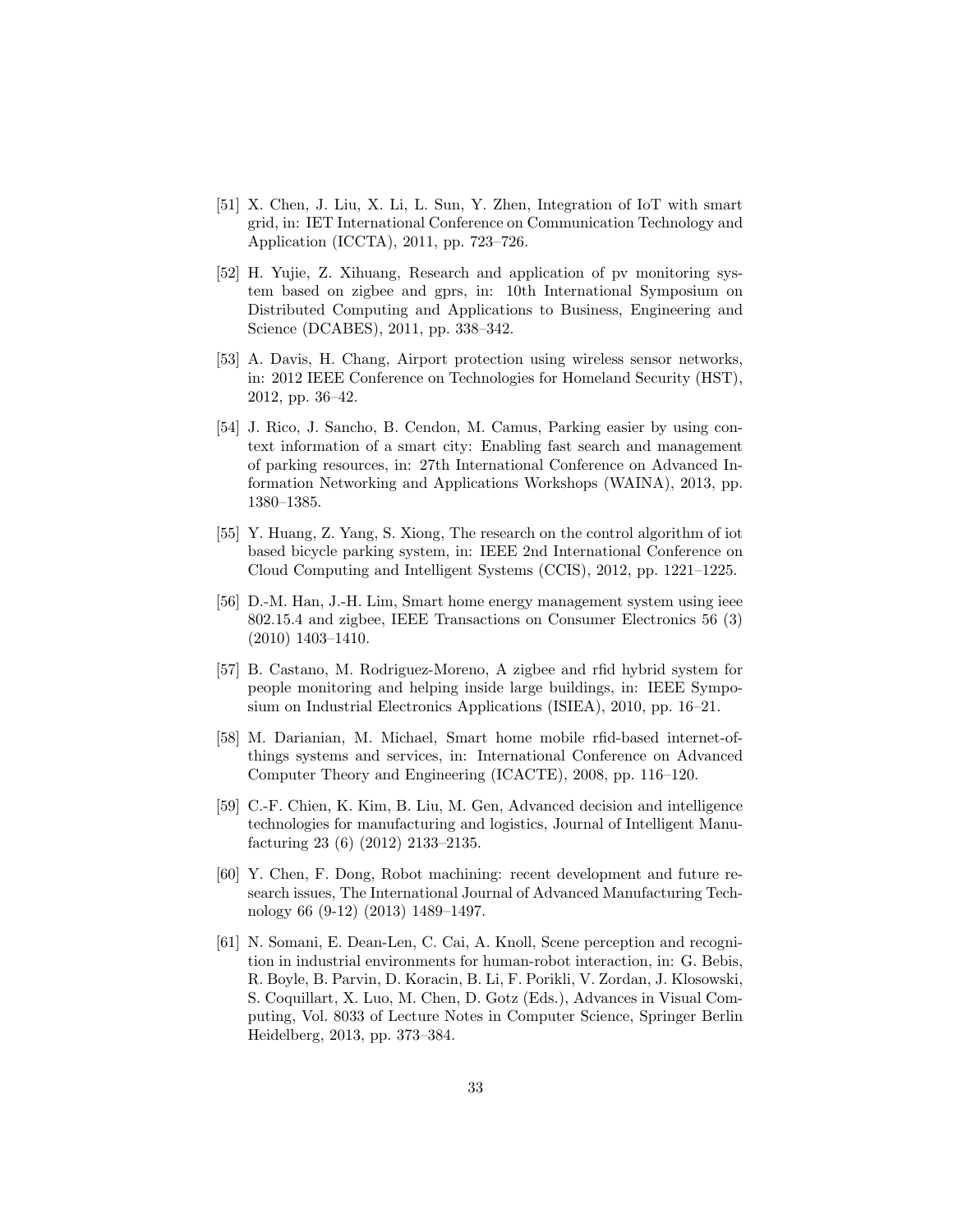- [62] Z. Pan, J. Polden, N. Larkin, S. V. Duin, J. Norrish, Recent progress on programming methods for industrial robots, Robotics and Computer-Integrated Manufacturing  $28(2)(2012)$   $87 - 94$ .
- [63] B. Gates, A robot in every home, Scientific American (2006) 58–65.
- [64] J. Fink, V. Bauwens, F. Kaplan, P. Dillenbourg, Living with a vacuum cleaning robot, International Journal of Social Robotics 5 (3) (2013) 389– 408.
- [65] I. Leite, C. Martinho, A. Paiva, Social robots for long-term interaction: A survey, International Journal of Social Robotics 5 (2) (2013) 291–308.
- [66] M. A. Hussain, P. Khan, K. K. Sup, Wsn research activities for military application, in: 11th IEEE International Conference on Advanced Communication Technology, 2009, pp. 271–274.
- [67] M. Durisic, Z. Tafa, G. Dimic, V. Milutinovic, A survey of military applications of wireless sensor networks, in: 2012 Mediterranean Conference on Embedded Computing (MECO), 2012, pp. 196–199.
- [68] L. Yushi, J. Fei, Y. Hui, Study on application modes of military internet of things (miot), in: IEEE International Conference on Computer Science and Automation Engineering (CSAE), Vol. 3, 2012, pp. 630–634.
- [69] P. W. Singer, Military robotics and ethics: A world of killer apps, Nature 477 (7365) (2011) 399–401.
- [70] D. Wooden, M. Malchano, K. Blankespoor, A. Howardy, A. Rizzi, M. Raibert, Autonomous navigation for bigdog, in: IEEE International Conference on Robotics and Automation (ICRA), 2010, pp. 4736–4741.
- [71] M. Seto, L. Paull, S. Saeedi, Introduction to autonomy for marine robots, in: M. L. Seto (Ed.), Marine Robot Autonomy, Springer, 2013, pp. 1–46.
- [72] R. Schneiderman, Unmanned drones are flying high in the military/aerospace sector [special reports], IEEE Signal Processing Magazine 29 (1) (2012) 8–11.
- [73] S. Ponda, H.-L. Choi, J. P. How, Predictive planning for heterogeneous human-robot teams, in: AIAA InfotechAerospace Conference, 2010.
- [74] D. Di Paola, A. Gasparri, D. Naso, G. Ulivi, F. Lewis, Decentralized task sequencing and multiple mission control for heterogeneous robotic networks, in: IEEE International Conference on Robotics and Automation (ICRA), 2011, pp. 4467–4473.
- [75] S. Saha, M. Matsumoto, A framework for disaster management system and wsn protocol for rescue operation, in: TENCON - IEEE Region 10 Conference, 2007, pp. 1–4.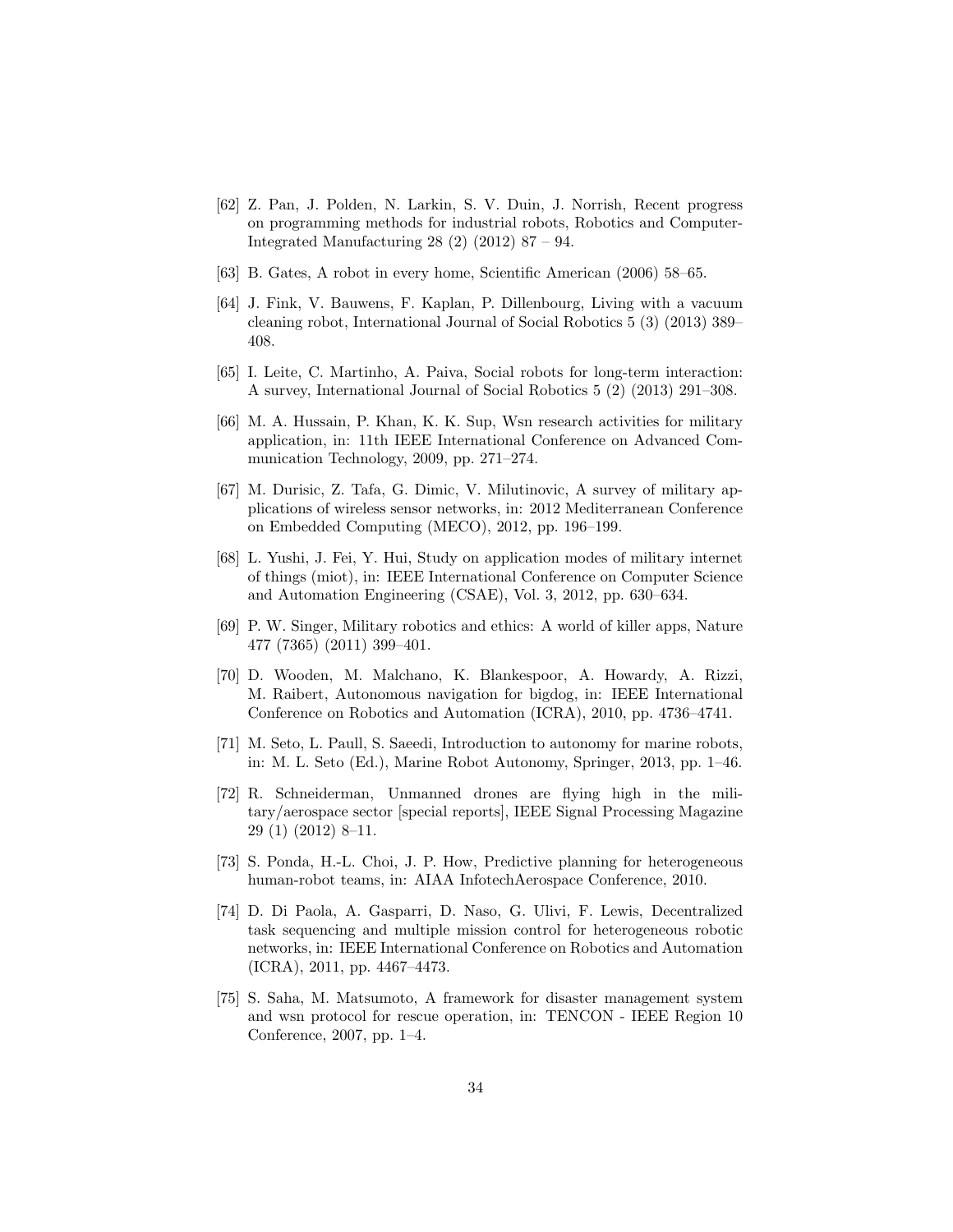- [76] Ubiquitous monitoring system for critical rescue operations, in: 6th International Conference on Wireless and Mobile Communications (ICWMC), 2010, pp. 515–520.
- [77] Z. Chen, Z. Li, Y. Liu, J. Li, Y. Liu, Quasi real-time evaluation system for seismic disaster based on internet of things, in: International Conference on Internet of Things and 4th International Conference on Cyber, Physical and Social Computing (iThings/CPSCom), 2011, pp. 520–524.
- [78] Y. Liu, G. Nejat, Robotic urban search and rescue: A survey from the control perspective, Journal of Intelligent & Robotic Systems 72 (2) (2013) 147–165.
- [79] R. C. Richardson, A. Nagendran, R. G. Scott, Experimental tests of bidibot: A mechanism designed for clearing loose debris from the path of mobile search and rescue robots, Advanced Robotics 26 (15) (2012) 1799– 1823.
- [80] T. Tomic, K. Schmid, P. Lutz, A. Domel, M. Kassecker, E. Mair, I. Grixa, F. Ruess, M. Suppa, D. Burschka, Toward a fully autonomous uav: Research platform for indoor and outdoor urban search and rescue, IEEE Robotics Automation Magazine 19 (3) (2012) 46–56.
- [81] B. Le Comte, G. Sen Gupta, M.-T. Chew, Distributed sensors for hazard detection in an urban search and rescue operation, in: IEEE International Instrumentation and Measurement Technology Conference (I2MTC), 2012, pp. 2385–2390.
- [82] N. A. Aggarwal, C. C., A. Sheth, The internet of things: A survey from the data-centric perspective, Book Chapter in Managing and Mining Sensor Data, Springer (2013) 383–428.
- [83] D. Boswarthick, O. Elloumi, O. Hersent, M2M Communications: A Systems Approach, 1st Edition, Wiley Publishing, 2012.
- [84] M. Corici, H. Coskun, A. Elmangoush, A. Kurniawan, T. Mao, T. Magedanz, S. Wahle, Openmtc: Prototyping machine type communication in carrier grade operator networks, in: IEEE Globecom Workshops (GC Wkshps), 2012, pp. 1735–1740.
- [85] M. B. Alaya, S. Matoussi, T. Monteil, K. Drira, Autonomic computing system for self-management of machine-to-machine networks, in: International ACM workshop on Self-aware internet of things (Self-IoT), 2012, pp. 25–30.
- [86] G. Xylomenos, C. Ververidis, V. Siris, N. Fotiou, C. Tsilopoulos, X. Vasilakos, K. Katsaros, G. Polyzos, A survey of information-centric networking research, IEEE Communications Surveys Tutorials(To be published).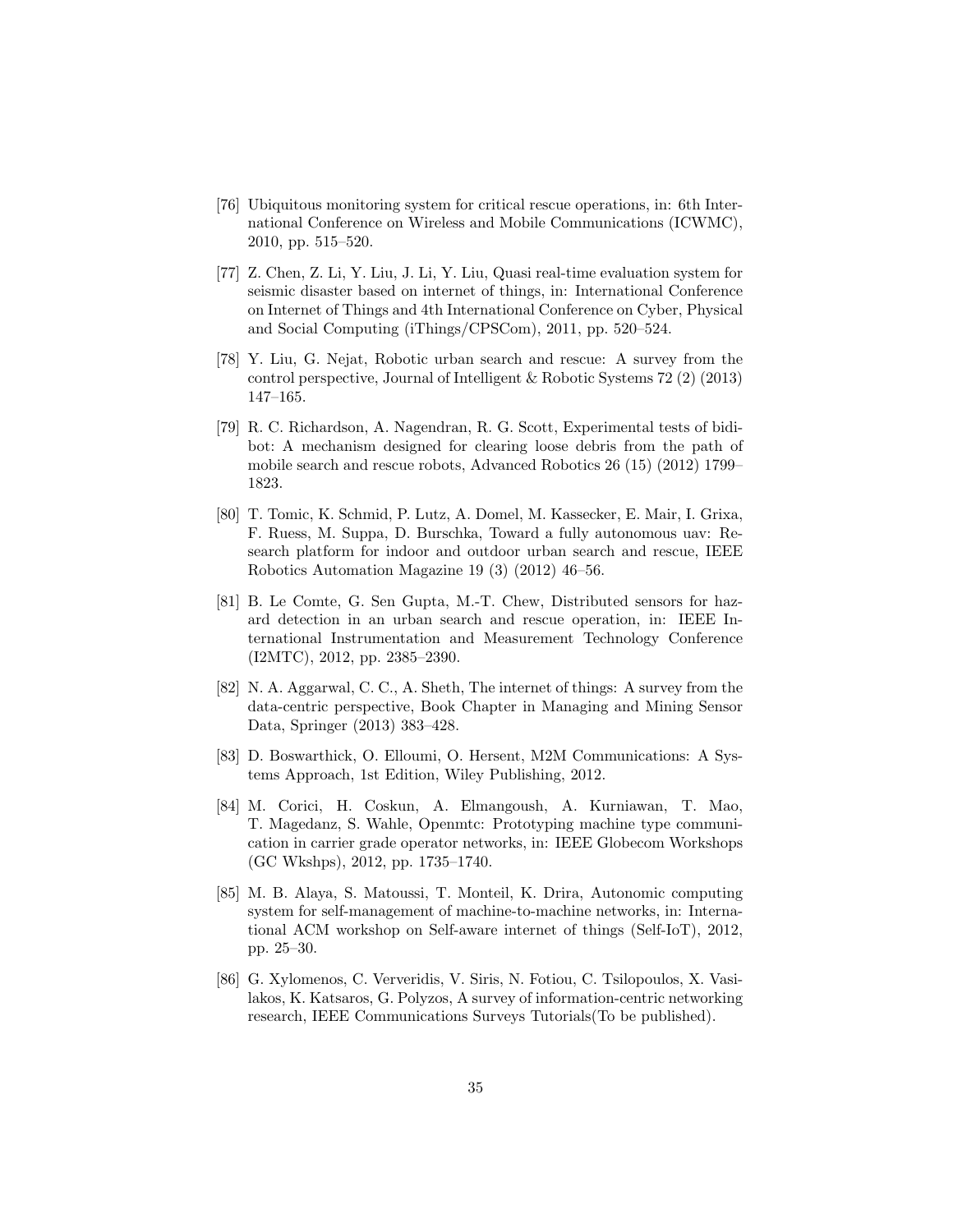- [87] J. Heidemann, F. Silva, C. Intanagonwiwat, R. Govindan, D. Estrin, D. Ganesan, Building efficient wireless sensor networks with low-level naming, ACM SIGOPS Oper. Syst. Rev. 35 (5) (2001) 146–159.
- [88] S. Okamoto, N. Yamanaka, D. Matsubara, H. Yabusaki, Energy efficient and enhanced-type data-centric network (E3-DCN), in: 13th ACIS International Conference on Software Engineering, Artificial Intelligence, Networking and Parallel/Distributed Computing, 2012.
- [89] G. Marias, N. Fotiou, G. Polyzos, Efficient information lookup for the internet of things, in: IEEE International Symposium on a World of Wireless, Mobile and Multimedia Networks (WoWMoM), 2012, pp. 1–6.
- [90] A. Rayes, M. Morrow, D. Lake, Internet of things implications on ICN, in: International Conference on Collaboration Technologies and Systems (CTS), 2012, pp. 27–33.
- [91] T. Biswasy, A. Chakrabortiz, R. Ravindranz, X. Zhangz, G. Wangz, Contextualized information-centric home network, in: ACM SIGCOMM, Hong Kong, China, 2013.
- [92] R. Ravindran, T. Biswas, X. Zhang, A. Chakraborti, G.-Q. Wang, Information-centric networking based homenet, in: IFIP/IEEE International Workshop on Management of the Future Internet (ManFI), 2013.
- [93] J. M. Batalla, P. Krawiec, M. Gajewski, K. Sienkiewicz, Id layer for internet of things based on name-oriented networking, Journal of Telecommunications and Information Technology (JTIT) 2 (2013) 40–48.
- [94] PROBE-IT, Pursuing ROadmaps and BEnchmarks for the Internet of Things, http://www.probe-it.eu/.
- [95] IOT-I, Internet of Things Initiative, http://www.iot-i.eu/.
- [96] ELLIOT, Experiential Living Lab for the Internet of Things, http:// www.elliot-project.eu/.
- [97] RELYONIT, Research by Experimentation for Dependability on the Internet of Things, http://www.relyonit.eu/.
- [98] CALIPSO, Connect All IP-based Smart Objects!, http://www. ict-calipso.eu/.
- [99] CONVERGENCE, http://www.ict-convergence.eu/.
- [100] UTRUSTIT, Usable Trust in the Internet of Things!, http://www. utrustit.eu/.
- [101] EBBITS, Enabling business-based Internet of Things and Services, http: //www.ebbits-project.eu/.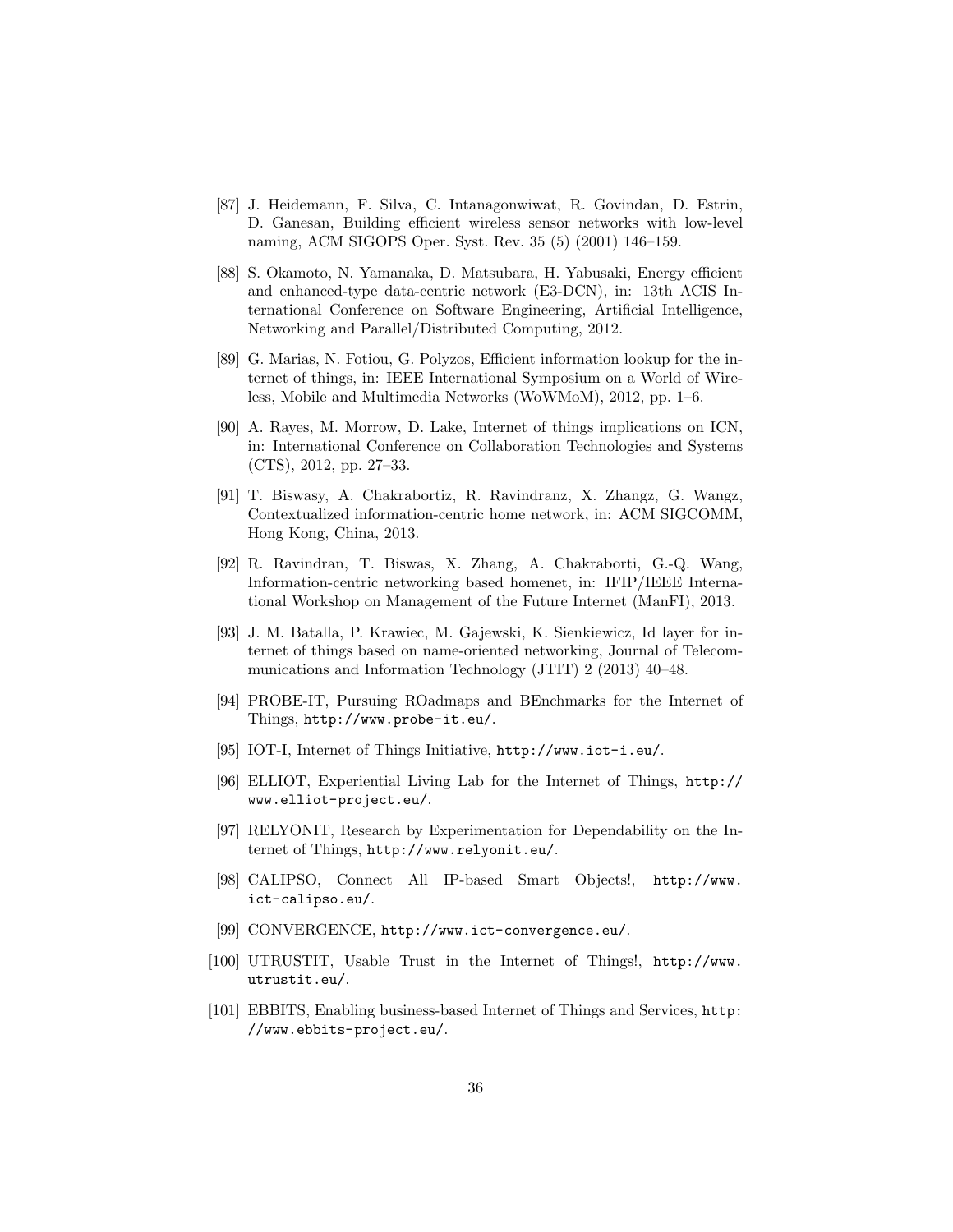- [102] UBIWARE, Smart Semantic Middleware for Ubiquitous Computing, http://www.cs.jyu.fi/ai/OntoGroup/UBIWARE.htm.
- [103] SmartSantander, , http://www.smartsantander.eu/.
- [104] SPITFIRE, Semantic-Service Provisioning for the Internet of Things using Future Internet Research by Experimentation, http://www. spitfire-project.eu/.
- [105] ICORE, Internet Connected Objects for Reconfigurable Ecosystems, http://www.iot-icore.eu/.
- [106] IOT@WORK, Internet of Things at Work, https://www.iot-at-work. eu/.
- [107] IOT-A, Internet of Things Architecture, http://www.iot-a.eu/public.
- [108] OPENIOT, Open Source Solution for the Internet of Things into the Cloud, http://openiot.eu/.
- [109] IOT.EST, Internet of Things Environment for Service Creation and Testing, http://ict-iotest.eu/iotest/.
- [110] IOT6, Universal Integration of the Internet of Things through an IPv6 based Service Oriented Architecture enabling heterogeneous components interoperability, http://www.iot6.eu/.
- [111] VITRO, Virtualized Distributed Platform of Smart Objects, http://www. vitro-fp7.eu/.
- [112] BETAAS, Building the Environment for the Things as a Service, http: //www.betaas.eu/.
- [113] BUTLER, uBiquitous, secUre inTernet-of-things with Location and contExt-awaReness, http://www.iot-butler.eu/.
- [114] G.-J. Kruijff, M. Janicek, Using doctrines for human-robot collaboration to guide ethical behavior, in: AAAI Fall Symposium Robot-human teamwork in dynamic adverse environments, 2011.
- [115] G.-J. Kruijff, F. Colas, T. Svoboda, J. van Diggelen, P. Balmer, F. Pirri, R. Worst, Designing intelligent robots for human-robot teaming in urban search & rescue, in: AAAI Spring Symposium on Designing Intelligent Robots, 2012.
- [116] D. J. Bruemmer, M. C. Walton, Collaborative tools for mixed teams of humans and robots, in: Workshop on Multi-Robot Systems, 2003, pp. 219–229.
- [117] J. Kuner, Cloud-enabled robots, in: IEEE-RAS International Conference on Humanoid Robotics, 2010.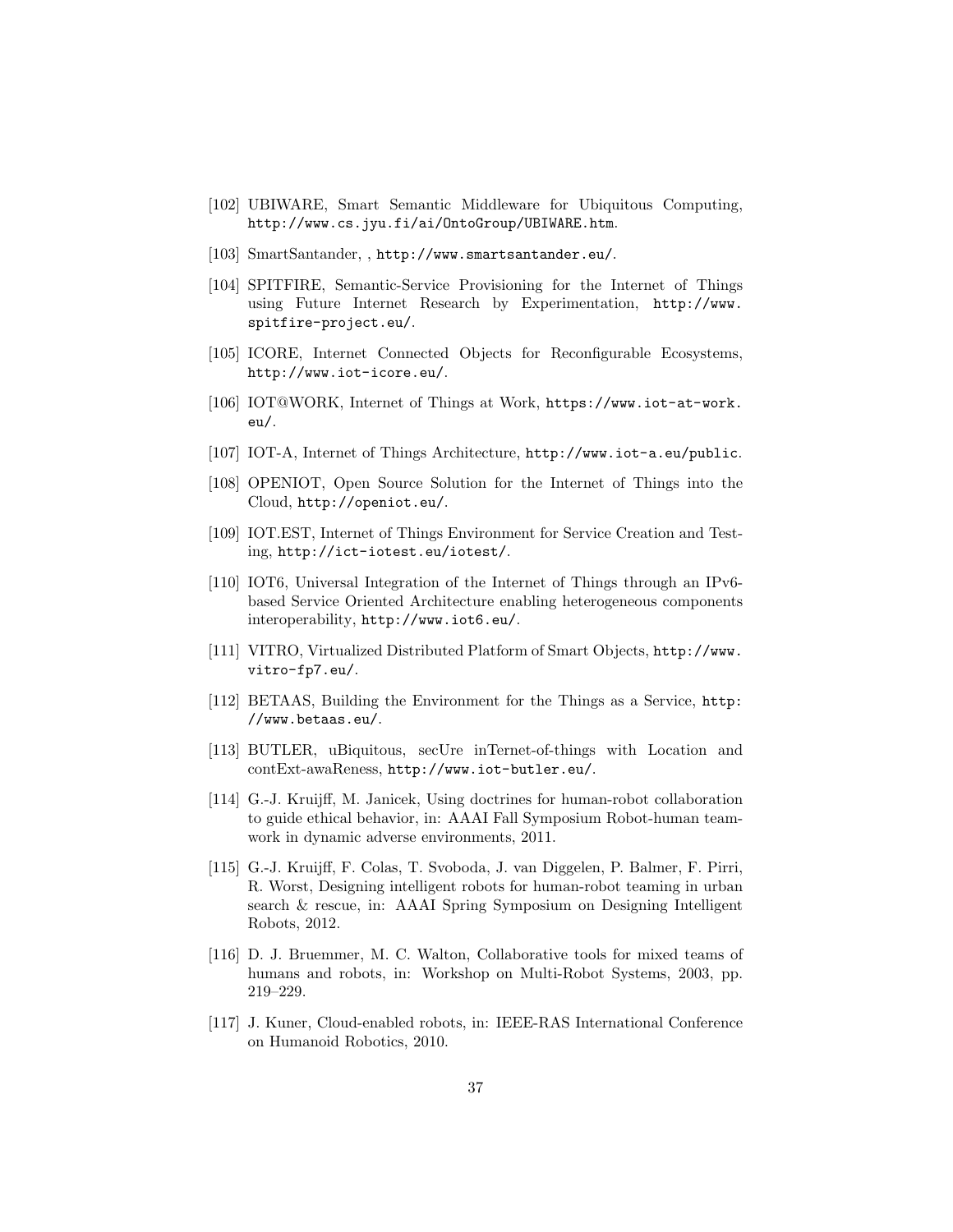- [118] E. Guizzo, Cloud robotics: Connected to the cloud, robots get smarter, IEEE Spectrum.
- [119] M. Tenorth, A. C. Perzylo, R. Lafrenz, M. Beetz, The roboearth language: Representing and exchanging knowledge about actions, objects, and environments, in: IEEE International Conference on Robotics and Automation, 2012.
- [120] R. Arumugam, V. Enti, L. Bingbing, W. Xiaojun, K. Baskaran, F. Kong, A. Kumar, K. Meng, G. Kit, Davinci: A cloud computing framework for service robots, in: IEEE International Conference on Robotics and Automation, 2010.
- [121] G. Hu, W.-P. Tay, Y. Wen, Cloud robotics: architecture, challenges and applications, IEEE Network 26 (3) (2012) 21–28.
- [122] K. Kamei, S. Nishio, N. Hagita, M. Sato, Cloud networked robotics, IEEE Network 26 (3) (2012) 28–34.
- [123] D. Hunziker, M. Gajamohan, M. Waibel, R. D'Andrea, Rapyuta: The roboearth cloud engine, in: IEEE International Conference on Robotics and Automation, 2013.
- [124] W. Ren, R. W. Beard, Distributed Consensus in Multi-vehicle Cooperative Control: Theory and Applications, 1st Edition, Springer, 2007.
- [125] D. P. Bertsekas, J. N. Tsitsiklis, Parallel and distributed computation: numerical methods, Prentice-Hall, Inc., 1989.
- [126] Y. Liu, C. Li, W. K. S. Tang, Z. Zhang, Distributed estimation over complex networks, Inf. Sci. 197 (2012) 91–104.
- [127] F. Bullo, J. Cortés, S. Martínez, Distributed Control of Robotic Networks, Applied Mathematics Series, Princeton University Press, 2009.
- [128] W. Ren, R. W. Beard, Distributed Consensus in Multi-vehicle Cooperative Control: Theory and Applications, 1st Edition, Springer, 2007.
- [129] R. Carli, F. Fagnani, A. Speranzon, S. Zampieri, Communication constraints in the average consensus problem, Automatica 44 (3) (2008) 671 – 684.
- [130] J. Liu, H. Zhang, X. Liu, W.-C. Xie, Distributed stochastic consensus of multi-agent systems with noisy and delayed measurements, IET Control Theory Applications 7 (10) (2013) 1359–1369.
- [131] Z. Meng, W. Ren, Y. Cao, Z. You, Leaderless and leader-following consensus with communication and input delays under a directed network topology, IEEE Transactions on Systems, Man, and Cybernetics, Part B: Cybernetics 41 (1) (2011) 75–88.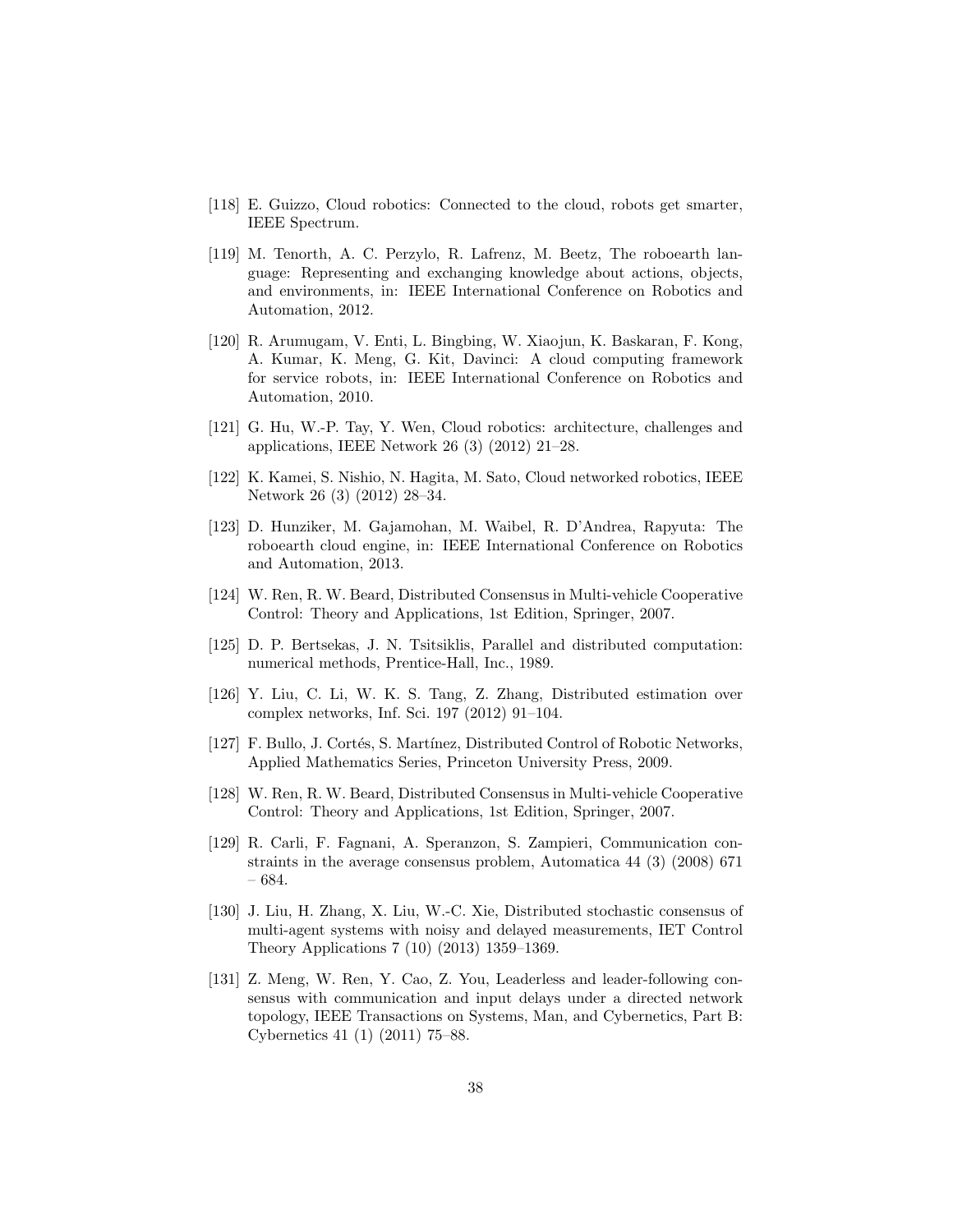- [132] A. Abdessameud, A. Tayebi, I. Polushin, Rigid body attitude synchronization with communication delays, in: American Control Conference (ACC), 2012, pp. 3736–3741.
- [133] U. Munz, A. Papachristodoulou, F. Allgower, Delay-dependent rendezvous and flocking of large scale multi-agent systems with communication delays, in: 47th IEEE Conference on Decision and Control (CDC), 2008, pp. 2038–2043.
- [134] Y. Hatano, M. Mesbahi, Agreement over random networks, IEEE Transactions on Automatic Control 50 (11) (2005) 1867–1872.
- [135] M. Porfiri, D. Stilwell, Consensus seeking over random weighted directed graphs, IEEE Transactions on Automatic Control 52 (9) (2007) 1767– 1773.
- [136] Y. Zhang, Y.-P. Tian, Consentability and protocol design of multi-agent systems with stochastic switching topology, Automatica 45 (5) (2009) 1195 – 1201.
- [137] B. Touri, A. Nedic, On ergodicity, infinite flow, and consensus in random models, IEEE Transactions on Automatic Control 56 (7) (2011) 1593– 1605.
- [138] I. Matei, B. J. S., S. C., Convergence results for the linear consensus problem under markovian random graphs, SIAM Journal on Control and Optimization 51 (2013) 1574–1591.
- [139] H.-L. Choi, L. Brunet, J. How, Consensus-based decentralized auctions for robust task allocation, IEEE Transactions on Robotics 25 (4) (2009) 912 –926.
- [140] D. Di Paola, D. Naso, B. Turchiano, Consensus-based robust decentralized task assignment for heterogeneous robot networks, in: American Control Conference (ACC), 2011, pp. 4711–4716.
- [141] L. B. Johnson, S. Ponda, H.-L. Choi, J. How, Asynchronous decentralized task allocation for dynamic environments, in: AIAA InfotechAerospace Conference, 2011.
- [142] T. Campbell, L. Johnson, J. How, Multiagent allocation of markov decision process tasks, in: American Control Conference (ACC), 2013, pp. 2356–2361.
- [143] R. Olfati-Saber, J. Fax, R. Murray, Consensus and cooperation in networked multi-agent systems, Proceedings of the IEEE 95 (1) (2007) 215 –233.
- [144] A. Dimakis, S. Kar, J. Moura, M. Rabbat, A. Scaglione, Gossip algorithms for distributed signal processing, Proceedings of the IEEE 98 (11) (2010) 1847 –1864.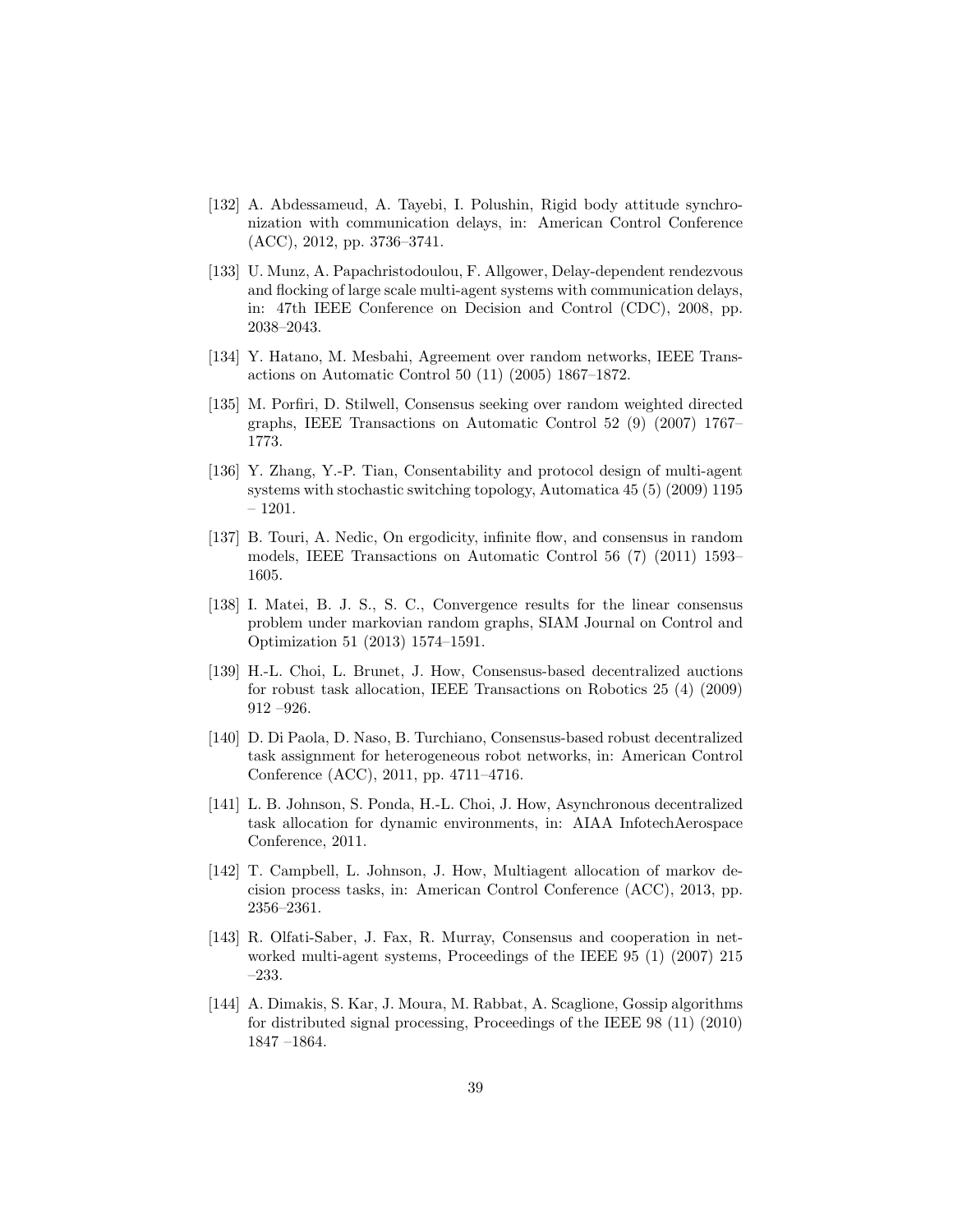- [145] S. Kraus, E. Ephrati, D. J. Lehmann, Negotiation in a non-cooperative environment, Journal of Experimental & Theoretical Artificial Intelligence 3 (4) (1991) 255–281.
- [146] E. Ephrati, J. S. Rosenschein, Distributed consensus mechanisms for selfinterested heterogeneous agents (coopis), 1993, pp. 71–79.
- [147] E. Ephrati, J. S. Rosenschein, Deriving consensus in multiagent systems, Artificial Intelligence 87 (1-2) (1996) 21–74.
- [148] E. Clarke, Multipart pricing of public goods, Public Choice 11 (1) (1971) 17–33.
- [149] M. E. desJardins, E. H. Durfee, C. L. Ortiz, M. J. Wolverton, A Survey of Research in Distributed, Continual Planning, AI Magazine 20 (4).
- [150] A. Jonsson, M. Rovatsos, Scaling up multiagent planning: A best-response approach, in: 21st International Conference on Automated Planning and Scheduling (ICAPS), AAAI, Freiburg, Germany, 2011.
- [151] E. H. Durfee, J. S. Rosenschein, Distributed problem solving and multiagent systems: Comparisons and examples, in: 13th International Distributed Artificial Intelligence Workshop, 1994, pp. 94–104.
- [152] V. R. Lesser, Cooperative multiagent systems: A personal view of the state of the art, IEEE Trans. on Knowl. and Data Eng. 11 (1) (1999) 133–142.
- [153] L. Panait, S. Luke, Cooperative multi-agent learning: The state of the art, Autonomous Agents and Multi-Agent Systems 11 (3) (2005) 387–434.
- [154] J. Hao, H.-F. Leung, The dynamics of reinforcement social learning in cooperative multiagent systems, in: 23rd International Joint Conference on Artificial Intelligence (IJCAI), Beijing, China, 2013.
- [155] L. Matignon, G. J. Laurent, N. L. Fort-Piat, Independent reinforcement learners in cooperative markov games: a survey regarding coordination problems, Knowledge Eng. Review 27 (1) (2012) 1–31.
- [156] D. Brock, E. Schuster, On the semantic web of things, in: In Semantic Days, 2006.
- [157] The ssn ontology of the w3c semantic sensor network incubator group, Web Semantics: Science, Services and Agents on the World Wide Web 17 (1).
- [158] S. De, P. Barnaghi, M. Bauer, S. Meissner, Service modelling for the internet of things, in: 2011 Federated Conference on Computer Science and Information Systems (FedCSIS), Vol. 99, 2011, pp. 949 –955.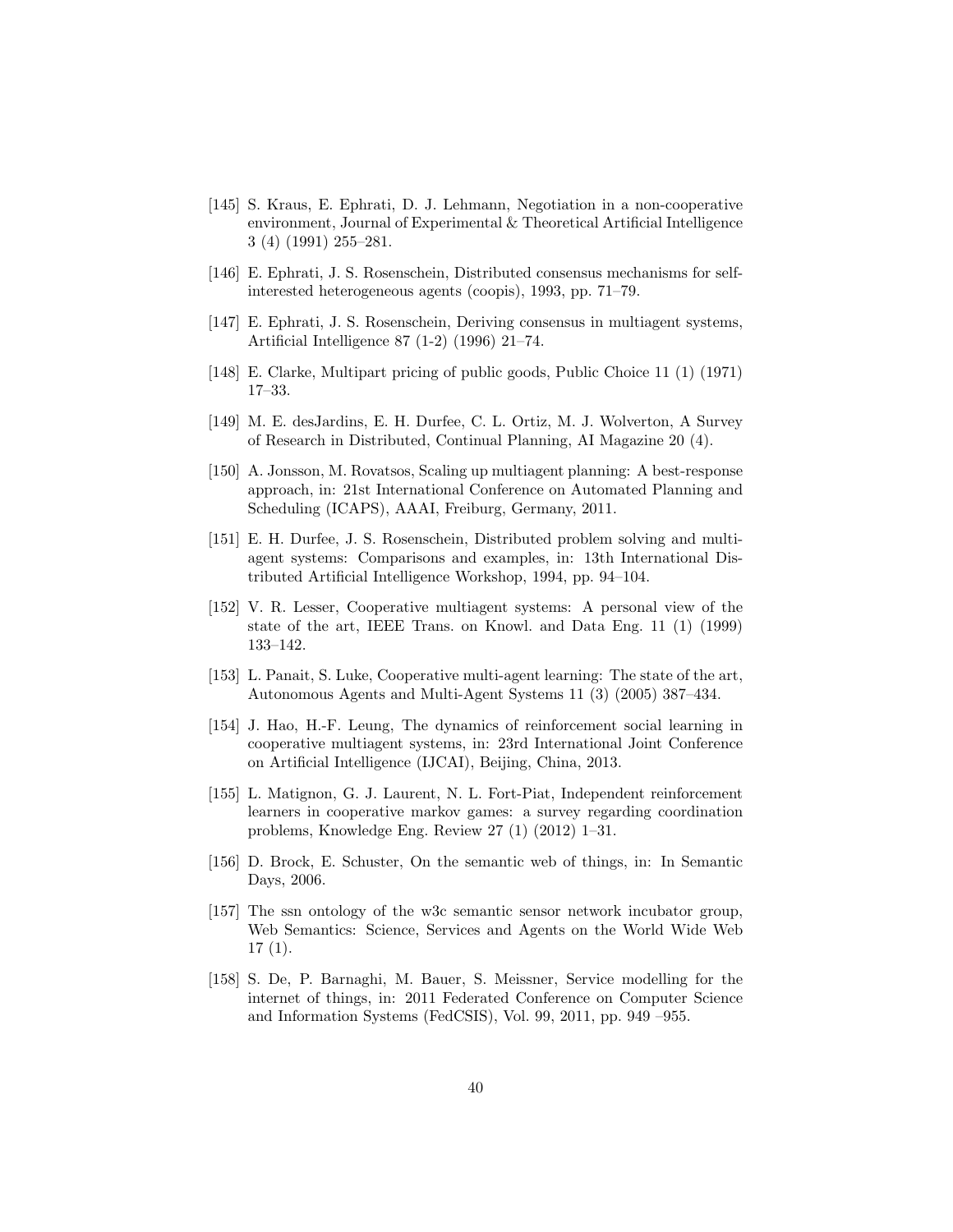- [159] S. Meyer, K. Sperner, C. Magerkurth, J. Pasquier, Towards modeling realworld aware business processes, in: Second ACM International Workshop on Web of Things, 2011, pp. 8:1–8:6.
- [160] K. Aberer, P. Cudré-Mauroux, H. Manfred, The chatty web: emergent semantics through gossiping, in: 12th international ACM conference on World Wide Web, New York, NY, USA, 2003, pp. 197–206.
- [161] A. Baronchelli, L. Dall'Asta, A. Barrat, V. Loreto, Topology induced coarsening in language games, CoRR.
- [162] G. Gianini, A. Azzini, E. Damiani, S. Marrara, Global consensus emergence in an unstructured semantic network, in: 5th ACM international conference on Soft computing as transdisciplinary science and technology, New York, NY, USA, 2008, pp. 185–191.
- [163] I. Stoica, R. Morris, D. Karger, M. F. Kaashoek, H. Balakrishnan, Chord: A scalable peer-to-peer lookup service for internet applications, ACM SIG-COMM Comput. Commun. Rev. 31 (4) (2001) 149–160.
- [164] G. Gianini, E. Damiani, P. Ceravolo, Consensus emergence from naming games in representative agent semantic overlay networks, in: OTM Confederated International Workshops and Posters on the Move to Meaningful Internet Systems, Springer-Verlag, 2008, pp. 1066–1075.
- [165] R. Meersman, Z. Tari (Eds.), CoopIS, DOA, and ODBASE, OTM Confederated International Conferences, Agia Napa, Cyprus, October 25-29, 2004, Proceedings, Part II, Vol. 3291 of Lecture Notes in Computer Science, Springer, 2004.
- [166] L. M. Stephens, A. K. Gangam, M. N. Huhns, Constructing consensus ontologies for the semantic web: A conceptual approach, World Wide Web Journal 7 (2004) 421–442.
- [167] M. Nagy, M. Vargas-Vera, Reaching consensus over contradictory interpretation of semantic web data for ontology mapping, in: IEEE 5th International Conference on Intelligent Computer Communication and Processing (ICCP), 2009, pp. 63 –66.
- [168] J. Euzenat, P. Shvaiko, Ontology matching, Springer-Verlag, 2007.
- [169] P. Shvaiko, J. Euzenat, Ten challenges for ontology matching, in: OTM Confederated International Conferences, CoopIS, DOA, GADA, IS, and ODBASE. Part II on On the Move to Meaningful Internet Systems, 2008, pp. 1164–1182.
- [170] K. Aberer, P. Cudré-Mauroux, M. Hauswirth, A framework for semantic gossiping, SIGMOD Record 31 (2002) 2002.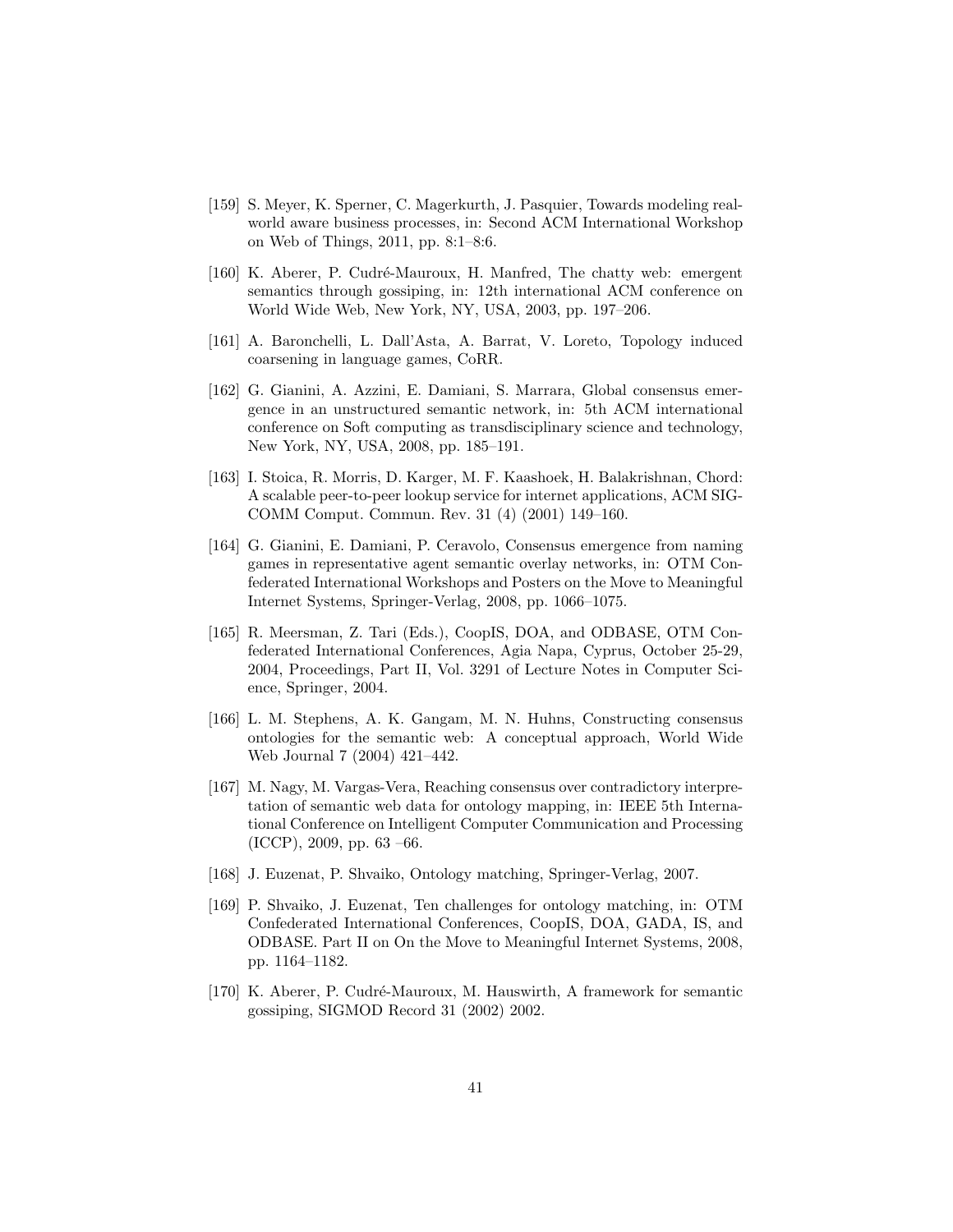- [171] K. Aberer, P. Cudr-Mauroux, M. Hauswirth, Start making sense: The chatty web approach for global semantic agreements, Journal of Web Semantics 1 (2003) 2003.
- [172] J. Heflin, J. Hendler, S. Luke, Coping with changing ontologies in a distributed environment, in: AAAI-99 Workshop on Ontology Management, 1999, pp. 74–79.
- [173] I. Toma, E. Simperl, G. Hench, A joint roadmap for semantic technologies and the internet of things, in: 3rd STI Roadmapping Workshop "Charting the next Generation of Semantic Technology", 2009.
- [174] A. Katasonov, O. Kaykova, O. Khriyenko, S. Nikitin, V. Terziyan, Smart semantic middleware for the internet of things, 5th International Conference on Informatics in Control Automation and Robotics.
- [175] Z. Song, A. Crdenas, R. Masuoka, Semantic middleware for the internet of things, in: Internet of Things (IOT), 2010, pp.  $1 - 8$ .
- [176] R. S. Sandhu, E. J. Coyne, H. L. Feinstein, C. E. Youman, Role-based access control models, IEEE Computer 29 (2) (1996) 38–47.
- [177] S. Gusmeroli, S. Piccione, D. Rotondi, A capability-based security approach to manage access control in the internet of things, Mathematical and Computer Modelling 58 (56) (2013) 1189 – 1205.
- [178] S. Papadopoulos, Y. Yang, D. Papadias, Cads: continuous authentication on data streams, in: 33rd International conference on Very large data bases (VLDB), 2007, pp. 135–146.
- [179] M. Ali, M. Eltabakh, C. Nita-Rotaru, Robust security mechanisms for data streams systems, purdue university, csd technical report 04-019 (May 2004).
- [180] W. Lindner, J. Meier, Securing the borealis data stream engine, in: 10th IEEE International Database Engineering and Applications Symposium (IDEAS), Washington, DC, USA, 2006, pp. 137–147.
- [181] R. Nehme, E. Rundensteiner, E. Bertino, A security punctuation framework for enforcing access control on streaming data, in: IEEE 24th International Conference on Data Engineering (ICDE), 2008, pp. 406 –415.
- [182] A. Bhargav-Spantzel, A. Squicciarini, E. Bertino, Trust negotiation in identity management, IEEE Security Privacy 5 (2) (2007) 55 –63.
- [183] T. Kothmayr, C. Schmitt, W. Hu, M. Brnig, G. Carle, {DTLS} based security and two-way authentication for the internet of things, Ad Hoc Networks 11 (8) (2013) 2710 – 2723.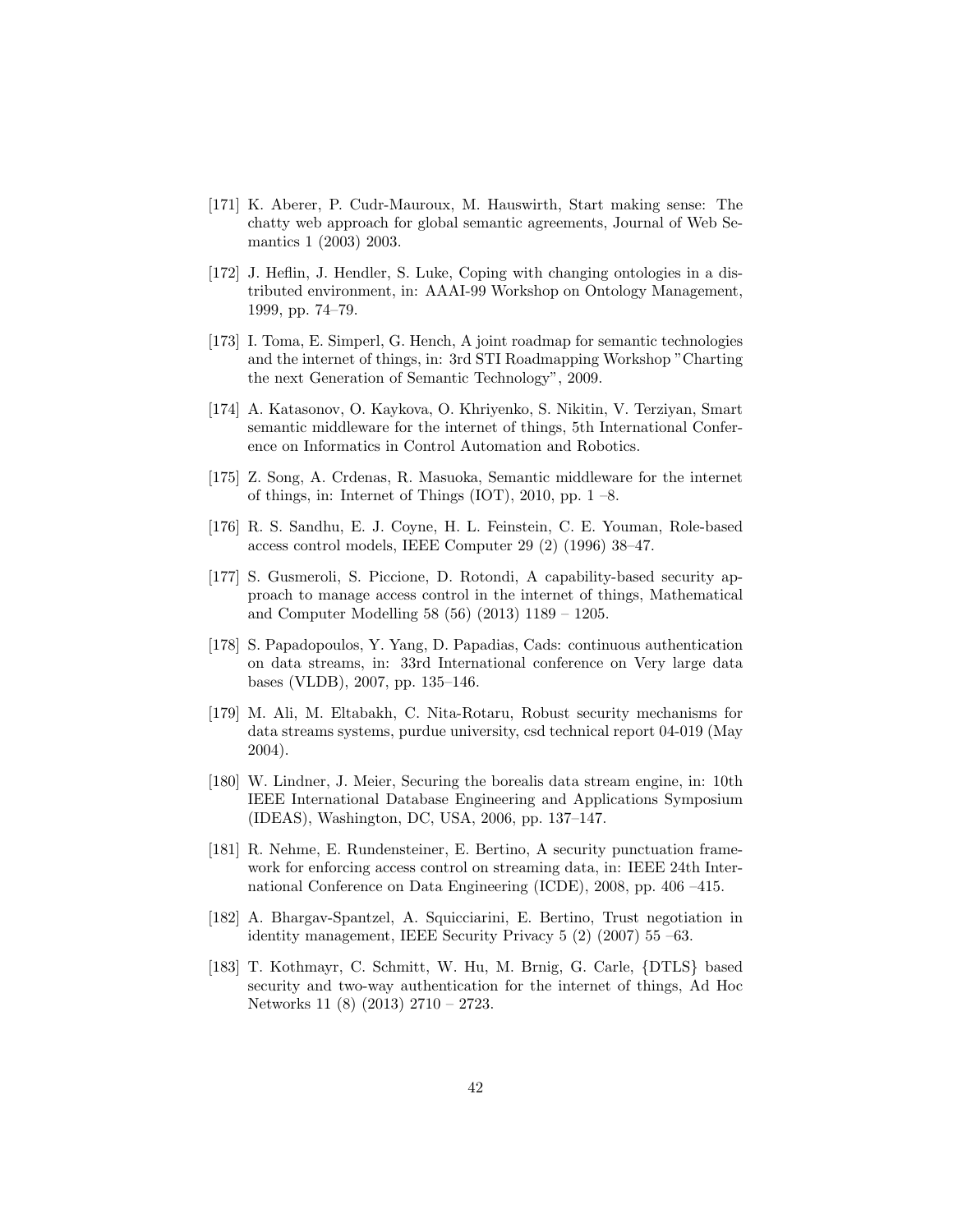- [184] R. Roman, J. Zhou, J. Lopez, On the features and challenges of security and privacy in distributed internet of things, Computer Networks 57 (10)  $(2013)$  2266 – 2279.
- [185] A. van Lamsweerde, E. Letier, Handling obstacles in goal-oriented requirements engineering, IEEE Trans. Softw. Eng. 26 (10) (2000) 978–1005.
- [186] L. Chung, Dealing with security requirements during the development of information systems, in: C. Rolland, F. Bodart, C. Cauvet (Eds.), Advanced Information Systems Engineering, Vol. 685 of Lecture Notes in Computer Science, Springer Berlin Heidelberg, 1993, pp. 234–251.
- [187] J. Mylopoulos, L. Chung, B. Nixon, Representing and using nonfunctional requirements: a process-oriented approach, IEEE Transactions on Software Engineering 18 (6) (1992) 483 –497.
- [188] A. Anton, Goal-based requirements analysis, in: Second International Conference on Requirements Engineering, 1996, pp. 136 –144.
- [189] C. Kalloniatis, E. Kavakli, S. Gritzalis, Addressing privacy requirements in system design: the PriS method, Requirements Engineering 13 (3) (2008) 241–255.
- [190] M. Blaze, J. Feigenbaum, J. Lacy, Decentralized trust management, in: IEEE Symposium on Security and Privacy, 1996, pp. 164 –173.
- [191] T. Y., M. Winslett, A unified scheme for resource protection in automated trust negotiation, in: IEEE Symposium on Security and Privacy, 2003, pp. 110 – 122.
- [192] J. An, X. Gui, W. Zhang, J. Jiang, J. Yang, Research on social relations cognitive model of mobile nodes in internet of things, Journal of Network and Computer Applications 36 (2) (2013) 799 – 810.
- [193] Willow Garage Company, http://www.willowgarage.com/.
- [194] Pal Robotics Company, http://pal-robotics.com/.
- [195] Adept MobileRobots Company, http://www.mobilerobots.com/.
- [196] Fraunhofer IPA Company, http://www.care-o-bot.de/english/.
- [197] Robosoft Company, http://www.doc-center.robosoft.com/.
- [198] Neoboticx Company, http://www.neobotix-robots.com/.
- [199] Clearpath Robotics Company, http://www.clearpathrobotics.com/.
- [200] Robotnik Automation Company, http://www.robotnik.es/en/.
- [201] Asctech Company, http://www.asctec.de/.